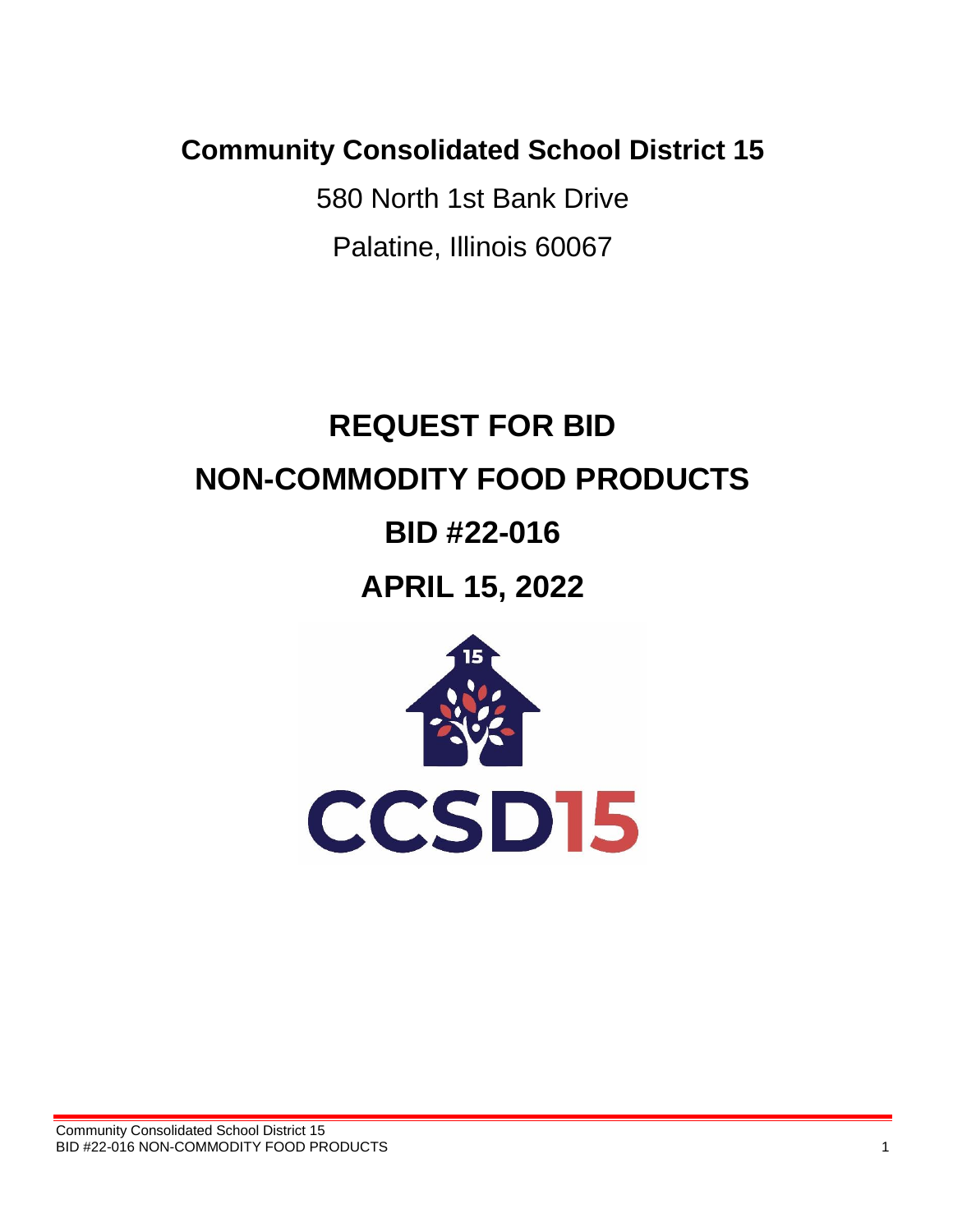#### BID #22-016 NOTICE TO BIDDERS NON-COMMODITY FOOD PRODUCTS APRIL 15, 2022

The Board of Education of Community Consolidated School District 15, 580 North 1st Bank Drive, Palatine, Illinois 60067, will receive bids for NON-COMMODITY FOOD PRODUCTS in accordance with the contract documents and specifications as filed with the Purchasing Coordinator in the Business Office.

Contract documents are on file and may be examined any time after APRIL 15, 2022.

| <b>Bid Delivery Address:</b> | <b>Board of Education</b><br><b>Community Consolidated School District 15</b><br>580 North 1 <sup>st</sup> Bank Drive<br>Palatine, Illinois 60067<br>Attn: TARI FARINA, Purchasing Coordinator |
|------------------------------|------------------------------------------------------------------------------------------------------------------------------------------------------------------------------------------------|
| Bid Due Date:                | Attention: Tari Farina<br>May 23, 2022 at 1:00 p.m. CDT                                                                                                                                        |
|                              | <b>Board of Education Office</b><br>Joseph M. Kiszka Educational Service Center<br>580 North 1st Bank Drive<br>Palatine, Illinois 60067                                                        |

No bids may be withdrawn for a period of 60 days after the Bid opening date. Any time stated is in Central Standard Time zone.

Bids will be held without right of withdrawal until Wednesday, June 8, 2022, at 7:00 p.m. when it is anticipated the Board will be acting on the bid. Results of the Board's decision will be posted on the District website, www.ccsd15.net/bids, on Thursday, June 9, 2022.

The Board of Education reserves the right to waive any irregularities or reject any or all proposals when in its opinion such action will serve the best interests of the Board of Education of Community Consolidated School District 15.

By authorization of the Board of Education:

Iari Farina \_\_\_\_\_\_\_\_\_\_\_\_\_\_\_\_\_\_\_\_\_\_\_\_\_\_\_\_\_\_\_

Tari Farina Purchasing Coordinator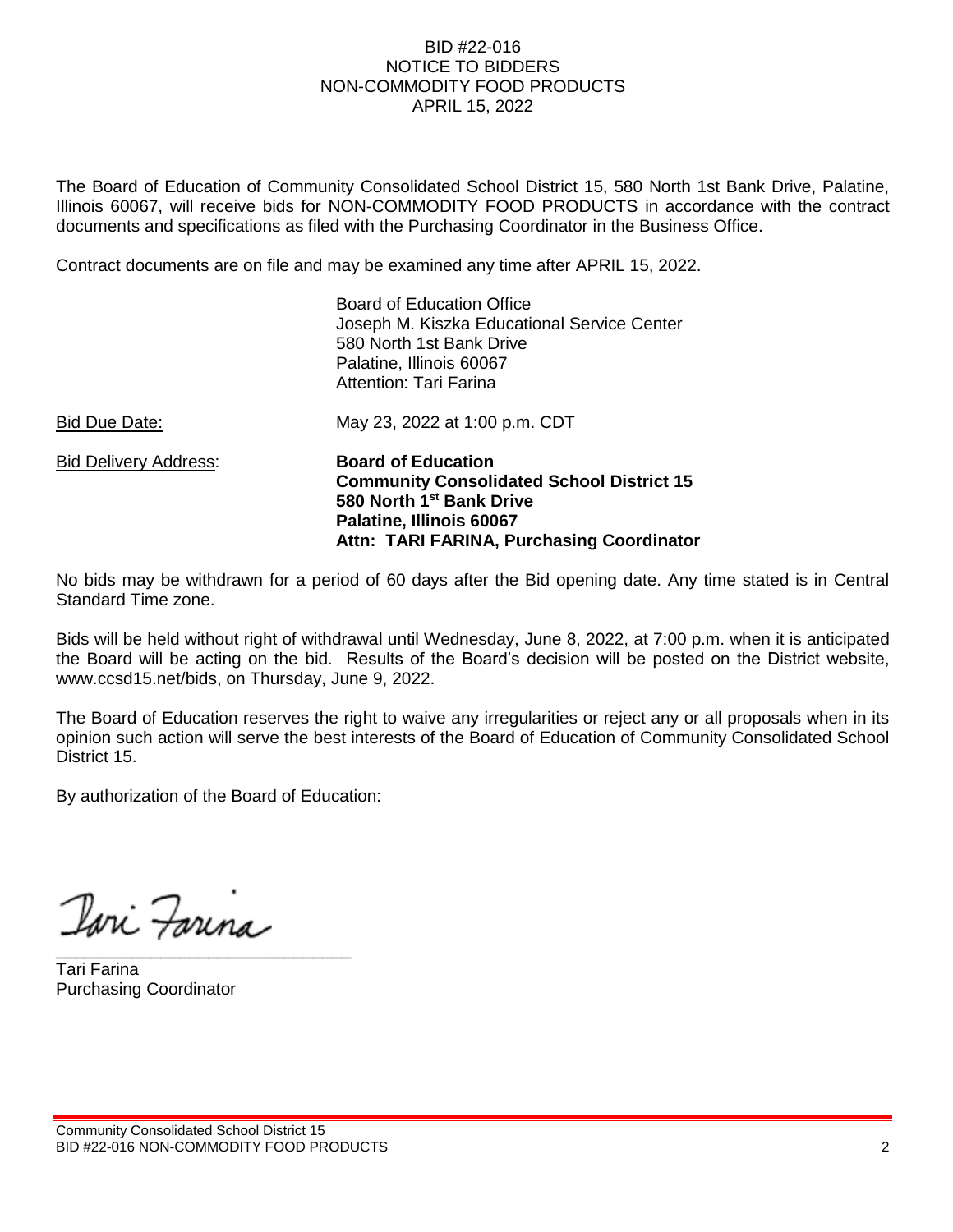### **INSTRUCTIONS TO BIDDERS**

#### Proposals:

For proposals to be entitled for consideration, they must be made in accordance with the following instructions.

All bids must be submitted on forms of proposal marked Exhibits "A", "B", "C", "D", and "E" NON-COMMODITY FOOD PRODUCTS, furnished by the Board of Education of Community Consolidated School District 15 ("Board"). **Proposals submitted on other forms will be rejected.**

Proposals must be signed in longhand by person(s) legally authorized to perform such function. Evidence may be required to substantiate the signature.

Oral, telephonic, telegraphic, electronic or facsimile transmitted bids **will not be accepted**.

Bid documents shall be submitted in sealed envelopes with the outermost envelope clearly marked BID #22- 016 NON-COMMODITY FOOD PRODUCTS ATTENTION: TARI FARINA. **Bid documents received in envelopes not clearly labeled as such will be rejected if accidentally opened before the specified bid opening time or if not received by the specified bid opening time due to improper labeling.**

#### PROPOSAL FOR: BID #22-016 NON-COMMODITY FOOD PRODUCTS

ADDRESSED TO: Board of Education Community Consolidated School District 15 580 North 1<sup>st</sup> Bank Drive Palatine, Illinois, 60067 Attn: TARI FARINA, Purchasing Coordinator Due: Monday, May 23, 2022, at 1:00 p.m. CDT

#### Bid Deposit:

None required. Bidder acknowledges his failure to perform within the intent of the bid solicitation may disqualify him from bidding to the Board of Education, Community Consolidated School District 15.

#### Examination of Specifications:

Each bidder shall acquaint itself with the conditions as they exist so that it may be completely familiar with the conditions pertinent to the fulfillment of the work required under this Contract.

#### Time for Receiving Bids:

Bids (and sample, if any) must be delivered no later than, Monday, May 23, 2022, at 1:00 p.m. CDT at the Joseph M. Kiszka Educational Service Center, 580 North 1<sup>st</sup> Bank Drive, Palatine, Illinois 60067, when they will be publicly opened and the contents announced via video conference. Video conference details will be posted at [www.ccsd15.net/bids](http://www.ccsd15.net/bids%20on%20Thursday,%20May%2019) on Thursday, May 19, 2022.

#### Award of Contract:

Contracts will be awarded to the lowest responsible, responsive bidder, as determined by the Board in its sole judgment, considering conformity with specifications, terms of delivery, quality and serviceability, and such other factors as the Board deems necessary and appropriate in the best interest of the School District.

We are providing one copy of Exhibits "A", "B", "C", "D", and "E" for BID #22-016 NON-COMMODITY FOOD PRODUCTS. **Please return Exhibits "A" through "E" as your bid in a sealed envelope labeled BID #22- 016 NON-COMMODITY FOOD PRODUCTS and retain a copy for your records.**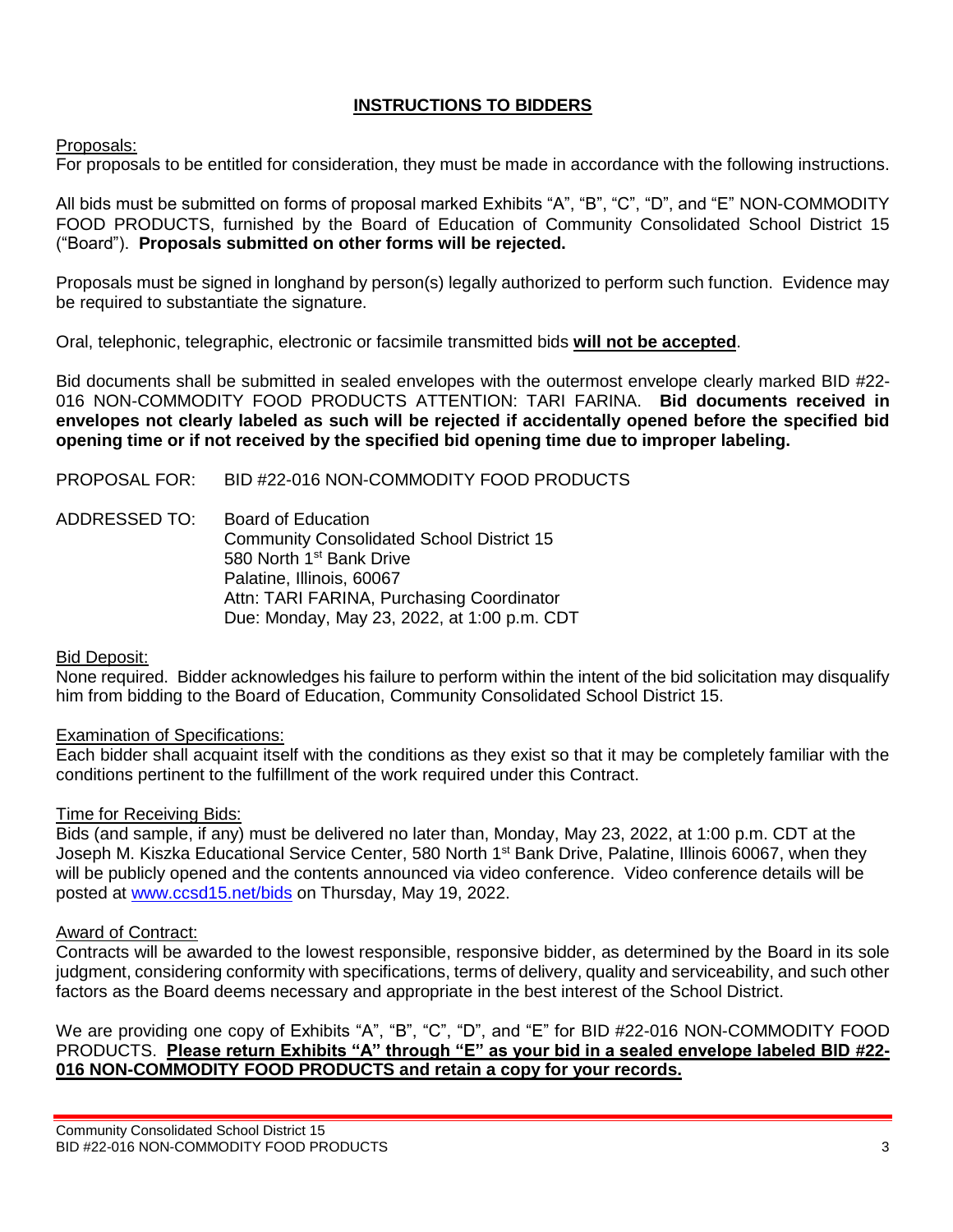#### SPECIFICATIONS FOR BID #22-016 NON-COMMODITY FOOD PRODUCTS COMMUNITY CONSOLIDATED SCHOOL DISTRICT 15 PALATINE, ILLINOIS

- BOARD: Board of Education, Community Consolidated School District 15 Palatine, Illinois 60067, 847-963-3000
- OFFICE: Joseph M. Kiszka Educational Service Center 580 North 1st Bank Drive Palatine, Illinois 60067
- ISSUED: APRIL 15, 2022

#### GENERAL CONDITIONS

- 1. BIDS MUST BE RECEIVED NO LATER THAN MONDAY, MAY 23, 2022, AT 1:00 P.M. CDT. Bids received by the Board shall be opened on MONDAY, MAY 23, 2022, at 1:00 P.M. CDT when they will be publicly opened and the contents announced via video conference. Bids will be held, without right of withdrawal, until Wednesday, June 8, 2022, at 7:00 p.m. when it is anticipated the Board will be acting on the bid.
- 2. The Bid Documents consist of (a) the Notice to Bidders, (b) the Instructions to Bidders, (c) these General Conditions of the Contract, and other documents listed in the Contract and Modifications issued after the execution of the Contract. A modification is a written amendment to the Contract signed by both parties.
- 3. Where conflicts exist within or between parts of the Contract Documents and applicable standards, codes and ordinances, or simply within the Contract Documents, the more stringent, or higher quality or greater quantity requirements shall apply.
- 4. The Board cannot assume responsibility for **delayed postal deliveries** and **does not** recognize postmarks as representing the fact that a bid has been "received" by the Board before the specified deadline.
- 5. All bidders shall familiarize themselves with the details of the conditions relevant to the work or services to be provided.
- 6. The Board reserves the right to split the bid based on the best quotation. The Contract will be awarded to the lowest responsible bidder, as determined by the Board in its sole judgment, considering conformity with specifications, terms of delivery, quality and serviceability, and such other factors as the Board deems necessary and appropriate in the best interest of the Board. The Board reserves the right to reject any and all bids or any part thereof, and to waive immaterial technicalities in the bidding. Board decisions are final in all instances and are not subject to review.

#### 7. **No minimum order requirements may be made by a Bidder.**

8. Certification must be made that the contract/vendor is not barred from bidding on the Contract as a result of a conviction for either bid-rigging or bid rotating under Article 33 E of the *Criminal Code of 1961*. Certification is to be made by signature of person(s) legally authorized to perform such function in the appropriate place in Exhibit "B" USDA COMMODITY FOOD PRODUCTS of the bid documents.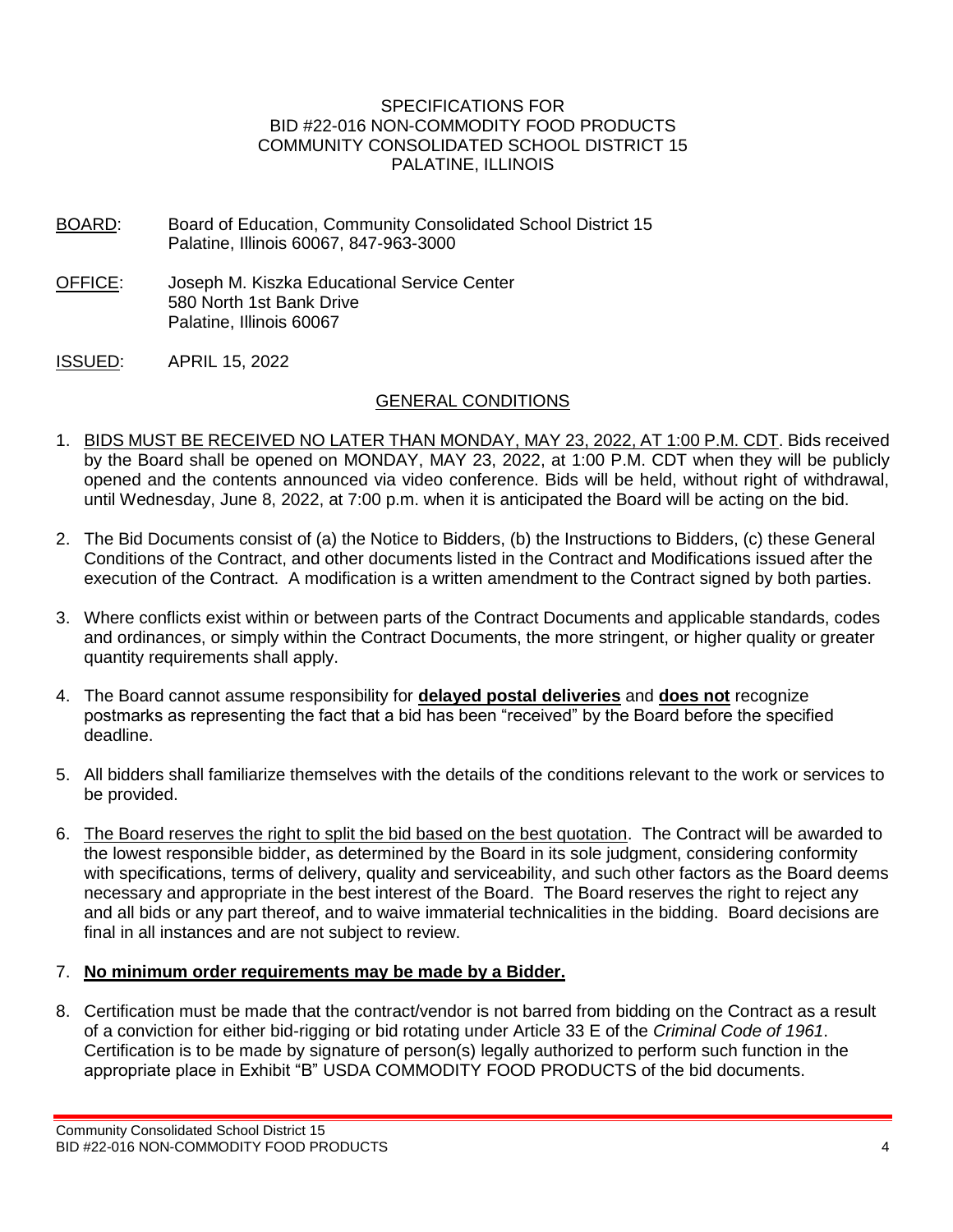- 9. Unless otherwise specified in the invitation to bid, YOUR BID PRICE MUST BE A DELIVERED PRICE, F.O.B. ROLLING MEADOWS, PALATINE, HOFFMAN ESTATES, THE BOARD'S DESTINATION, WITH ALL TRANSPORTATION AND HANDLING CHARGES PAID BY THE BIDDER TO ONE LOCATION.
- 10. The Board reserves the right to terminate the Contract for just cause upon ten (10) days' written notice to Contractor without any penalties. For purposes of this Contract, just cause may include, but is not necessarily limited to, any of the following:
	- a. The Contractor's entry into liquidation, receivership or dissolution, its filing for bankruptcy or insolvency, or the assignment of its assets for the benefit of its creditors;
	- b. The Contractor's failure to pay suppliers or workmen, or failure to provide sufficient workmen or sufficient supplies for the job;
	- c. The Contractor's disregard of applicable laws, ordinances or the instructions of the Board;
	- d. The Contractor's failure to follow the bid specifications or its violation of the Contract Documents;
	- e. The Contractor's failure, for any reason, to maintain the level of service required by the bid specifications;

or

- f. Any other failure on the part of the Contractor to perform or adhere to any of its obligations under this Contract.
- 11. Whenever, in the specification the term "or equal" is used, it shall be interpreted to indicate the type, function, minimum standard, design, efficiency and quality desired and shall not be construed in such a manner as to exclude manufacturers' products of comparable quality and design. The bidder shall furnish the Board with all evidence required to determine whether or not the proposed product is equal to and will perform according to the Board's specifications. The Board's decision on this matter will be final.
- 12. The price for the units specified in the invitation to bid should be clearly shown for each separate item in the space provided on the bid form. The total price for the quantity requested should also be shown. If the group totals are requested in the bid invitation, bidders should show group totals on the space provided.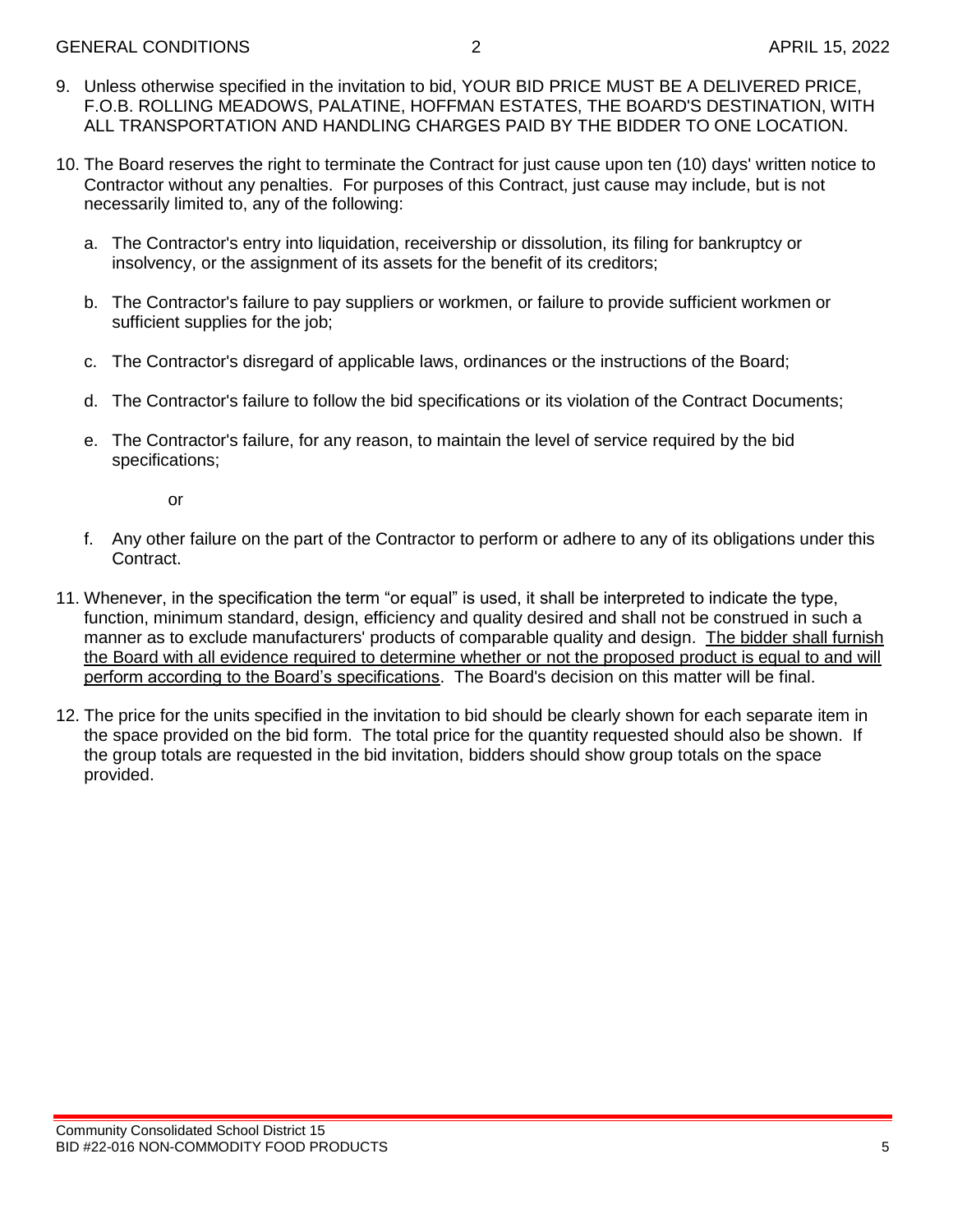13. **Equal Employment Opportunity.** Contractor agrees to fully comply with the requirements of the Illinois *Human Rights Act*, 775 ILCS 5/1-101 *et seq*., including, but not limited to, the provisions of sexual harassment policies and procedures pursuant to Section 2-105 of the Act. Contractor further agrees to comply with all federal Equal Employment Opportunity Laws, including, but not limited to, the *Americans with Disabilities Act*, 42 U.S.C Section 1201 *et seq*., and rules and regulations promulgated thereunder.

As required by Illinois law, in the event of Contractor's non-compliance with the provisions of this Equal Employment Opportunity Clause, the Illinois *Human Rights Act* or the Rules and Regulations of the Illinois Department of Human Rights ("Department"), Contractor may be declared ineligible for future contracts or subcontracts with the State of Illinois or any of its political subdivisions or municipal corporations, and the Agreement may be canceled or voided in whole or in part, and such other sanctions or penalties may be imposed or remedies invoked as provided by statute or regulation. During the performance of this Agreement, Contractor shall agree as follows:

- a. That it will not discriminate against any employee or applicant for employment because of race, color, religion, sex, sexual orientation, marital status, national origin or ancestry, citizenship status, age, physical or mental handicap unrelated to ability, military status, or an unfavorable discharge from military service or arrest record status; and further that it will examine all job classifications to determine if minority persons or women are underutilized and will take appropriate affirmative action to rectify any such underutilization.
- b. That, if it hires additional employees in order to perform this contract or any portion thereof, it will determine the availability (in accordance with the Department's Rules) of minorities and women in the areas from which it may reasonably recruit and it will hire for each job classification for which employees are hired in such a way that minorities and women are not underutilized.
- c. That, in all solicitations or advertisements for employees placed by it or on its behalf, it will state that all applicants will be afforded equal opportunity without discrimination because of race, color, religion, sex, sexual orientation, marital status, national origin or ancestry, citizenship status, age, physical or mental handicap unrelated to ability, military status, or an unfavorable discharge from military service.
- d. That it will send to each labor organization or representative of workers with which it has or is bound by a collective bargaining or other agreement or understanding, a notice advising such labor organization or representative of Contractor's obligations under the Illinois *Human Rights Act* and the Department's Rules. If any such labor organization or representative fails or refuses to cooperate with Contractor in its efforts to comply with such Act and Rules, Contractor will promptly so notify the Department and the Contracting agency and will recruit employees from other sources when necessary to fulfill its obligation thereunder.
- e. That it will submit reports as required by the Department's Rules, furnish all relevant information as may from time to time be requested by the Department or the Contracting agency, and in all respects comply with the Illinois *Human Rights Act* and the Department's Rules.
- f. That it will permit access to all relevant books, records, accounts and work sites by personnel of the Contracting agency and the Department for purpose of investigation to ascertain compliance with the Illinois *Human Rights Act* and the Department's Rules.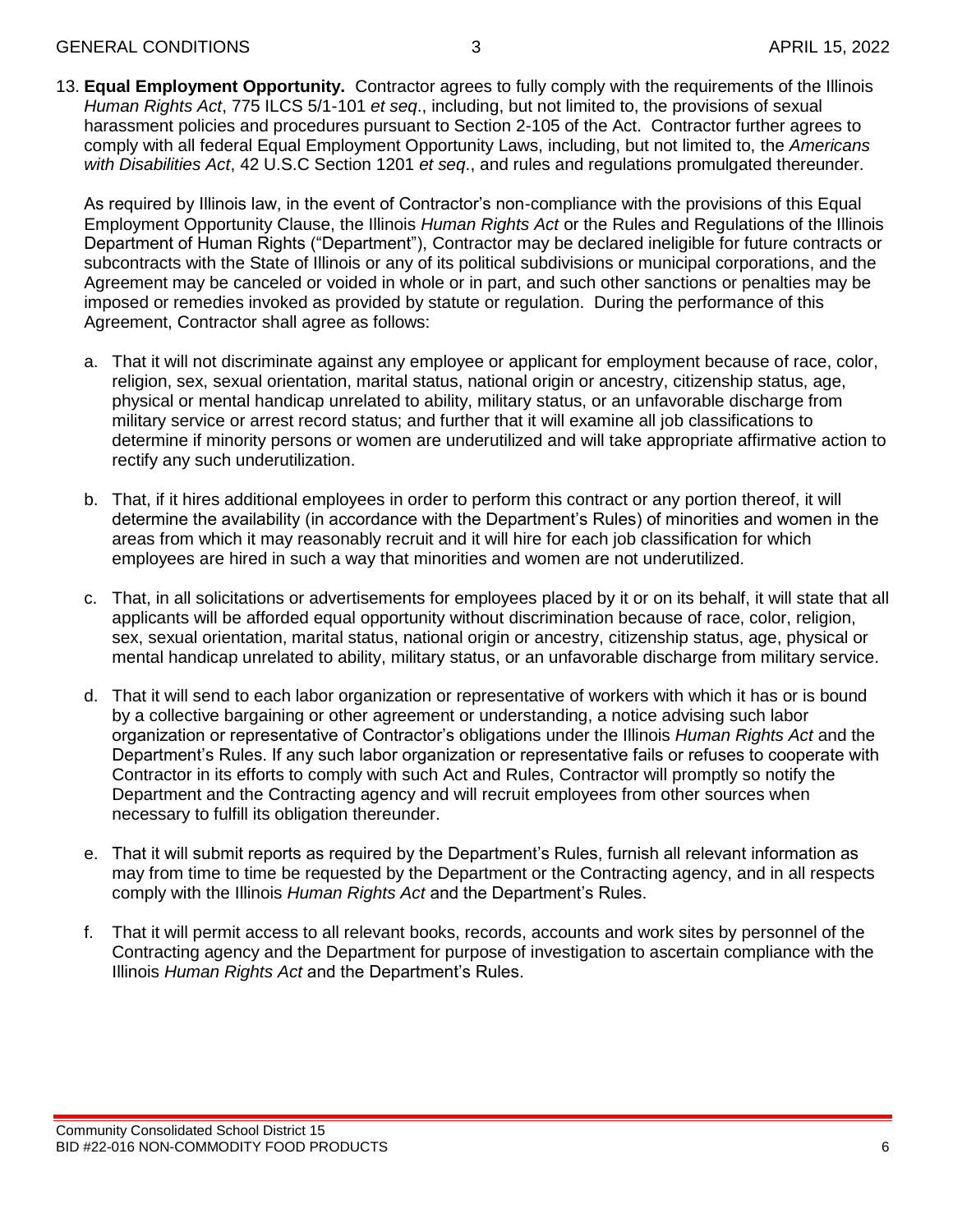- g. That it will include verbatim or by reference the provisions of this clause in every subcontract it awards under which any portion of the contract obligations are undertaken or assumed, so that such provisions will be binding upon such subcontractors. In the same manner as with other provisions of the Agreement, Contractor will be liable for compliance with applicable provisions of this clause by such subcontractors; and further it will promptly notify the Contracting agency and the Department in the event any subcontractor fails or refuses to comply therewith. In addition, Contractor will not utilize any subcontractor declared by the Illinois Human Rights Commission to be ineligible for contracts or subcontracts with the State of Illinois or any of its political subdivisions or municipal corporations.
- 14. To extent applicable, the Contractor agrees to comply with the provisions of the *Occupational Safety and Health Act of 1970* (29 U.S.C.A. § 651 *et seq.*) and the standards and regulations issued there under and shall certify that all items furnished under this bid will conform to and comply with said standards and regulations.
- 15. Contractor agrees to comply with provisions of the *Consumer Products Safety Act of 1972* (15 U.S.C.A § 205 *et seq.*) and shall certify that items furnished under this bid conform to applicable standards.
- 16. To the extent applicable, the Illinois *Employment of Illinois Workers on Public Works Act* (30 ILCS 470/0.01 *et. seq*.) shall prevail on this Contract.
- 17. Contractor acknowledges that, pursuant to the Illinois *Criminal Code* (720 ILCS 5/11-9.3), it is unlawful for a child sex offender to knowingly be present on school property when persons under the age of eighteen are present without the specific notification to and permission of the Superintendent of Schools or the Board of Education. Accordingly, Contractor shall ensure that none of its employees, agents or independent contractors are child sex offenders. Child sex offenders found to be present on school property without permission will be considered trespassers and will be prosecuted in accordance with Illinois law.
- 18. Bids will be considered only if made without any connection with any other person or firm submitting a bid, if in all respects fair and without collusion and if neither member of the Board nor other officer of the School District is directly or indirectly interested in the bid or in any portion of the profits thereof.
- 19. A bidder may withdraw or change a bid if written notice of the withdrawal or change is received by Board before the latest time specified for submission of bids. Any change may be made only by substitution of another bid.
- 20. Bids received after the time specified in the invitation to bid will not be considered and shall be returned to the bidder. The method of transmittal of the bid proposal is at bidder's risk of untimely receipt by the Board.
- 21. Title to the goods herein described shall not pass until said goods have actually been received by Board or its consignee, notwithstanding any agreement to the contrary, including, but not by way of limitation, any agreement to pay freight, express, or other transportation or insurance charges. Risk of loss prior to such actual receipt by Board or its consignee shall be borne by Contractor. Nothing herein contained, however, shall be construed to deprive Board of its interest, or limiting such interest, in goods herein described prior to such actual receipt.
- 22. All material and workmanship shall be subject to inspection and test by Board or its designee. The Board reserves the right to reject any goods which contain defects in material or workmanship, which fail to meet the specifications contained herein or any warranties (express or implied). Rejected goods shall be removed at the expense of the Contractor, including all transportation costs, promptly after notification of rejection. As to rejected goods, Contractor shall bear all costs of inspection and all risk of loss.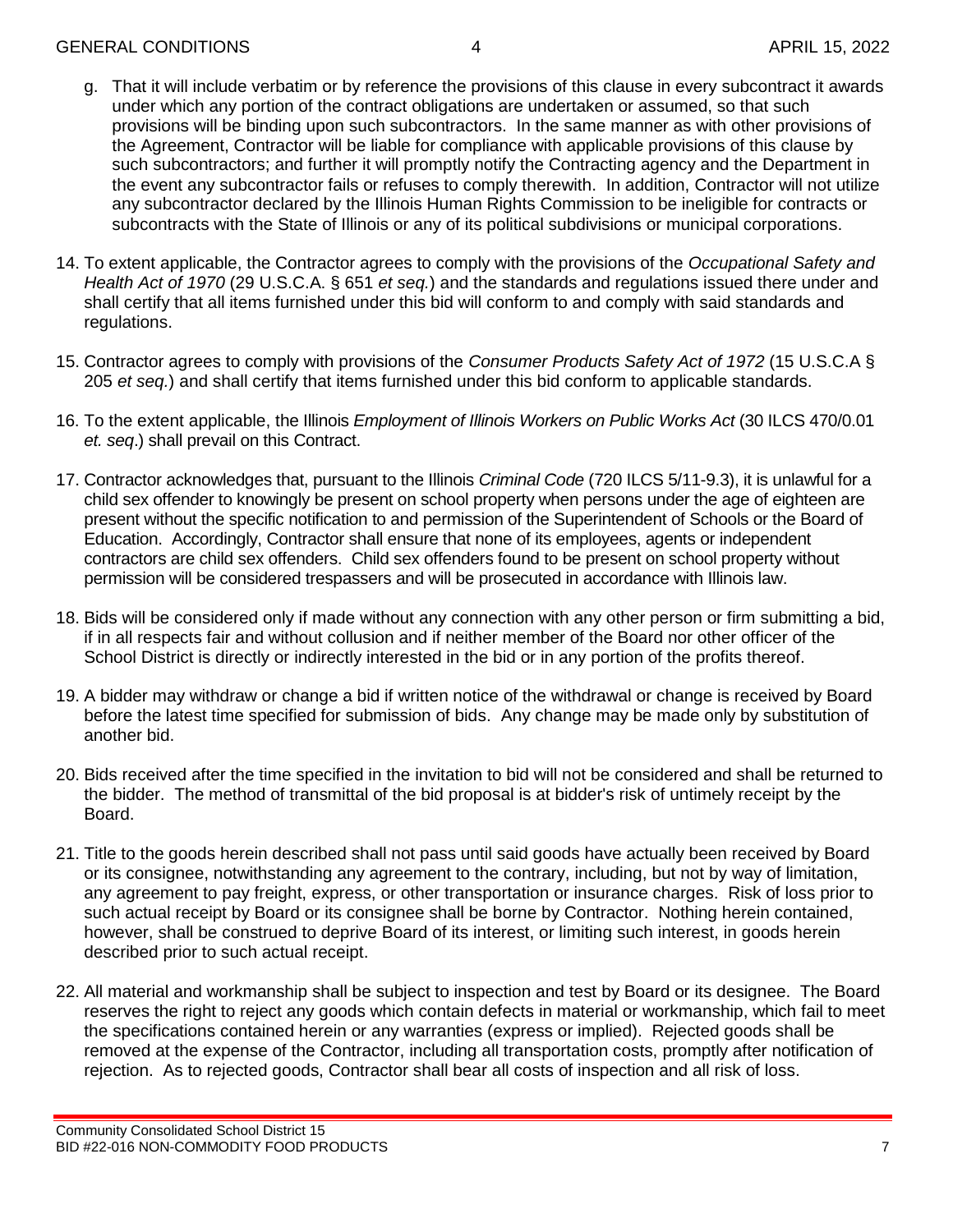- 23. Payment by the Board for goods supplied hereunder shall not constitute acceptance thereof if subsequent inspection discloses defects in material or workmanship or a failure to meet the specifications contained herein.
- 24. Purchase order number and vendor name must appear on each invoice submitted to the Board for payment.
- 25. Signature Constitutes Acceptance The signing of these bid forms shall be construed as acceptance of all provisions contained herein and that the Contractor had read the Contract Documents and is fully aware of the terms hereof.
- 26. Exceptions Any exceptions to these terms and conditions of deviations from the written specifications must be shown in writing and attached to the bid form.
- 27. The Board reserves its rights to reject any goods and to cancel all or any part of this sale if Contractor fails to deliver all or any part of the goods described in the invitation to bid in accordance with the terms, conditions, and specifications contained herein. Acceptance of any part of the goods covered by the invitation to bid shall not obligate Board to accept future shipments nor deprive it of its rights to revoke any acceptance theretofore given. If Contractor ceases to conduct its operations in the ordinary course of business (including inability to meet its obligations as they mature), or if any proceeding under bankruptcy or insolvency laws is brought by or against Contractor, or if a receiver for Contractor is appointed or applied for, or if an assignment for the benefit of creditors is made by Contractor, Board may cancel this order without liability except for deliveries previously made or for goods covered by the invitation to bid then completed and subsequently delivered in accordance with the terms, conditions, and specifications contained herein.
- 28. Contractor makes the following warranties to Board and users of the goods herein described: (a) It will, at the date of delivery, have good title to any and all goods supplied hereunder, and said goods will be free and clear of any and all liens and encumbrances; (b) Any and all goods supplied hereunder will be of merchantable quality; (c) Any and all goods supplied hereunder will be fit for the particular use intended, will be free from defects, whether patent or latent in material or workmanship, and will be in full conformity with the specifications contained herein. Contractor agrees that the foregoing warranties shall survive acceptance of the goods, and that said warranties shall be in addition to any warranties for additional scope given to Board by Contractor.
- 29. Contractor agrees to indemnify, defend, and hold harmless the Board, its successors, assigns, customer, agents, and users of the goods herein described against any and all loss, damage, or injury arising out of or resulting from a claim or suit for alleged infringement or any letters patent granted by the United States or any foreign government relating to the goods herein described. Contractor agrees that it will assume the defense of any and all such suits and pay all costs, judgments, and expenses incidental thereto.
- 30. Bidder must make delivery upon receipt of order unless otherwise specified in the invitation to bid. Bidder must indicate time required for delivery on bid.
- 31. The bidder shall at all times observe and comply with all laws, ordinances, regulations and codes for the Federal, State, County and other local government agencies, which may in any manner affect the preparation of proposals or the performance of the contract.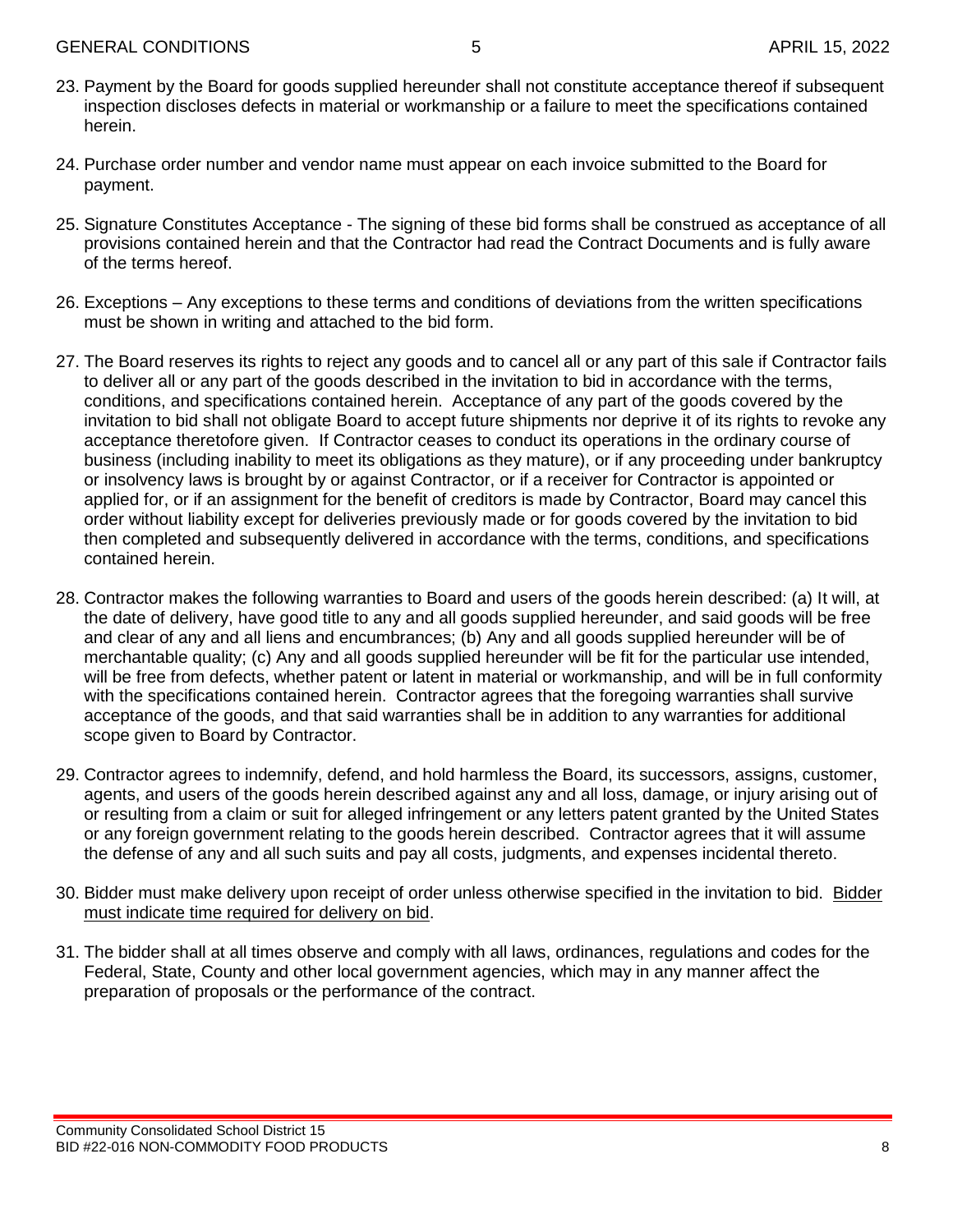- 32. Any interpretation of the proposed Contract Documents will be made only by an addendum duly issued by the Purchasing Agent. A copy of such addendum will be mailed to each person receiving a set of such Contract Documents and to such other prospective bidders as shall have requested that they be furnished with a copy of each addendum. Failure on the part of the prospective bidder to receive a written interpretation prior to the time of the opening of bids will not be grounds for withdrawal of his proposal. Oral explanations will not be binding.
- 33. The award of the Contract will be made by official Board documents. Bidder's order form is not acceptable and cannot be used.
- 34. The Board is exempt from paying Illinois Use Tax (35 ILCS 105/3-5.4) and sales to the Board are exempt from Illinois Retailer's Occupation Tax (35 ILCS 120/2-5.11). As such, Contractor shall not include such taxes in its bid.
- 35. The Board is exempt from paying Federal Excise Taxes (26 U.S.C.A. § 4221). As such, Contractor shall not include such taxes in its bid.
- 36. In computing transportation costs, bidders should not include any federal transportation tax, because Board is exempt.
- 37. The Contractor shall pay sales, consumer, use and similar taxes for the work or portions thereof provided by the Contractor. Contractor shall collect and remit Illinois Use Tax on all sales of tangible personal property in accordance with the Illinois *School Code* (105 ILCS 5/10-20.21) and the Illinois *Use Tax Act* (35 ILCS 105/1 *et seq*.). The payment of this tax will take place regardless of whether the Contractor is a retailer maintaining a place of business within this State. The cost of such tax shall be borne solely by the Contractor as part of the Contract price. Contractor shall not be reimbursed or paid any taxes unnecessarily paid by Contractor when not required due to the Board's tax exempt status.
- 38. Where the term Sub-contractor is used throughout the bid it refers to those specialized people who are not on the Contractor's payroll. Such Sub-contractors are to be brought to the attention of the Board, which reserves the right to approve or disapprove any such related Sub-contractors.
- 39. **ERRORS AND OMISSIONS** All proposals shall be submitted with each space properly completed. Special attention of bidders is directed to the policy that no claim for relief because of errors or omissions in the bidding will be considered and bidders will be held strictly to the proposals as submitted. Should a bidder find any discrepancies in, or omissions from any of the documents, or be in doubt as to their meanings, it shall advise the Director for Business Services who will issue the necessary clarifications to all prospective bidders by means of addenda. Failure on the part of the prospective bidder to receive a written interpretation prior to the time of the opening of bids will not be grounds for withdrawal of its proposal. Oral explanations will not be binding.
- 40. Signature Constitutes Acceptance; the signing of these bid forms shall be construed as acceptance of all provisions contained herein.
- 41. Any exception to these terms and conditions or deviation from the written specifications must be shown in writing and attached to the bid form.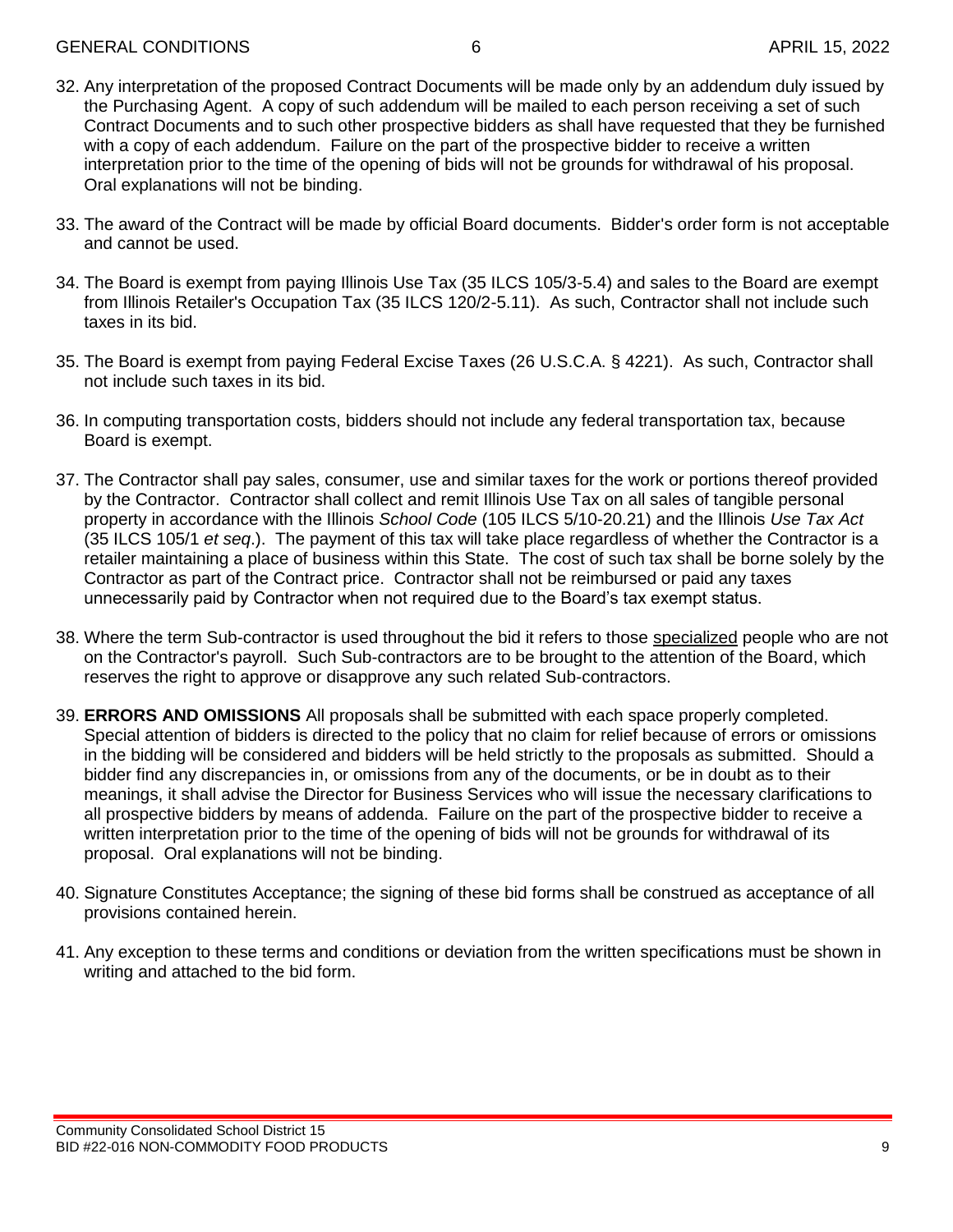42. To the extent applicable, it shall be mandatory upon the Contractor to whom the Contract is awarded and upon any Sub-contractor(s) thereof to pay to all laborers, workmen, and mechanics employed by them not less than the prevailing rate of wages in the locality for each craft of type of workmen or mechanic needed to perform such work and the general prevailing rate for legal holidays and overtime work as ascertained by the Department of Labor and pursuant to Illinois law and statutes in such case made and provided. The Contractor and Sub-contractor(s) shall comply with the Illinois *Prevailing Wage Act* and shall include in bids the cost for the current prevailing wage. A copy of the current Illinois Department of Labor Prevailing Wages for Cook County is included at the end of this Section. Prevailing wage rates are revised by the Department of Labor and available on its website (**Amendment to Prevailing Wage Act 97-0964**). As changes are made in these prevailing wages, the Contractor and Sub-contractor(s) performing work on the project will be responsible for conforming to the changes and shall have the responsibility for determining when changes are made. No additional costs are to be incurred by the Board as a result of changes in prevailing wage. All record keeping requirements are the obligation of the Contractor and Subcontractor(s).

To the extent that there are any violations of the *Prevailing Wage Act* and any demands are made upon the Board by the Illinois Department of Labor or by any employee of the Contractor or a Sub-contractor performing work on the project, the Contractor or the particular Sub-contractor and Contractor shall be responsible for indemnifying and holding the Board free and harmless from all costs incurred, directly or indirectly, by the Board in responding to and complying with demands made by the Department of Labor, or an aggrieved employee and such amounts may be withheld from the payments to be made on the project.

Palatine Community Consolidated School District 15 is bound by the requirements of **Prevailing Wage Act, 820 lLCS 130/.01 et seq**. The Prevailing Wage Act requires contractors and subcontractors to pay laborers, workers, and mechanics performing services on public works projects no less than the *prevailing rate of wages* (hourly cash wages plus fringe benefits) in the county where the work is performed. Any prevailing rate of wages as they are revised by the Dept. of Labor shall apply to this contract. You are notified any rate changes to the prevailing wage rate are available on the Dept.'s office website. For information regarding current prevailing wage rates, please see the Illinois Dept. of Labor's website at: [www.state.il.us/agency/idol/rates/rates.HTM](http://www.state.il.us/agency/idol/rates/rates.HTM) and [www.illinois.gov/idol/Laws-](http://www.illinois.gov/idol/Laws-Rules/CONMED/Pages/Rates.aspx)[Rules/CONMED/Pages/Rates.aspx.](http://www.illinois.gov/idol/Laws-Rules/CONMED/Pages/Rates.aspx)

All contractors and subcontractors rendering services for the public works must comply with all requirements of the Prevailing Wage Age, including but not limited to, all wage, notice, and record-keeping duties.

- 43. The Board will attempt to make payments for items ordered within thirty (30) days of delivery. Invoices must be submitted in a timely manner, and if received by the  $25<sup>th</sup>$  day of the month, will be processed and paid at the next regularly scheduled Board of Education meeting (normally held on the second Wednesday of each month.) Notwithstanding anything herein to the contrary, however, all payments made to the Contractor shall be governed by the Illinois *Local Government Prompt Payment Act* (50 ILCS 505/1 *et seq*.).
- 44. All employees of the vendor/contractor must undergo a criminal background investigation within 60 days prior to the start of the contract at the vendor's expense and available upon request. Section 10-21.9 of *The School Code* (105 ILCS 5/10-21.9) provides that:
	- a. After January 1, 1990, the provisions of this section (criminal background investigations) shall apply to all employees of persons or firms holding contracts with any school district including, but not limited to, food service workers, school bus drivers and other transportation employees, who have direct, daily contact with the pupils of any school in such district.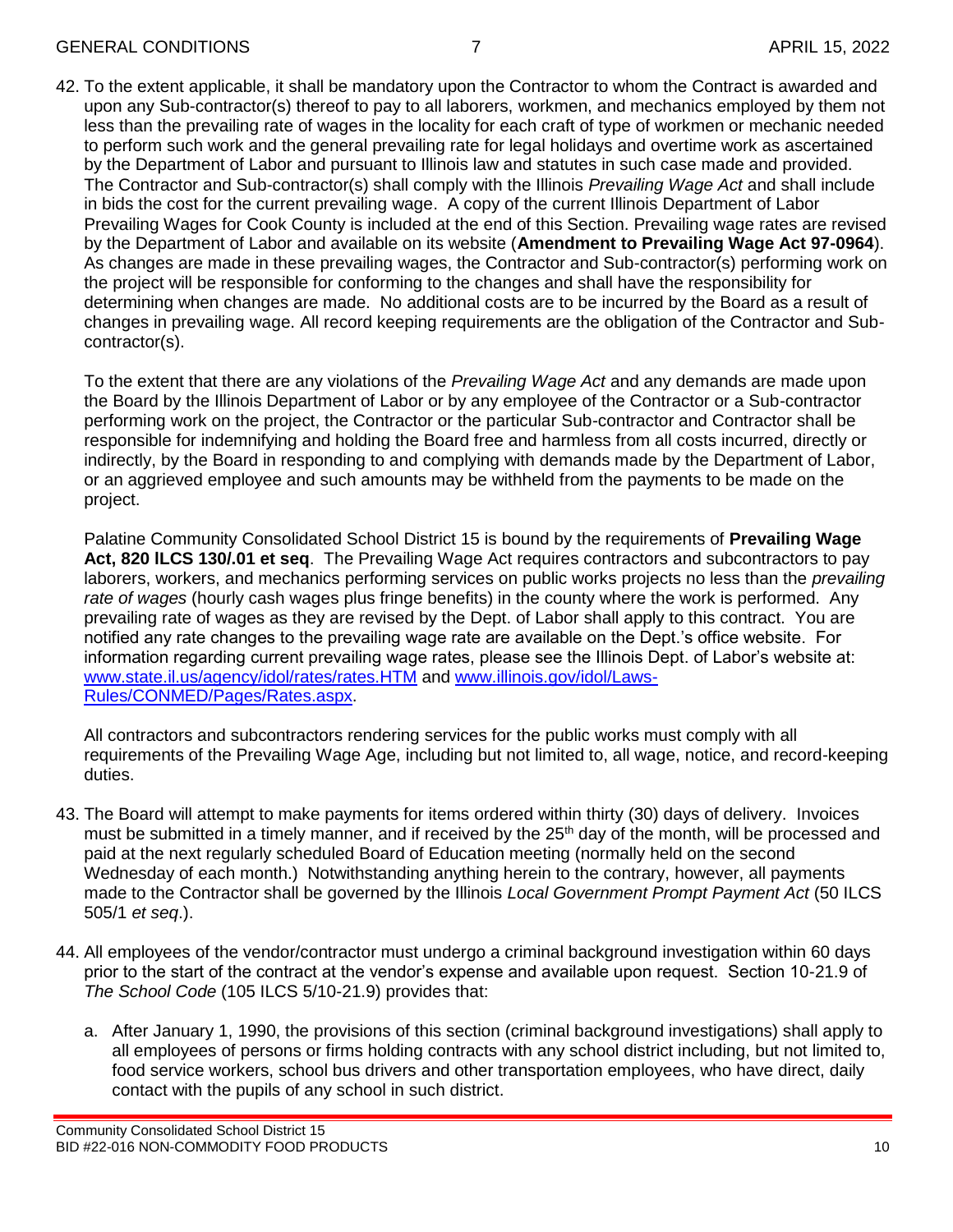- b. Additionally, the contractor must also agree not to send to any school building or on any school property any employee who is a known child sex offender.
- c. Requires each of its employees who will have direct, daily contact with one or more student(s) to cooperate during the District's fingerprint-based criminal history records check on him or her.
- d. Reimbursement will be made to the District for the cost of the fingerprint-based criminal history records check that the District obtains on each employee of a vendor/contractor who will have direct, daily contact with a student(s).
- 45. **INSURANCE** Each Prime Contractor shall furnish and pay for insurance in accordance with the conditions stipulated below. Contractors shall file with the Board a Certificate of Insurance certifying to insurance coverage specified herein. All Certificates shall contain a clause stating the policy will not be canceled without thirty (30) days prior written notice having first been sent to the Board. Each Contractor shall carry insurance to cover responsibility and liability of all kinds, and shall require Sub-contractors to carry similar insurance.

The attached Certificate of Insurance requirements shall be maintained by the Contractor receiving award in addition to all Sub-contractors as stated during the execution of the Contract and until such time as contract work is complete. Said Certificate of Insurance is to name the Board of Education of Community Consolidated School District 15 and its employees and agents as "Additional Insured" IN ADDITION TO Certificate Holder. Designated Certificate is to be submitted with your bid to the Board.

The Contractor shall include during the life of this Contract, insurance under a contractor's floater, or as an alternative, specific fire insurance with the standard extended coverage, a vandalism and malicious mischief endorsement on all Contractors' machinery, tools, equipment, forms scaffolding, trailers/vans, sheds, and similar property, rented or owned, used in the move.

The policy shall provide that in a case of loss from any cause whatsoever, there shall be no liability on the part of the Board for property of this nature belonging to or rented by any Contractor of Sub-contractor, or by any employee of a Contractor. The contractor's floater referred to herein may be an all-risk or named peril policy; but, if a named peril policy, it shall be written to include loss caused by the following perils; fire, lightning, flood, and the perils insured against under the extended coverage and vandalism and malicious mischief endorsements.

The Contractor must provide evidence of Workers' Compensation insurance as required by statute, auto liability coverage and an umbrella liability coverage of a minimum of \$5,000,000.00 per occurrence and in the aggregate. The following limits should be in place:

- a. Bodily injury and property damage combined per occurrence \$1,000,000.
- b. Bodily injury and property damage combined aggregated \$3,000,000.
- c. Excess liability Each occurrence in the amount of the limit of their policy.
- d. Excess liability Aggregate in the amount of the limit of their policy.
- e. Evidence of workers' comp in the amount required by statute.
- f. General Liability \$1,000,000 per occurrence, \$2,000,000 aggregate.

The special endorsement to read: Community Consolidated School District 15 is named as additional insured as their interest may appear and notice of cancellation/material change, if applicable, should be attached to certificate of insurance or otherwise evidenced as in effect under the policies listed.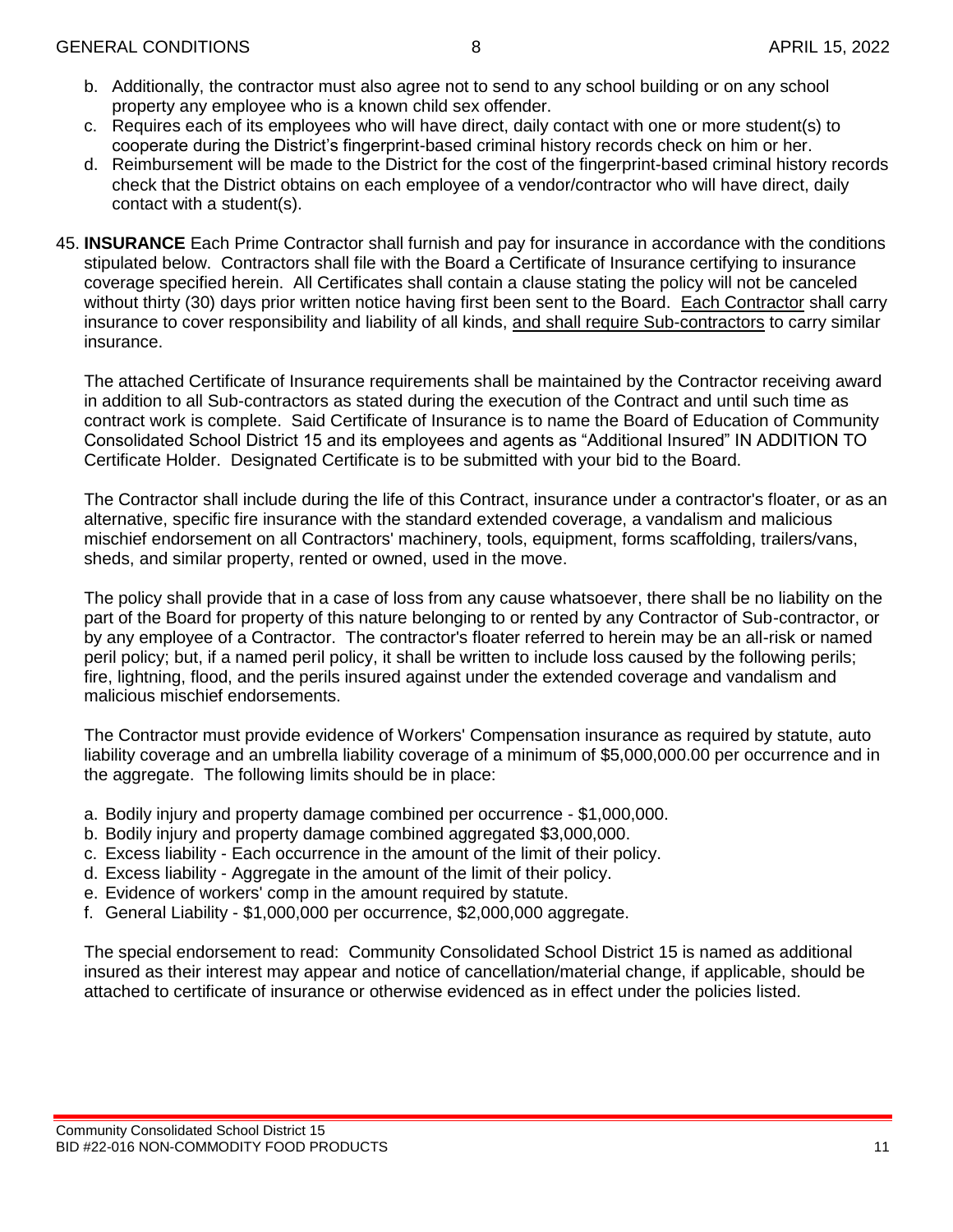|                                                                                                                                                                                                                                                                                                                                                                                                                                                                                                  |                               | <b>CERTIFICATE OF LIABILITY INSURANCE</b>             |                                        |                   |                                                        |                                                                                                                            | 01/01/2015 | DATE (MM/DD/YYYY)     |
|--------------------------------------------------------------------------------------------------------------------------------------------------------------------------------------------------------------------------------------------------------------------------------------------------------------------------------------------------------------------------------------------------------------------------------------------------------------------------------------------------|-------------------------------|-------------------------------------------------------|----------------------------------------|-------------------|--------------------------------------------------------|----------------------------------------------------------------------------------------------------------------------------|------------|-----------------------|
| THIS CERTIFICATE IS ISSUED AS A MATTER OF INFORMATION ONLY AND CONFERS NO RIGHTS UPON THE CERTIFICATE HOLDER. THIS<br>CERTIFICATE DOES NOT AFFIRMATIVELY OR NEGATIVELY AMEND, EXTEND OR ALTER THE COVERAGE AFFORDED BY THE POLICIES<br>BELOW. THIS CERTIFICATE OF INSURANCE DOES NOT CONSTITUTE A CONTRACT BETWEEN THE ISSUING INSURER(S), AUTHORIZED<br>REPRESENTATIVE OR PRODUCER, AND THE CERTIFICATE HOLDER.                                                                                 |                               |                                                       |                                        |                   |                                                        |                                                                                                                            |            |                       |
| IMPORTANT: If the certificate holder is an ADDITIONAL INSURED, the policy(ies) must be endorsed. If SUBROGATION IS WAIVED, subject to<br>the terms and conditions of the policy, certain policies may require an endorsement. A statement on this certificate does not confer rights to the<br>certificate holder in lieu of such endorsement(s).                                                                                                                                                |                               |                                                       |                                        |                   |                                                        |                                                                                                                            |            |                       |
| PRODUCER                                                                                                                                                                                                                                                                                                                                                                                                                                                                                         |                               |                                                       | CONTACT<br>NAME:                       |                   |                                                        |                                                                                                                            |            |                       |
| Frank's Insurance Agency                                                                                                                                                                                                                                                                                                                                                                                                                                                                         |                               |                                                       | PHONE                                  |                   |                                                        | $V_{\text{ACC, Ne}}$                                                                                                       |            |                       |
| Main Street                                                                                                                                                                                                                                                                                                                                                                                                                                                                                      |                               |                                                       | <u>(AKC, No.</u><br>E-MAIL<br>ADDRESS: |                   |                                                        |                                                                                                                            |            |                       |
| Anywhere IL 00000                                                                                                                                                                                                                                                                                                                                                                                                                                                                                |                               |                                                       | PRODUCER<br><b>CUSTOMER ID #:</b>      |                   |                                                        |                                                                                                                            |            |                       |
|                                                                                                                                                                                                                                                                                                                                                                                                                                                                                                  |                               |                                                       |                                        |                   |                                                        | INSURER(S) AFFORDING COVERAGE                                                                                              |            | NAIC#<br>Enter NAIC # |
| <b>INSURED</b><br>DEF Construction Company                                                                                                                                                                                                                                                                                                                                                                                                                                                       |                               |                                                       | <b>INSURER A:</b>                      |                   | Name of Insurance Company                              |                                                                                                                            |            | Enter NAIC #          |
|                                                                                                                                                                                                                                                                                                                                                                                                                                                                                                  |                               |                                                       | INSURER B:                             |                   | Name of Insurance Company<br>Name of Insurance Company |                                                                                                                            |            | Enter NAIC #          |
| 456 Main Street                                                                                                                                                                                                                                                                                                                                                                                                                                                                                  |                               |                                                       | INSURER C :<br>INSURER D:              |                   |                                                        |                                                                                                                            |            |                       |
| Anywhere IL 00000                                                                                                                                                                                                                                                                                                                                                                                                                                                                                |                               |                                                       | <b>INSURER E:</b>                      |                   |                                                        |                                                                                                                            |            |                       |
|                                                                                                                                                                                                                                                                                                                                                                                                                                                                                                  |                               |                                                       | <b>INSURER F</b>                       |                   |                                                        |                                                                                                                            |            |                       |
| COVERAGES                                                                                                                                                                                                                                                                                                                                                                                                                                                                                        |                               | <b>CERTIFICATE NUMBER:</b>                            |                                        |                   |                                                        | <b>REVISION NUMBER:</b>                                                                                                    |            |                       |
| THIS IS TO CERTIFY THAT THE POLICIES OF INSURANCE LISTED BELOW HAVE BEEN ISSUED TO THE INSURER MAYED ABOVE FOR THE POLICY PERIOD<br>INDICATED. NOTWITHSTANDING ANY REQUIREMENT, TERM OR CONDITION OF ANY CONTRACT OR OFFIER DOSUMENT WITH RESPECT TO WHICH THIS<br>CERTIFICATE MAY BE ISSUED OR MAY PERTAIN, THE INSURANCE AFFORDED BY THE POLICIES DESCRIBER PEREIN IS SUBJECT TO ALL THE TERMS,<br>EXCLUSIONS AND CONDITIONS OF SUCH POLICIES, LIMITS SHOWN MAY HAVE BEEN REDUCED BY PAID LAMS |                               |                                                       |                                        |                   |                                                        |                                                                                                                            |            |                       |
| INSR<br>LTR<br>TYPE OF INSURANCE                                                                                                                                                                                                                                                                                                                                                                                                                                                                 | <b>ADDLISURR</b><br>INSR WVD. | POLICY NUMBER                                         | <b>IMMODDAYY</b>                       | <b>POLICY EFF</b> |                                                        | <b>LIMITS</b>                                                                                                              |            |                       |
| GENERAL LIABILITY                                                                                                                                                                                                                                                                                                                                                                                                                                                                                |                               |                                                       |                                        |                   |                                                        | EACH OCCURRENCE                                                                                                            |            | s 1,000,000           |
| Y<br>х<br>COMMERCIAL GENERAL LIABILITY<br>А                                                                                                                                                                                                                                                                                                                                                                                                                                                      | Y                             |                                                       |                                        |                   | 60-00-00                                               | DAMAGE TO RENTED<br>PREMISES (Ea coountinos)                                                                               | \$100,000  |                       |
| CLAIMS-MADE X CCCUR                                                                                                                                                                                                                                                                                                                                                                                                                                                                              |                               |                                                       |                                        |                   |                                                        | MED EXP (Any one person)                                                                                                   | \$10,000   | \$1,000,000           |
|                                                                                                                                                                                                                                                                                                                                                                                                                                                                                                  |                               |                                                       |                                        |                   |                                                        | PERSONAL & ADV INJURY<br>GENERAL AGGREGATE                                                                                 |            | \$2,000,000           |
|                                                                                                                                                                                                                                                                                                                                                                                                                                                                                                  |                               |                                                       |                                        |                   |                                                        | PRODUCTS - COMP/OP AGG                                                                                                     |            | \$2,000,000           |
| GENL AGGREGATE LIMIT APPLIES PER:<br>PRO-<br>POLICY X<br>LOC-                                                                                                                                                                                                                                                                                                                                                                                                                                    |                               |                                                       |                                        |                   |                                                        |                                                                                                                            | s.         |                       |
| AUTOMOBILE LIABILITY                                                                                                                                                                                                                                                                                                                                                                                                                                                                             |                               |                                                       |                                        |                   |                                                        | <b>COMBINED SINGLE LIMIT</b>                                                                                               |            |                       |
| ANY AUTO<br>А                                                                                                                                                                                                                                                                                                                                                                                                                                                                                    |                               |                                                       |                                        |                   |                                                        | (Ea eccident)                                                                                                              |            | 1,000,000             |
| ALL OWNED AUTOS                                                                                                                                                                                                                                                                                                                                                                                                                                                                                  |                               | 00-00-00                                              |                                        |                   | 00-00-00 00-00-00                                      | BODILY INJURY (Per person)                                                                                                 | s.<br>s    |                       |
| SCHEDULED AUTOS                                                                                                                                                                                                                                                                                                                                                                                                                                                                                  |                               |                                                       |                                        |                   |                                                        | BODILY INJURY (Par accident)<br>PROPERTY DAWAGE                                                                            |            |                       |
| HIRED AUTOS                                                                                                                                                                                                                                                                                                                                                                                                                                                                                      |                               |                                                       |                                        |                   |                                                        | (Per accident)                                                                                                             | \$         |                       |
| NON-OWNED AUTOS                                                                                                                                                                                                                                                                                                                                                                                                                                                                                  |                               |                                                       |                                        |                   |                                                        |                                                                                                                            | ŝ          |                       |
|                                                                                                                                                                                                                                                                                                                                                                                                                                                                                                  |                               |                                                       |                                        |                   |                                                        |                                                                                                                            | ŝ          |                       |
| <b>UMBRELLA LIAB</b><br>OCCUR<br>в                                                                                                                                                                                                                                                                                                                                                                                                                                                               |                               |                                                       |                                        |                   |                                                        | EACH OCCURRENCE                                                                                                            |            | s 5,000,000           |
| EXCESS LIAB<br>CLAIMS-MADE                                                                                                                                                                                                                                                                                                                                                                                                                                                                       |                               |                                                       |                                        |                   |                                                        | <b>AGGREGATE</b>                                                                                                           |            | \$5,000,000           |
| <b>DEDUCTIBLE</b>                                                                                                                                                                                                                                                                                                                                                                                                                                                                                |                               |                                                       |                                        |                   |                                                        |                                                                                                                            | \$         |                       |
| <b>RETENTION \$</b><br>WORKERS COMPENSATION                                                                                                                                                                                                                                                                                                                                                                                                                                                      |                               |                                                       |                                        |                   |                                                        | 깲<br>WC STATU-<br>TORY LIMITS<br>x                                                                                         | s.         |                       |
| AND EMPLOYERS' LIABI<br>ANY PROPRIETORPARTNER/EXECUTIVE                                                                                                                                                                                                                                                                                                                                                                                                                                          |                               |                                                       |                                        |                   |                                                        | 00-00-00 00-00-00 EL EACH ACCIDENT                                                                                         |            | \$1,000,000           |
| OFFICER/MEMBER EXCLUDE AND<br>(Mandatory in NH)                                                                                                                                                                                                                                                                                                                                                                                                                                                  | n/a Y                         | 00-00-00                                              |                                        |                   |                                                        | E.L. DISEASE - EA EMPLOYEE \$ 1,000,000                                                                                    |            |                       |
| If yes, describe under<br>DESCRIPTION OF OPERATIONS belo                                                                                                                                                                                                                                                                                                                                                                                                                                         |                               |                                                       |                                        |                   |                                                        | E.L. DISEASE - POLICY LIMIT   \$ 1,000,000                                                                                 |            |                       |
| А<br>Professional Liability                                                                                                                                                                                                                                                                                                                                                                                                                                                                      |                               | 00-00-00                                              |                                        |                   |                                                        | 00-00-00 00-00-00 S1,000,000 each claim                                                                                    |            |                       |
| DESCRIPTION OF OPERATIONS/LOCATIONS/VEHICLES  Affach ACORD 101, Additional Remarks Schedule, if more space is required)                                                                                                                                                                                                                                                                                                                                                                          |                               |                                                       |                                        |                   |                                                        |                                                                                                                            |            |                       |
| It is understood and agreed that the following shall be additional insured on a primary non-contributory basis: CCSD 15 including all                                                                                                                                                                                                                                                                                                                                                            |                               |                                                       |                                        |                   |                                                        |                                                                                                                            |            |                       |
| elected and appointed officials, all employees and volunteers, and all board members. Waiver of subrogation applies in favor of CCSD 15.                                                                                                                                                                                                                                                                                                                                                         |                               |                                                       |                                        |                   |                                                        |                                                                                                                            |            |                       |
| <b>CERTIFICATE HOLDER</b>                                                                                                                                                                                                                                                                                                                                                                                                                                                                        |                               |                                                       | CANCELLATION                           |                   |                                                        |                                                                                                                            |            |                       |
| Community Consolidated School District 15                                                                                                                                                                                                                                                                                                                                                                                                                                                        |                               |                                                       |                                        |                   |                                                        | SHOULD ANY OF THE ABOVE DESCRIBED POLICIES BE CANCELLED BEFORE<br>THE EXPIRATION DATE THEREOF, NOTICE WILL BE DELIVERED IN |            |                       |
| Attn: Tari Farina                                                                                                                                                                                                                                                                                                                                                                                                                                                                                |                               |                                                       | AUTHORIZED REPRESENTATIVE              |                   |                                                        | ACCORDANCE WITH THE POLICY PROVISIONS.                                                                                     |            |                       |
| 580 N First Bank Drive                                                                                                                                                                                                                                                                                                                                                                                                                                                                           |                               |                                                       |                                        |                   |                                                        |                                                                                                                            |            |                       |
| Palatine IL 60067                                                                                                                                                                                                                                                                                                                                                                                                                                                                                |                               |                                                       |                                        |                   |                                                        | Your Insurance Agent                                                                                                       |            |                       |
| ACORD 25 (2009/09)                                                                                                                                                                                                                                                                                                                                                                                                                                                                               |                               | The ACORD name and logo are registered marks of ACORD |                                        |                   |                                                        | @ 1988-2009 ACORD CORPORATION. All rights reserved.                                                                        |            |                       |

ACORDs provided by Forms Boss. www.FormsBoss.com; (c) Impressive Publishing 800-208-1977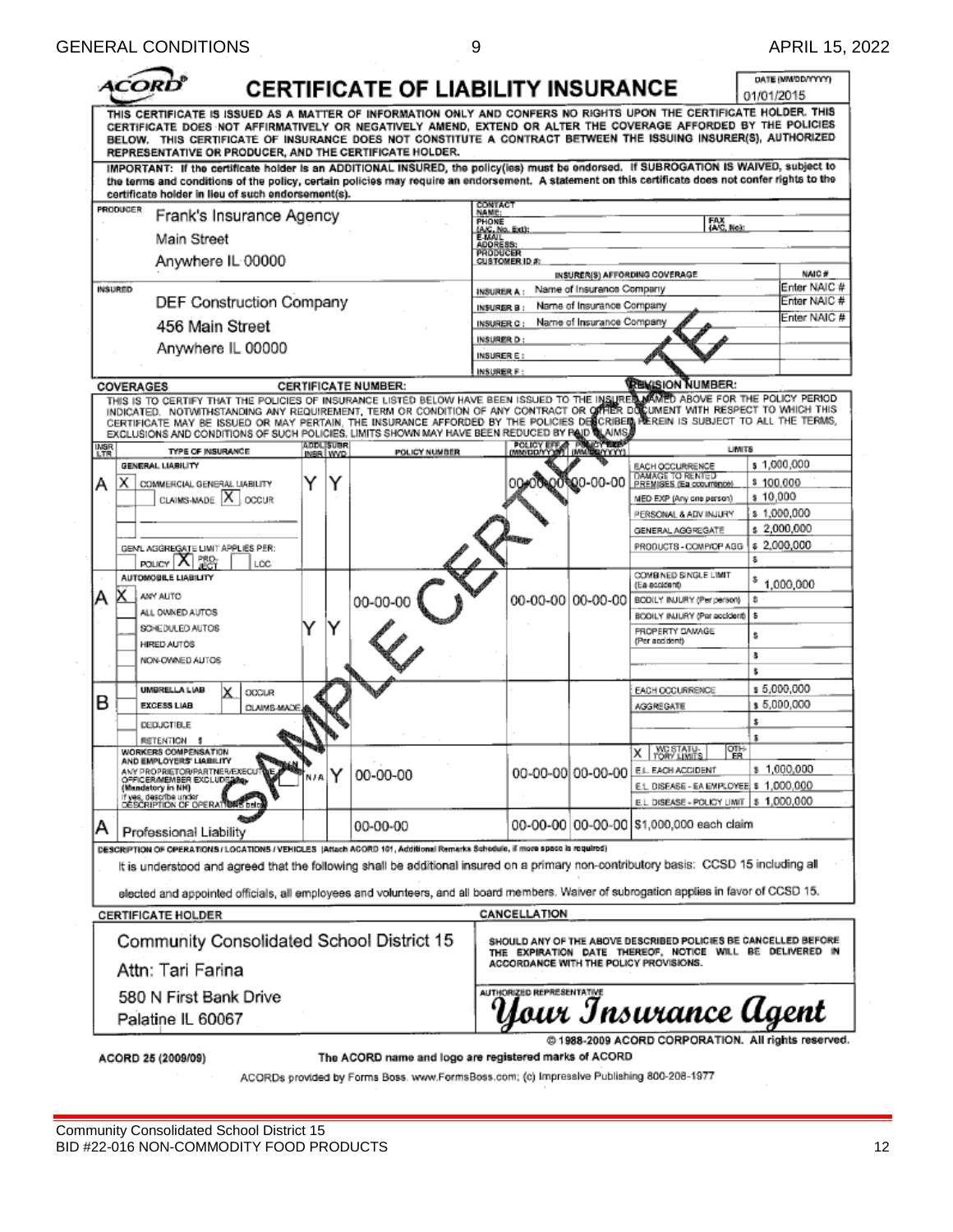- 46. All entities seeking to enter into a contract with the District must provide written certification to the District that it will provide a drug free workplace by complying with the Ill Drug Free Workplace Act, 30 ILCS 580. All contractors must comply with the notification mandates and other requirements in the Ill Drug Free Workplace Act. "Contractor" is defined in the Ill Drug Free Workplace Act as "a corporation, partnership, or other entity with 25 or more employees at the time of letting the contract, or a department, division, or unit thereof, directly responsible for the specific performance under a contract of \$5,000 or more."
- 47. Each contractor with the District must comply with 105 ILCS5/24-5 and agree:
	- a. Concerning each new employee who will have direct, daily contact with one or more student(s), to provide the District with evidence of physical fitness to perform the duties assigned and freedom from communicable disease
	- b. To require any new or existing employee who has and will have direct, daily contact with one or student(s) to complete additional health examinations as required by the District and be subject to additional health examinations, including tuberculosis screening, as required by the Ill Department of Public Health rules or order of a local health official.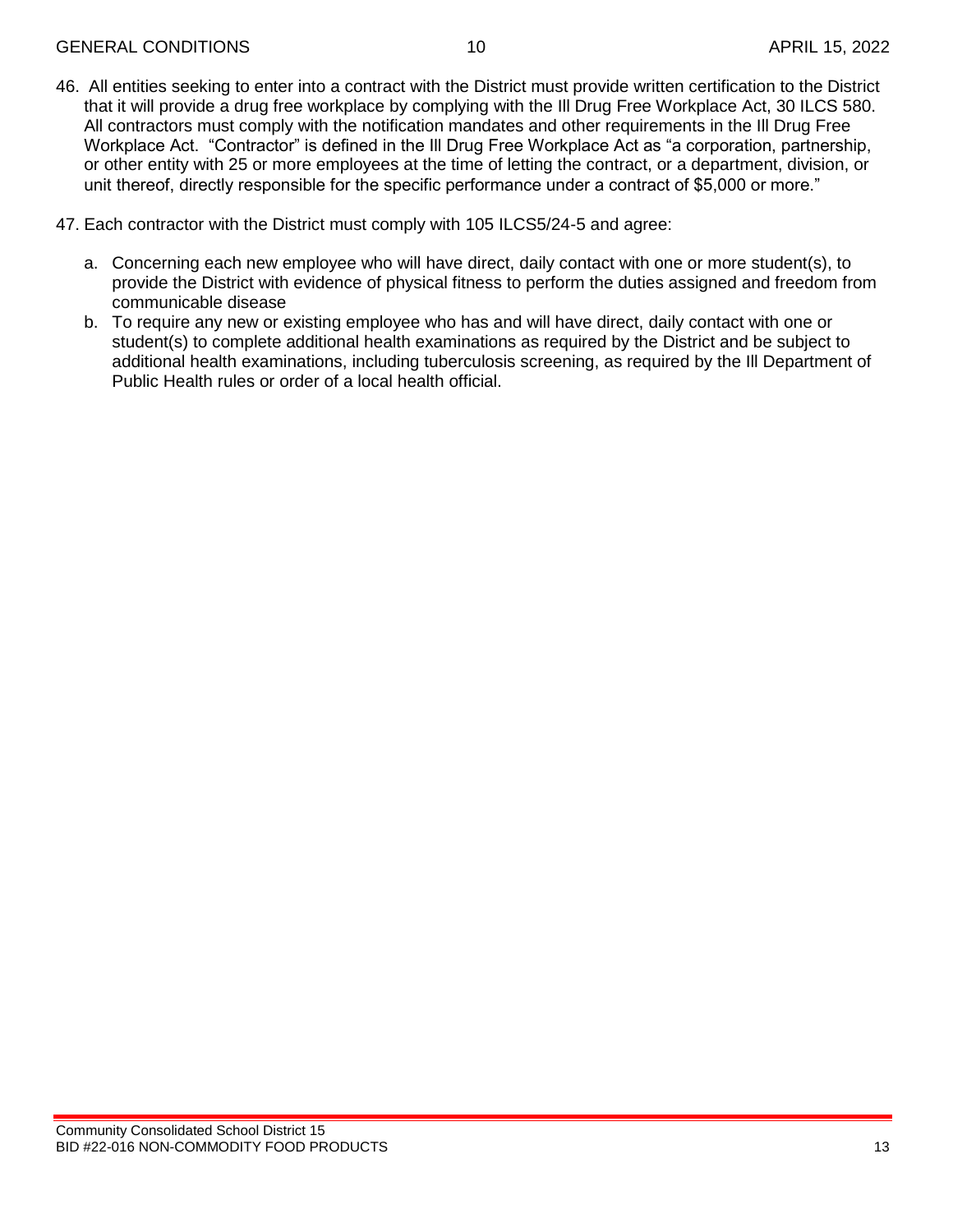#### EXHIBIT "A" BID #22-016 NON-COMMODITY FOOD PRODUCTS APRIL 15, 2022 COMMUNITY CONSOLIDATED SCHOOL DISTRICT 15

#### **SCOPE OF WORK**

With an enrollment of approximately 12,300 students and a staff of 2,000 employees, Community Consolidated School District 15 (CCSD15) is one of the largest elementary school districts in Illinois. CCSD15 has twenty (20) school buildings and three (3) administrative support buildings. CCSD15 is soliciting bids for a one (1) year contract for Non-Commodity Food Products, which will be utilized throughout the District's twenty school buildings.

#### **GENERAL SPECIFICATIONS**

#### 1. METHOD OF BID COMPUTATION

a. The total item cost (net delivered cost) shall be based on the Distributor's laid-in cost, plus the fixed fee mark-up cost, minus the bid allowance for example, \$10.00 laid in cost, \$1.50 fixed fee mark-up cost, and a \$0.50 bid allowance results in the following:

 $($10.00 + $1.50) - $0.50 = $11.00$  sold to the District

- b. The laid-in cost for each case of unit may vary, but the fixed fee is established for a specific item (for example, Proview Chicken Fingers) and during the course of the bid contract, another brand is ordered (for example, Tyson) the original fixed fee will also apply to the new brand.
- c. The Distributor's invoices, reflecting laid-in cost, must be made available for inspection by the District without charge. Audit or copies of Manufacturer's invoices may be requested throughout the school year without a charge to the District.

#### **CAN THIS BE PROVIDED? Yes\_\_\_\_\_\_\_ No\_\_\_\_\_\_\_**

- d. Rebates available from Manufacturers should not be included in the bid price. They must be tracked by the successful Bidder after the contract is awarded.
- e. Bid allowances for the effective bid period should be included in the bid price. Bidders should list this information in the space provided on Exhibit "B". Bid allowances will be paid by the Distributor to the District on a monthly or quarterly basis by a credit allowance.
- 1. CONTRACT: Contracts will be awarded by manufacturer group to the lowest, responsible bidder. The one-year contract will commence with the start of the 2022/2023 school year on July 1, 2022, and run through June 30, 2023. Quoted pricing shall remain in effect for the entirety of the contract, July 1, 2022, through June 30, 2023.
- 2. Vendors are requested to bid on ALL items in a group. The District reserves the right to award all items to a single bidder, all items in a group (A, B, C, D, E, F,G, H, I, J AND K) to a single Bidder, or split the bid as described in General Conditions 6.
- 3. The District further reserves the right to terminate the contract at any time for due cause, which shall include such reasons as unsatisfactory product or service; cancellation shall be within ten (10) business days following written notice, without penalty.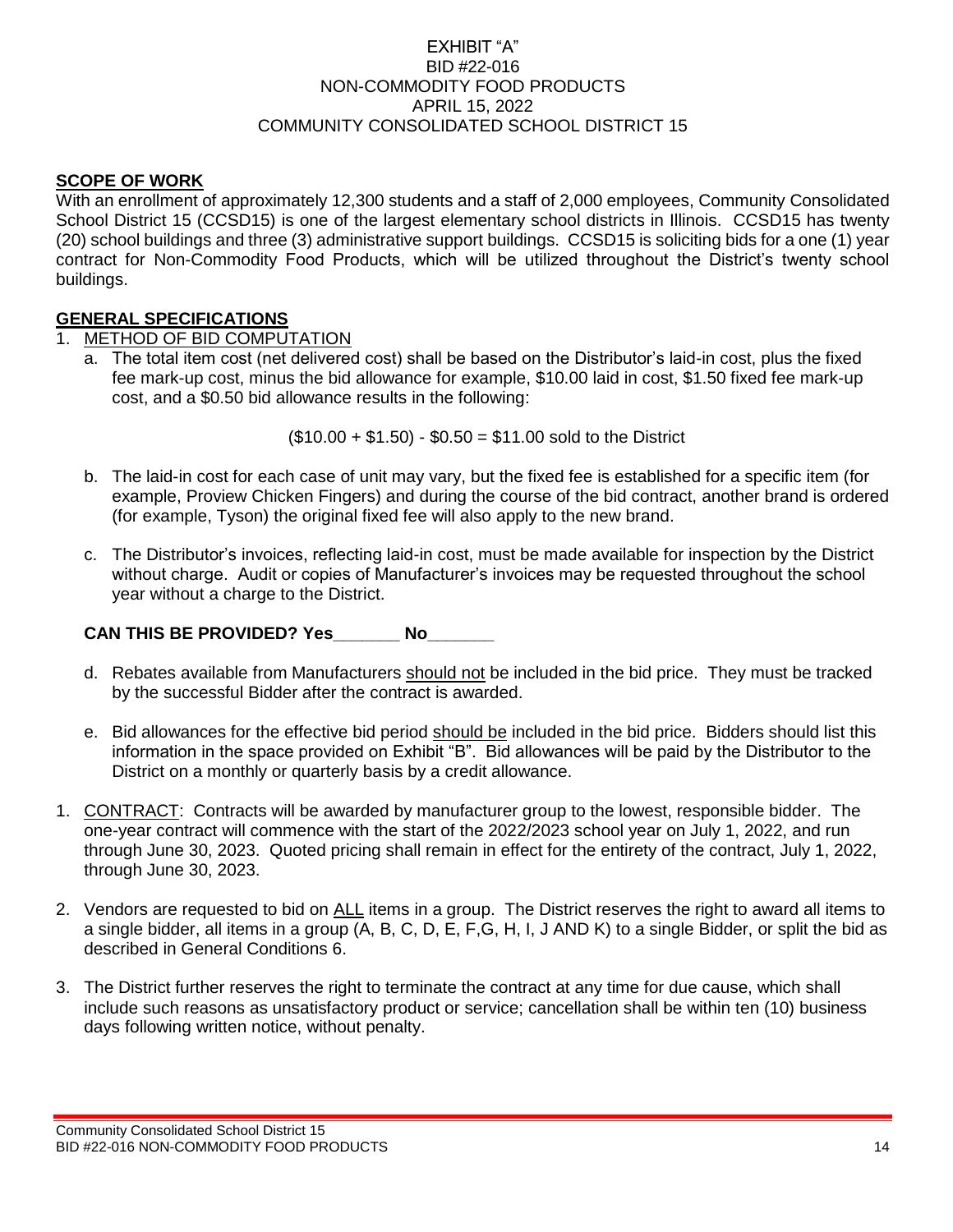#### 4. SUBSTITUTIONS OR BID ALTERNATES

- a. Products are specified as exactly as possible, based on the most current information of market availability within a range of desirable quality.
- b. If the Bid is on a specific product, each Bidder represents that their bid is on the product as described in the bidding document.
- c. Any proposed substitutes shall include a complete description of the substitute product.
- d. If the Bidder elects to bid on an alternate product to items specified, they are encouraged to do so provided they submit complete and accurate descriptions of brand, pack, and provided the alternate product is of equal or better value in terms of quality in relation to price and availability.
- e. If the Bidder wishes to bid a reduced quantity of an item, they may do so using the space provided for alternate bids, provided that a clear product description of specifications and quantity is given.
- f. Should the Distributor choose to alter or change any product covered by this contract, the Distributor is to notify the District a minimum of sixty (60) days in advance of any proposed changes. The pricing for the modified product must be adjusted to maintain equivalent portion/case pricing as the originally awarded product. Should the modified product not meet acceptability standards, the District reserves the right to remove the product from the qualified product list and to purchase the item from an alternate supplier.
- g. Substitutions must be approved by the Director of School Nutrition Services or her designee prior to delivery and will be of equal or higher quality, at no additional charge. The Director of School Nutrition Services or her designee reserve the right to determine acceptability of delivered items and to reject a product that is not in acceptable condition.
- h. Samples must accompany those items bid, which do not meet specifications, at no cost to the District.
- 5. QUESTIONS: All inquiries about this Bid will only be addressed by email. Questions may be submitted to Tari Farina, at farinat@ccsd15.net. The last day for questions is Thursday, May 19, 2022, at 1:00 P.M. CDT.

#### 6. ORDERS AND DELIVERY

a. Orders will be placed weekly, with additions or subtractions accepted by 3:00 P.M. the day prior to delivery. Any errors or shortages made by the Distributor must be corrected that day, if needed. Orders will state amounts and delivery dates of items.

**CAN THIS BE PROVIDED? Yes\_\_\_\_\_\_\_ No\_\_\_\_\_\_\_**

- b. Prices should be quoted F.O.B. Palatine and Rolling Meadows, IL, with all transportation and handling charges paid for by the Bidder.
- c. Deliveries must be available two (2) times a week to the District's Central Kitchen, Monday through Friday, between the hours of 7:00 A.M. and 2:00 P.M., unless otherwise specified by the Director of School Nutrition Services or her designee. Deliveries to the on-site satellite kitchen locations must be available weekly, or twice a week as needed. There will be **NO MINIMUM ORDER** of food products delivered to the four locations listed below.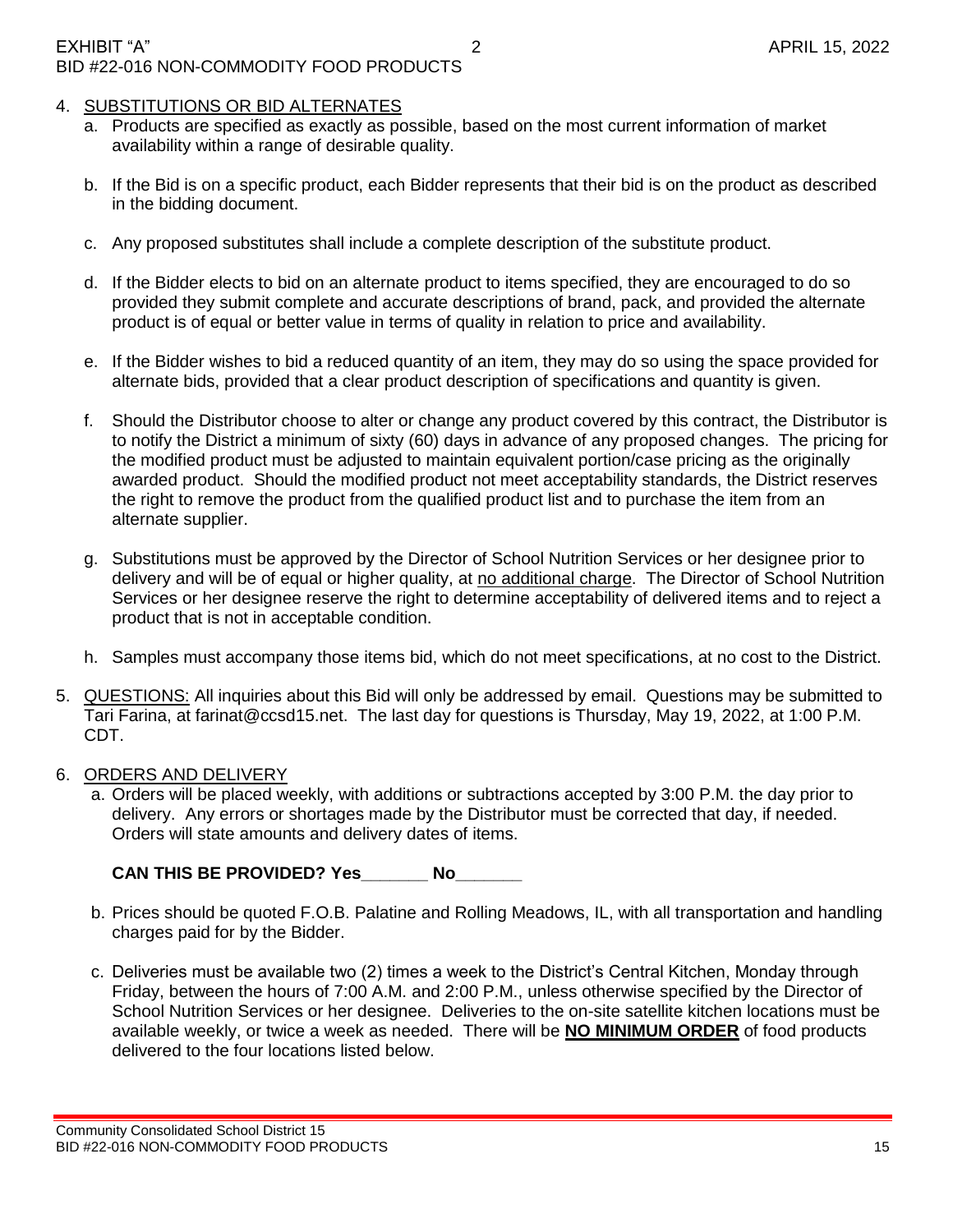d. Deliveries must be made to floor of dock area or kitchen area for the all delivery sites. All shipments of over 50 cases **must be palletized.**

| Location                                                                                                                         | <b>Delivery</b><br><b>Frequency</b> | <b>Delivery Time</b>     |  |  |  |
|----------------------------------------------------------------------------------------------------------------------------------|-------------------------------------|--------------------------|--|--|--|
| <b>CCSD 15 Nutrition Services Department</b><br>Walter R. Sundling Jr. High School<br>1100 N. Smith Street<br>Palatine, IL 60067 | 2 times/week                        | 7:00 a.m. $-$ 1:00 p.m.  |  |  |  |
| <b>Winston Campus</b><br>900 E. Palatine Rd.<br>Palatine, IL 60067                                                               | 2 times/week                        | $8:00$ a.m. $-1:00$ p.m. |  |  |  |
| Plum Grove Jr. High<br>2600 Plum Grove Rd.<br>Rolling Meadows, IL 60008                                                          | 2 times/week                        | $8:00$ a.m. $-1:00$ p.m. |  |  |  |
| <b>Carl Sandburg Jr. High</b><br>2600 Martin Lane<br>Rolling Meadows, IL 60008                                                   | 2 times/week                        | $8:00$ a.m. $-1:00$ p.m. |  |  |  |

**CAN THIS BE PROVIDED? Yes\_\_\_\_\_\_\_ No\_\_\_\_\_\_\_**

- e. The Nutrition Services Department must be notified of product shortages and/or substitutions at least twenty four (24) hours prior to delivery. The Distributor should be prepared to replace shortages and substitutions on a timely basis, so as not to disrupt food production and packaging schedules.
- f. Invoices shall contain product descriptions and accurate extension costs. Only signed invoices will be honored.
- g. Monthly statements must be sent to the following address:

#### CCSD 15 Nutrition Services Department Walter R. Sundling Junior High 1100 N. Smith Street Palatine, IL 60067

#### 7. PROMOTIONS

- Notice of any Manufacturer marketing promotions, during the effective period of this contract, should be made available to the District as they are announced.
- 8. INFORMATION REQUIREMENTS: **Please check those services that will be made available to the District:**
	- a. \_\_\_\_\_\_ Current Contract prices shall be provided to the CCSD 15 Nutrition Services Department by the fifth  $(5<sup>th</sup>)$  of each month, and remain constant for the month.
	- b. \_\_\_\_\_ Usage reports shall be available with a consolidated month usage for the District. Usage is to be listed by school.
	- c. \_\_\_\_\_ The District wishes the successful Bidder track the usage of items eligible for Manufacturer rebates, so that all available rebate monies can be received for the Nutrition Services Program. In order for the District to take advantage of Manufacturer promotions, notices of said promotions must be made available. Please submit a sample notice.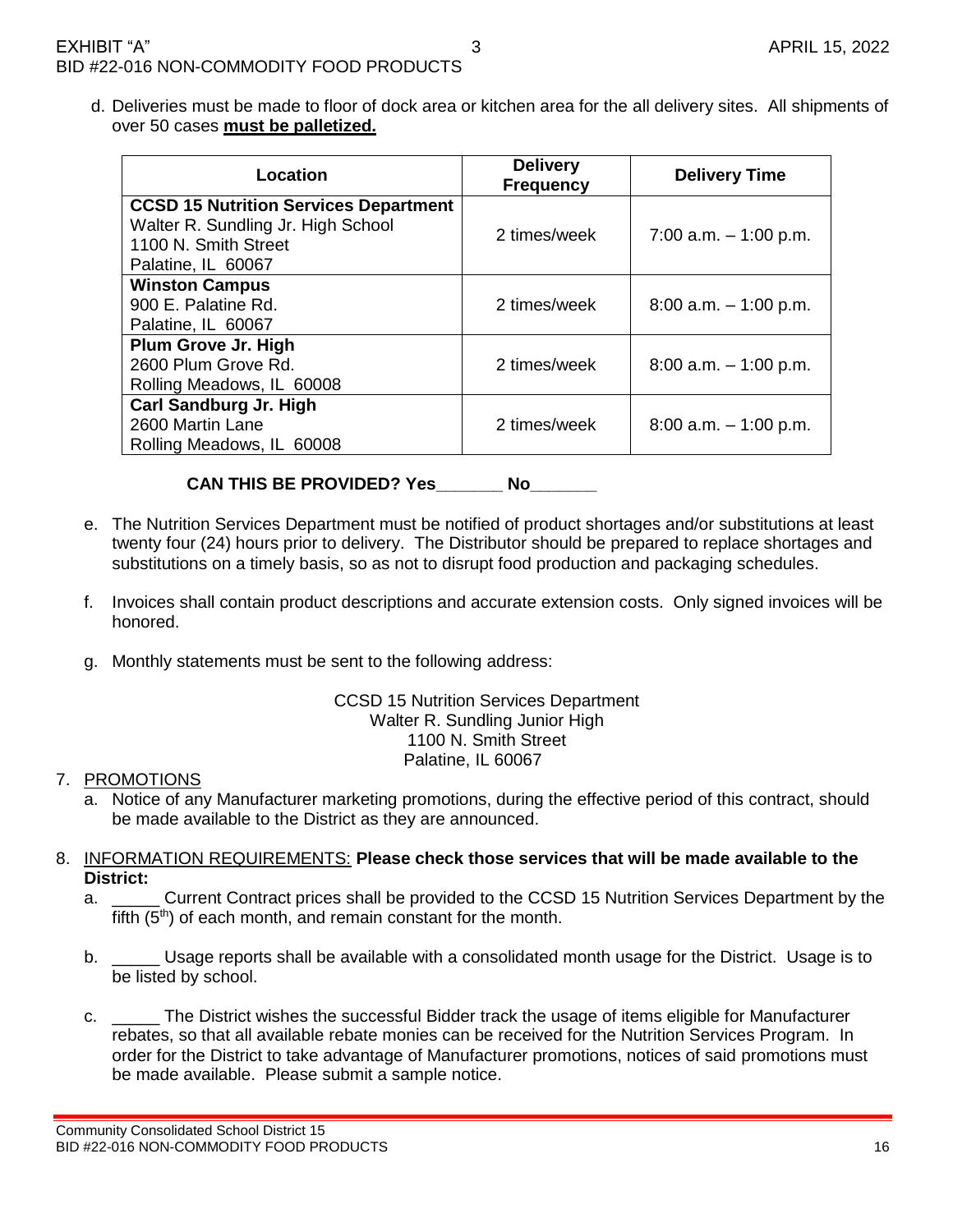#### EXHIBIT "A" 4 APRIL 15, 2022 BID #22-016 NON-COMMODITY FOOD PRODUCTS

- d. **EXECT Mutritional information shall be furnished for any product on the Bid, at any time through the life** of the contract. Electronic access to ingredient labels, nutritional analysis (inclusive of calories, saturated fat, sodium, sugars, etc.) per serving. This information should also include the standard number of servings per case and pieces per serving. Additionally, USDA certification of meal contribution, if applicable. If the product is not CN labeled, access to signed product formulation or a signed letter of guarantee stating that the item satisfies USDA CN standards for breakfast or lunch, and service sized needed to meet these standards, must be available to the District.
- e. \_\_\_\_\_ The District requires the Distributor to supply software, and maintenance of software, for computerized order entry and item inquiry. The software will enable the District to order food and supplies, to check current stock on any items the Distributor handles, to check history of quantities ordered for each item by school, to check current prices, to check nutritional information, and to check pack and special instructions for items. This information should be available via a computer terminal housed in the Nutrition Services Office.
- f. \_\_\_\_\_ Availability of special orders on items not stocked by Distributor.

#### **SPECIFICATIONS GENERIC TO ALL ITEM GROUPS**

- 1. ITEM GROUPS: Items to be Bid are listed in groups of similar purpose and are identified by the letters A through J.
- 2. ITEM NUMBERS: It is intended that the item numbers shown on the Product List will remain uniform and constant throughout the contract in order to establish a mutual reference of items.
- 3. ITEM IDENTIFICATION: The items listed herein are identified by commonly understood terminology. The descriptions listed herein are, in effect, brief product specifications and represent the latest information available.
	- a. **Limitations:** Product specifications are limited to requirements which can be identified on delivery. For example, U.S. grades are generally not specified unless there is a grade shield on the container or the product is accompanied by an inspection certificate.
	- b. **Minimum Standards:** Minimum standards of identity, fill of container, drained weight, etc. are automatically part of a product specification. These standards are specifically covered in Federal and/or State regulations. Any Supplier who violates these standards is automatically in violation of the contract with the District as well as Federal and State laws.
	- c. **Product Protection Guarantees:** School Districts have automatic product protection recourse against supplies or products which are misrepresented. According to Federal regulations, the Manufacturer whose name and address appear on the package is the responsible party. Successful Bidders are expected to take immediate action to correct any situation in which product integrity is involved.
	- d. **Brands Quoting:** The Bidder should enter the brand being quoted in the appropriate column on the pricing sheet in Exhibit "B". The information provided should include the item code number, which shows on the master carton.
- 4. **UNITS OF PURCHASE:** Whenever wholesale units of purchase are standardized i.e. 6/#10, the unit should be specified accordingly. However, it is recognized that some units of pack vary from one packer to another. If a Bidders wishes to quote a reasonable size, which is different from the unit specified, they may do so, but the total quantity must be equal, and the pack must be listed in the appropriate column on the pricing form in Exhibit "B".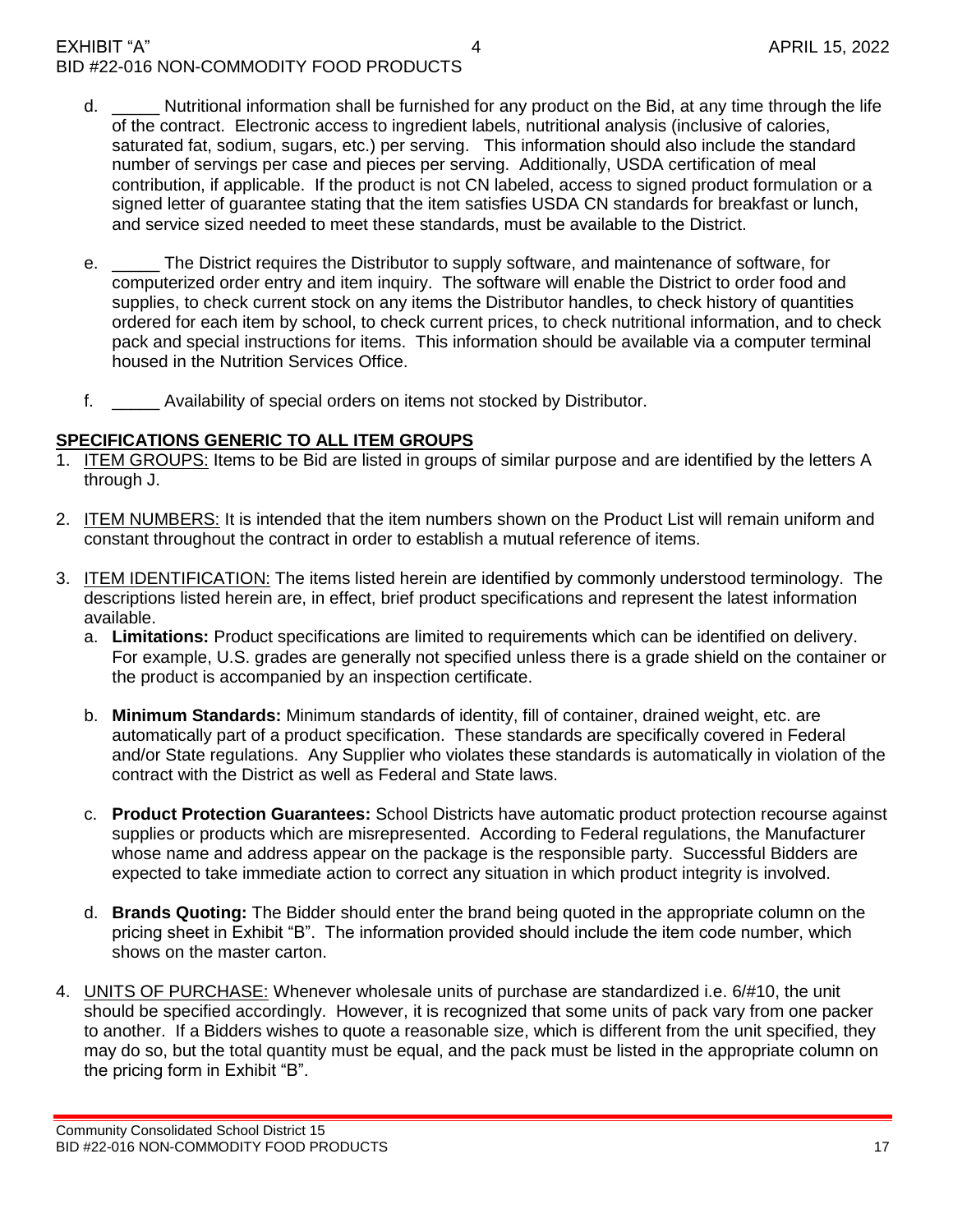- 5. PACKER CODE NUMBERS: Bidders are required by the terms of the contract document to provide packers product code numbers i.e. Butoni #1411 as shown on the master carton, especially for items which are either manufactured, precooked or otherwise lack an easily definable identity. This will help to establish more definite product identification with respect to Buyer acceptance and Supplier performance.
- 6. HACCP COMPLIANCE: To comply with Federal regulations, the Bidder is require to have a HACCP Plan in place. This plan shall cover all aspects of operation, from receiving, storing, and delivery of product.

#### 7. DELIVERY TEMPERATURES:

- a. **Frozen Products:** All frozen foods are to be delivered rock hard frozen at 0°F. Partially thawed goods, or products with evidence of thawing and refreezing, will be rejected at time of delivery (if evident on case or when product is opened.
- b. **Refrigerated Products:** All refrigerated products shall be delivered at a temperature appropriate to industry guidelines, and shall have maintained the cold chain at all times during storage and shipment (per HACCP). At no time should the temperature exceed 40°F.
- c. **Dry Products:** All dry products shall be delivered at temperatures appropriate to industry guidelines and shall have maintained this temperature during storage and delivery.

#### 8. INSPECTION/ACCEPTANCE/REJECTION PROCESS:

- a. All products shall be received in clean, dry condition, free of dust, dirt, soil, evidence of spoilage, and will all seals (tape, staples, etc.) intact. Repacked product is **NOT** acceptable.
- b. Product fond to be unacceptable for any reason, will be rejected either upon delivery or upon opening the case, in the event of hidden damage. Reason for refusing product will be notated on the invoice and the Distributor shall be informed in order to issue credit and/or replacement. If the product requires replacement, the Distributor will replace the items on a timely basis in order to minimize production disruption.

#### **SPECIFICATIONS UNIQUE TO PARTICULAR ITEM GROUPS**

- 1. GROUP A FROZEN AND CHILLED MEAT, POULTRY, AND ENTRÉE ITEMS
	- a. **Inspection:** All meat and poultry produced under the terms of these specifications must be derived from animal or bird carcasses which have been inspected by Federal or State officials. Cut-up or further processed meat from either Federal or State inspected plants must bear inspection stamps on the box or package. Moreover, the product must be produced in plants with meet Federal or State sanitation requirements and are HACCP Compliant.
	- b. **IMPS Numbers:** Insofar as practical, Institutional Meat Purchase Specifications (IMPS) numbers should be shown on wholesale cartons. If not, a packer must certify to the Distributor and/or User that the product meets IMPS.
	- c. **Poultry Grades:** Poultry products must be USDA Grade A for Bidding purposes, except where indicated herein. The USDA Grade must be identified by a shield on the carton.
	- d. **Vegetable Protein Products (VPP):** The initials VPP are used herein to refer to products such as textured vegetable protein. The ratio of meat to VPP I referred to as a percent of meat (flesh) with VPP rather than a percent of VPP.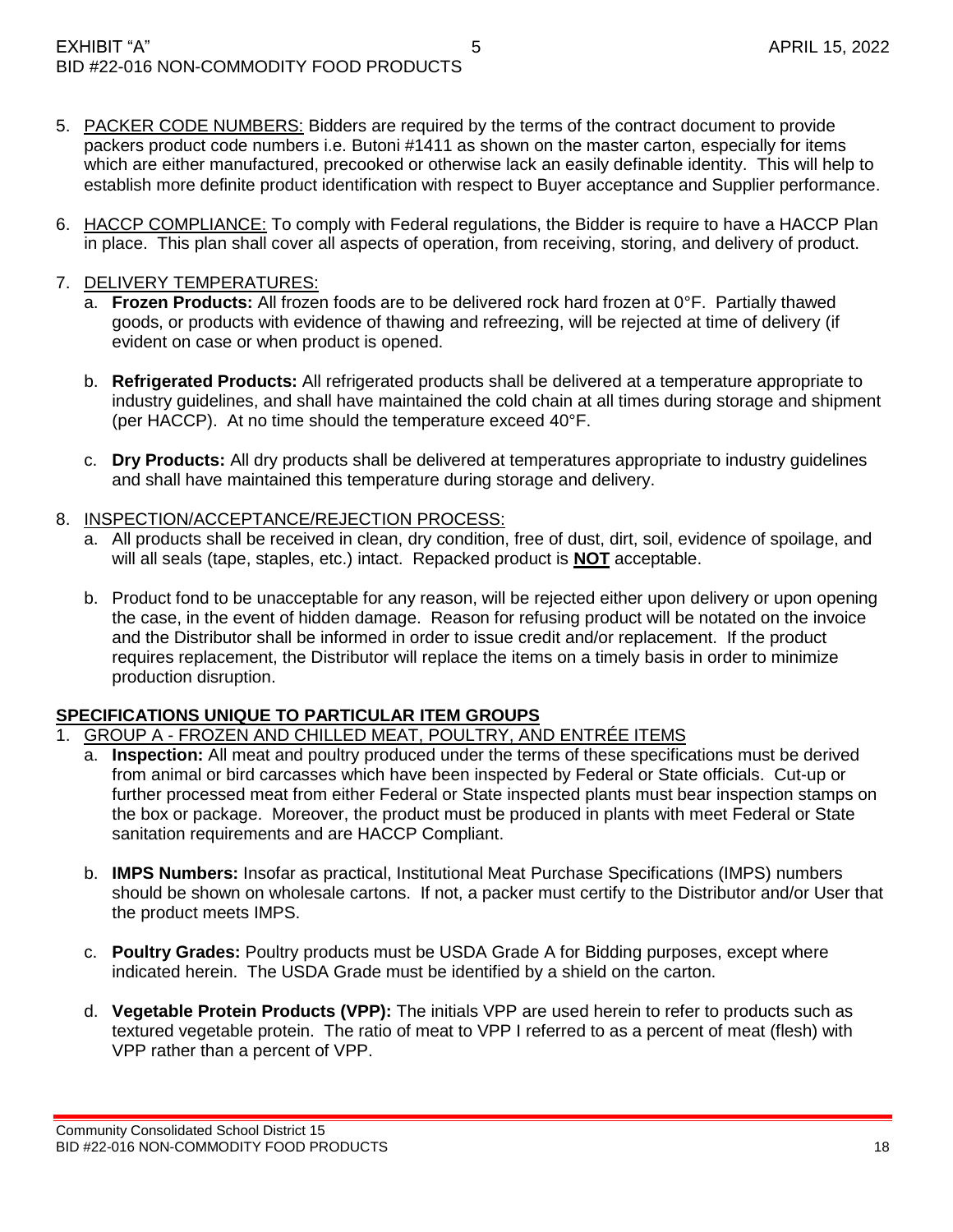- e. **Breading/Batter:** A nominal 25% breading at time of pack is required. Successful Bidders will be required to furnish dated certificates from packers showing the packer's specifications on range of breading. The term "breading" implies that the product has been breaded with either dry ground or chopped bread crumbs, or dry cracker meal. The term "battered" implies the product must was dipped in a stirrable, hydrated, wheat flour batter mix, then coated and fried long enough to set the coating.
- f. **Raw vs. Cooked:** Meats, poultry and seafoods are deemed to be raw (uncooked) unless the term "cooked" is used which implies "fully cooked" unless a lesser degree of doneness is specified.
- g. **CN Label:** When a product is requested to have a CN (Child Nutrition) label, this means that the packer warrants that the amount of product is in accord with the amount to be credited toward the meal requirements of the National School Lunch Meal Pattern in conformance with USDA-FNS standards. In lieu of a CN label, a packer may provide a certificate stating that the product is manufactured in accord with CN standards.

#### 2. GROUP B - FROZEN VEGETABLES/FRUIT

- a. **Grades:** The grades specified herein for fruits, and vegetables refer to "Packer Grades" except as specifically indicated otherwise.
- b. **Approved Brands:** If an approved brand is also packed under a Distributor's label, the Bidder should so state, listing the packer's product number. Any brand, which bears a USDA Grade Shield, or is accompanied by a USDA Certificate of Grade is automatically accepted.

#### 3. GROUP C - JUICES 100% FRESH, FROZEN, AND/OR SHELF STABLE

a. **Portion Packed Juice:** Portion packed juice must meet USDA grade standards for Grade A canned single-strength juice; if the product is from concentrate, it must meet the brix and acid requirements of canned single-strength juice. All juice must be 100% juice as defined by USDA and meet appropriate CN requirements.

#### 4. GROUP D - FROZEN BAKERY & BREAKFAST

a. **CN Label:** When a product is requested to have a CN label, this means the packer warrants that the amount of product is in accord with the amount to be credited toward the meal requirements of the NSLP. In lieu of a CN label, a packer may provide a certificate stating the products is manufactured in accord with CN Standards.

#### 5. GROUP E - CANNED/SHELF STABLE PRODUCTS

- a. **Grades:** The grades specified herein for fruits and vegetables refer to "Packer Grades" except as specifically indicated otherwise.
- b. **Approved Brands:** If an approved brand is also packed under a Distributor's label, the Bidder should so state, listing the packer's product number. Any brand, which bears a USDA Grade Shield, or is accompanied by a USDA Certificate of Grade is automatically accepted.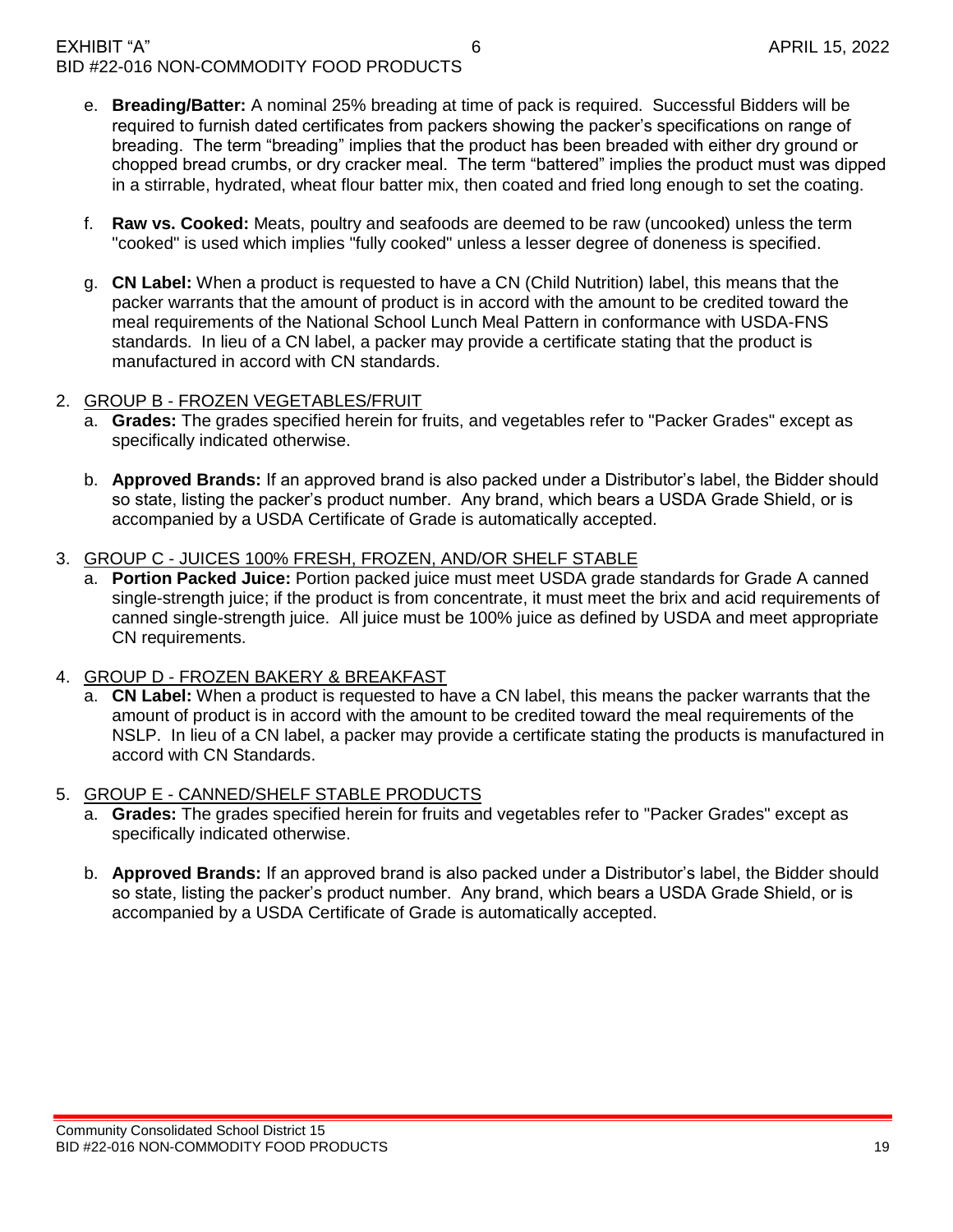- c. **Minimum Standards** All canned products must conform to U.S. minimum standard requirements. If not, the packer/supplier is in violation not only of contracts with the School District, but also with codes of the Federal Food and Drug Administration and/or the Federal Trade Commission. Three important Federal regulations pertaining to canned foods are listed here for the edification of bidders. These and other Federal and state regulations are automatically part of these bid requirements
	- i. **Net Container Quantity** The minimum net quantity of all products in cans and jars shall be in accord with section 401 of the Federal Food, Drug and Cosmetics Act regarding the individual specifications for standard of fill for that product as prescribed in 7 CFR Part 52.
	- ii. **Fill of Containers** All products shall be filled as full as practical under good commercial packing practices, without impairment of quality, and otherwise in accord with Section 401 of the Federal Food, Drug and Cosmetics Act, regarding individual specifications for standards of fill as prescribed in 7 CFR Part 52.
	- iii. **Drained Weight** Drained weight of "wet pack" items shall conform to appropriate industry practices and the minimum requirements of the Federal Food, Drug and Cosmetics Act for drained weight, as prescribed in the individual specifications of each product in 7 CFR Part 52.

#### 6. GROUP F - DAIRY & REFRIGERATED

- a. **CN Label:** When a product is requested to have a CN (Child Nutrition) label, this means that the packer warrants that the amount of product is in accord with the amount to be credited toward the meal requirements of the National School Lunch Meal Pattern in conformance with USDA-FNS standards. In lieu of a CN label, a packer may provide a certificate stating that the product is manufactured in accord with CN standards.
- b. All products should have best by/expiration dates clearly marked on case.
- 7. GROUP G DRY GROCERIES & BAKING ITEMS
	- a. **Grades:** Only a few items in this group have USDA standards of grade. All other items are purchased by brand preference or in accord with U.S. minimum standards of identity.
	- b. **Approved Brands:** Most items in this group are available under another Manufacturer's brand; some items are available under buying group Distributor labels. Unless a brand is specified, the District will accept the brand quoted
- 8. GROUP H INDIVIDUAL PORTION CONTROL PACKS
	- a. **Approved Brands:** Most items in this group are available under another Manufacturer's brand. Unless a brand is specified, the District will accept the brand quoted.
- 9. GROUP I SPICES, SEASONING, & SAUCES
	- a. **Approved Brands**  Most items in this group are available under another manufacturer's brands. Unless a brand is specified, the school district will accept the brand quoted.

#### 10. GROUP J - A LA CARTE ITEMS

- a. **Approved Brands** Most items in this group are available under another manufacturer's brands. Unless a brand is specified, the school district will accept the brand quoted.
- b. All items must meet Smart Snack Requirements.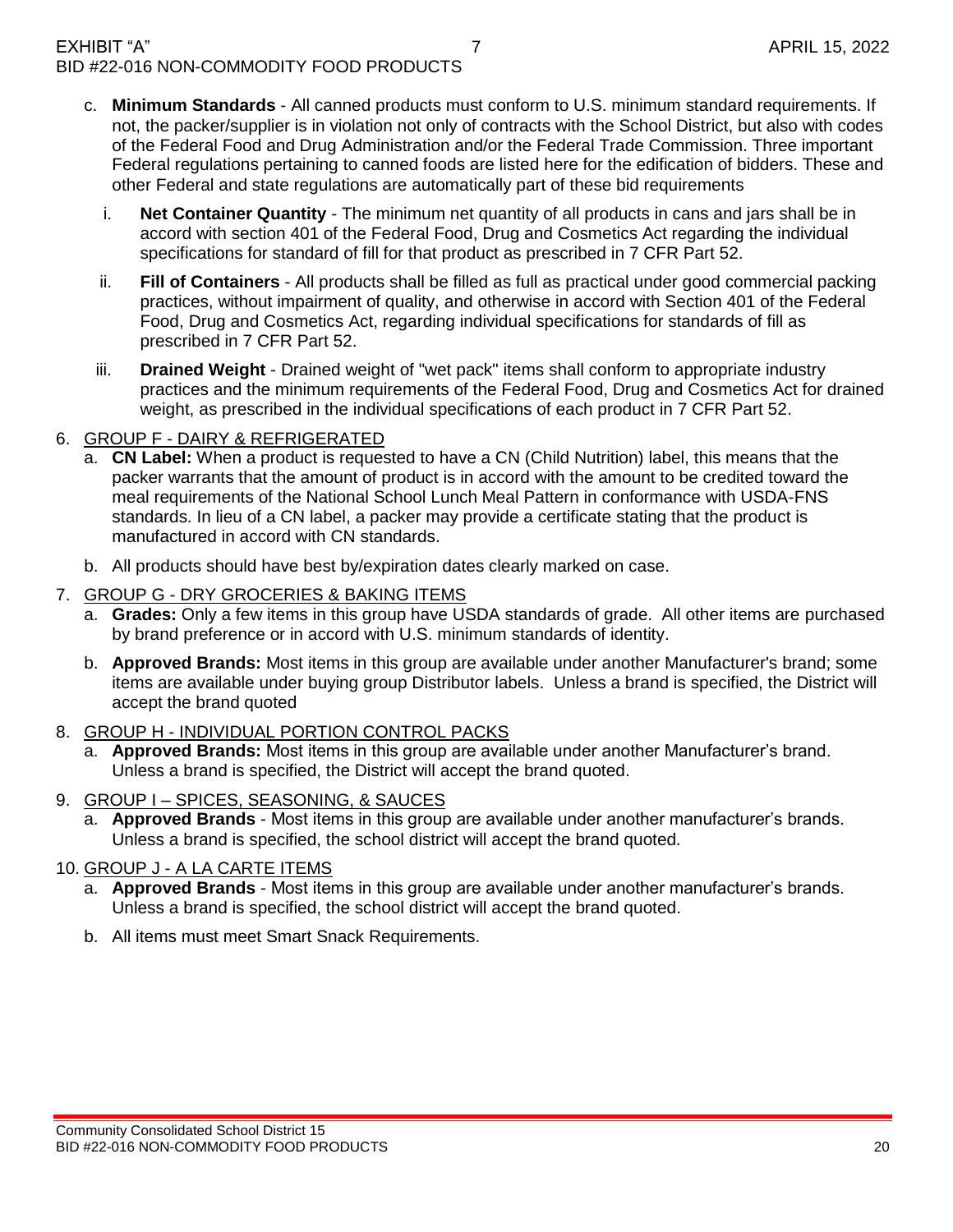#### EXHIBIT "B" BID #22-016 NON-COMMODITY FOOD PRODUCTS APRIL 15, 2022 COMMUNITY CONSOLIDATED SCHOOL DISTRICT 15

#### **PRICING FORM**

The District reserves the right to increase or decrease quantities listed. Quantities to be purchased are estimates only, based on an average of 7,000+ meals a day. USDA commodities, bid prices and menu/calendar changes affect usage.

# **\*\*\*PLEASE CALCULATE TOTAL FOR EACH CATEGORY\*\*\***

| Case<br>Pack                                                                      | <b>Food Item</b>                                | <b>Product</b><br><b>Specifications</b> | Vendor<br>Distributor #                                                | Pack or<br><b>Brand</b> | Est.<br>Usage | Laid-In<br>Cost | <b>Fixed Fee</b><br>per Unit | <b>Net Delivered</b><br>Cost | <b>Bid</b><br>Allowance | <b>Extension</b> |
|-----------------------------------------------------------------------------------|-------------------------------------------------|-----------------------------------------|------------------------------------------------------------------------|-------------------------|---------------|-----------------|------------------------------|------------------------------|-------------------------|------------------|
|                                                                                   |                                                 |                                         | <b>GROUP A - FROZEN &amp; CHILLED MEAT, POULTRY &amp; ENTRÉE ITEMS</b> |                         |               |                 |                              |                              |                         |                  |
| 10 <sub>lb</sub>                                                                  | Chicken-less Nuggets, Soy,<br><b>CN Label</b>   | Dr. Praeger's CNSY751<br>or equiv       |                                                                        |                         | 25            | S               | \$                           | \$                           | \$                      |                  |
| 12 lb                                                                             | Beef roast, cooked, cap off                     | List all options                        |                                                                        |                         | 450 pounds    | \$              | \$                           | \$                           | \$                      |                  |
| 240/.67<br>oz                                                                     | Corn Dog Nuggets, turkey,<br>WG                 | Tasty Brands or equiv.                  |                                                                        |                         | 100           | \$              | \$                           | \$                           | \$                      |                  |
| 48/4 oz                                                                           | Corn dog, chicken, reduced<br>fat, CN label, WG | Foster Farms or equiv.                  |                                                                        |                         | 300           | \$              | \$                           | \$                           | \$                      |                  |
| $80/2$ oz                                                                         | Hot Dog, all beef, 8:1                          | Eisenberg #108, no<br>subs              |                                                                        |                         | 500           | \$              | \$                           | \$                           | \$                      |                  |
| 192/1 oz                                                                          | Hot Dog, Black Angus, mini                      | Eisenberg #154, no<br>subs              |                                                                        |                         | 100           | \$              | S                            |                              | \$                      |                  |
| $6/6$ lb.                                                                         | Salami, hard                                    | Hormel Sterling or equal                |                                                                        |                         | 500 pounds    |                 | \$                           | \$                           | \$                      |                  |
| 10 lb.                                                                            | Sausage Link, GF                                | Jones Dairy 18505 CN,<br>no subs        |                                                                        |                         | 500           | \$              | \$                           | \$                           | \$                      |                  |
| <b>TOTAL COST GROUP A - FROZEN &amp; CHILLED MEAT, POULTRY &amp; ENTREE ITEMS</b> |                                                 |                                         |                                                                        |                         |               |                 |                              |                              |                         |                  |

COMPANY NAME DATE OF BID RESPONSE

SIGNATURE OF BIDDER TITLE PRINT NAME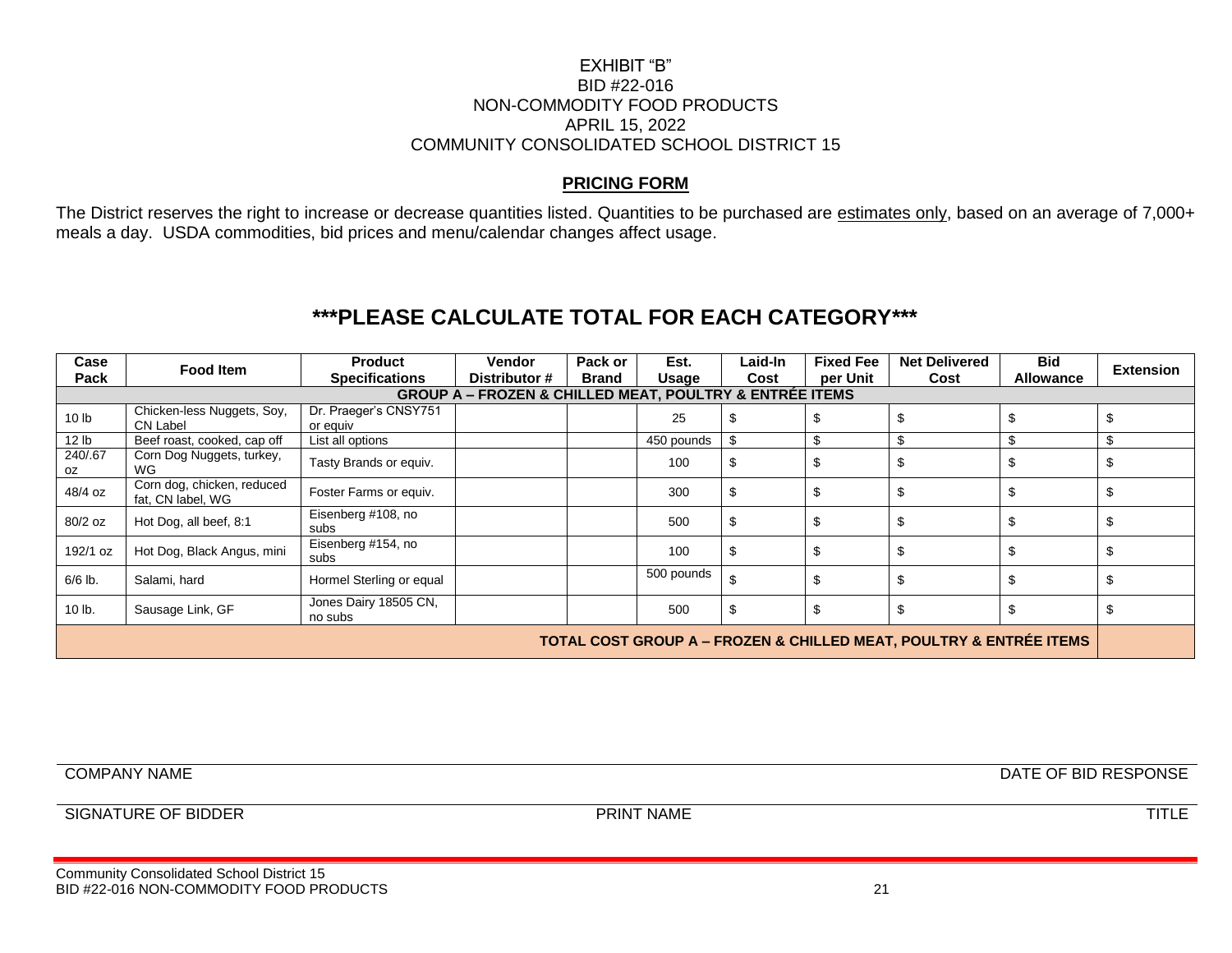| Case<br>Pack                                 | Food Item                                                                                      | <b>Product</b><br><b>Specifications</b> | <b>Vendor</b><br>Distributor # | Pack or<br><b>Brand</b> | Est.<br>Usage | Laid-In<br>Cost | <b>Fixed Fee</b><br>per Unit | <b>Net Delivered</b><br>Cost | <b>Bid</b><br><b>Allowance</b> | <b>Extension</b> |  |
|----------------------------------------------|------------------------------------------------------------------------------------------------|-----------------------------------------|--------------------------------|-------------------------|---------------|-----------------|------------------------------|------------------------------|--------------------------------|------------------|--|
| <b>GROUP B - FROZEN VEGETABLES/FRUIT</b>     |                                                                                                |                                         |                                |                         |               |                 |                              |                              |                                |                  |  |
| 12/20 oz                                     | Blueberries, Frozen, IQF, no<br>sugar added                                                    | <b>USDA Grade A</b>                     |                                |                         | 100           | \$              | \$                           | -S                           |                                |                  |  |
| 12/2#                                        | <b>Broccoli Florets</b>                                                                        | Unipro or equiv.                        |                                |                         | 100           | \$              | \$.                          |                              |                                |                  |  |
| 20 lb                                        | Corn, bulk                                                                                     | Grade B                                 |                                |                         | 500           | \$              | \$.                          |                              |                                |                  |  |
| $6/5$ lb.                                    | Onion Rings, Breaded, WG,<br>CN label                                                          | Tastybrands                             |                                |                         | 50            | \$              | \$                           | \$                           |                                | J                |  |
| $6/4$ lb.                                    | Pacific Blend (Snap Peas,<br><b>Bias Cut Yellow &amp; Orange</b><br>Carrots, Broccoli Florets) | Flavrpac, no subs                       |                                |                         | 50            | \$              | \$                           | \$                           | J                              | S                |  |
| $6/5$ lb.                                    | Potato, Supreme Starz                                                                          | Lamb Weston #S0026                      |                                |                         | 300           | \$              | \$                           | \$                           |                                |                  |  |
| 12/2#                                        | Stir Fry Blend w/Peas                                                                          | Simplot or equiv                        |                                |                         | 25            | \$              | \$                           | \$                           |                                |                  |  |
| $8/1$ lb.                                    | Strawberries, Frozen, IQF,<br>no sugar added                                                   | US Grade A, medium<br>sized, whole      |                                |                         | 100           | \$              | \$                           | \$                           |                                |                  |  |
| TOTAL COST GROUP B - FROZEN VEGETABLES/FRUIT |                                                                                                |                                         |                                |                         |               |                 |                              |                              |                                |                  |  |

| Case<br>Pack | Food Item                                           | <b>Product</b><br><b>Specifications</b> | <b>Vendor</b><br>Distributor #                   | Pack or<br><b>Brand</b> | Est.<br>Usage | Laid-In<br>Cost | <b>Fixed Fee</b><br>per Unit | <b>Net Delivered</b><br>Cost | <b>Bid</b><br><b>Allowance</b> | <b>Extension</b> |
|--------------|-----------------------------------------------------|-----------------------------------------|--------------------------------------------------|-------------------------|---------------|-----------------|------------------------------|------------------------------|--------------------------------|------------------|
|              |                                                     |                                         | <b>GROUP C - JUICES 100% FRESH AND/OR FROZEN</b> |                         |               |                 |                              |                              |                                |                  |
| 12/20 oz     | Apple juice, fresh, 4 oz.<br>Cup, 100% juice        | Ardmore/Citrus Systems<br>or equiv.     |                                                  |                         | 1500          | - \$            |                              |                              |                                |                  |
| 96/4 oz      | Apple-cherry juice, fresh, 4<br>oz. Cup, 100% juice | Ardmore/Citrus Systems<br>or equiv.     |                                                  |                         | 500           | \$              |                              |                              |                                |                  |
| 96/4 oz      | Fruit punch juice, fresh, 4<br>oz. Cup, 100% juice  | Ardmore/Citrus Systems<br>or equiv.     |                                                  |                         | 1500          | S               |                              |                              |                                |                  |
| 96/4 oz      | Grape juice, fresh, 4 oz.<br>Cup, 100% juice        | Ardmore/Citrus Systems<br>or equiv.     |                                                  |                         | 500           | \$              |                              |                              |                                |                  |
| 96/4 oz      | Orange juice, fresh, 4 oz.<br>Cup, 100% juice       | Ardmore/Citrus Systems<br>or equiv.     |                                                  |                         | 1000          | \$              |                              |                              |                                |                  |
| 40/60 oz     | Juice, pouch, 100% juice                            | Capri-Sun, no sub                       |                                                  |                         | 250           | \$              |                              |                              |                                |                  |
| 84/4 oz.     | Juice, slushy, frozen = $.5$<br>cup fruit           | Ridgefield, no subs.                    |                                                  |                         | 700           | \$              |                              |                              |                                |                  |
| 90/4.4 oz    | Juice, slushy, frozen, cherry<br>lime, emoji ice    | SR Rosati #35488, no<br>sub             |                                                  |                         | 450           | \$              |                              |                              |                                |                  |

COMPANY NAME DATE OF BID RESPONSE

SIGNATURE OF BIDDER TITLE PRINT NAME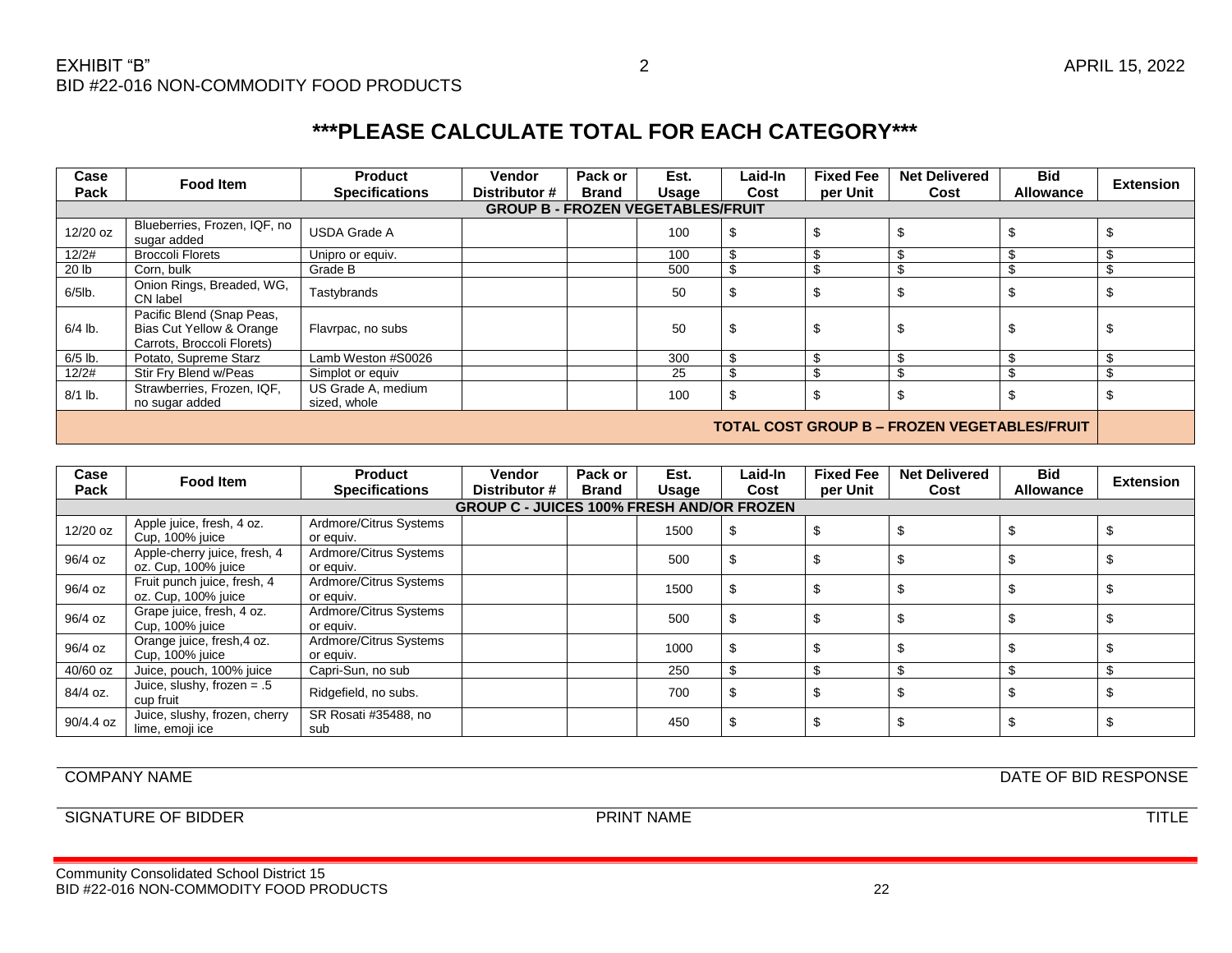| Case       | <b>Food Item</b>                                                                  | <b>Product</b>                          | Vendor                                                       | Pack or      | Est.  | Laid-In | <b>Fixed Fee</b> | <b>Net Delivered</b>                                        | <b>Bid</b>       |                  |
|------------|-----------------------------------------------------------------------------------|-----------------------------------------|--------------------------------------------------------------|--------------|-------|---------|------------------|-------------------------------------------------------------|------------------|------------------|
| Pack       |                                                                                   | <b>Specifications</b>                   | Distributor #                                                | <b>Brand</b> | Usage | Cost    | per Unit         | Cost                                                        | <b>Allowance</b> | <b>Extension</b> |
|            |                                                                                   |                                         | <b>GROUP C - JUICES 100% FRESH AND/OR FROZEN (CONTINUED)</b> |              |       |         |                  |                                                             |                  |                  |
| 24/8.4 oz  | Juice, Izze, cans, 100%<br>juice, please list varieties<br>avail.                 | Pepsico                                 |                                                              |              | 500   | \$      |                  | \$                                                          |                  |                  |
| 24/11.5 oz | Juice, cans, 100% fruit<br>juice, please list flavors                             | Welch's or equiv.                       |                                                              |              | 200   | \$      |                  | £                                                           |                  |                  |
| 24/10 oz   | Juice, plastic bottle, 100%<br>fruit juice                                        | Tropicana or equiv                      |                                                              |              | 200   | \$      | \$               | \$                                                          |                  |                  |
| 15/10 oz   | Juice, plastic bottle, 100%<br>fruit juice blend                                  | Tropicana or equiv                      |                                                              |              | 150   | \$      | \$               | \$                                                          |                  |                  |
| 24/8.3 oz  | Juice, Switch, cans, 100%<br>juice, please list varieties<br>avail.               | Apple & Eve                             |                                                              |              | 850   | \$      |                  | \$                                                          |                  |                  |
| 24/8oz     | Juice, V-8 Fusion, cans,<br>100% juice                                            | Campbells                               |                                                              |              | 100   | \$      |                  | \$                                                          |                  |                  |
| 44/4.23 oz | Juice, juice box, aseptic,<br>100% juice, list flavors avail.                     | Juicy Juice, Apple &<br>Eve, or equiv.  |                                                              |              | 6000  | \$      | Ŝ.               | \$                                                          |                  |                  |
| 40/4.23 oz | Juice, Vegetable-Based, 1<br>svg=.5 cup other vegetable,<br>aseptic, list flavors | Apple & $Eve -$<br>Fruitables, or equiv |                                                              |              | 3000  | \$      | \$               | \$                                                          | £.               | Ŝ.               |
|            |                                                                                   |                                         |                                                              |              |       |         |                  | <b>TOTAL COST GROUP C – JUICES 100% FRESH AND/OR FROZEN</b> |                  |                  |

| Case       | Food Item                                            | <b>Product</b>        | <b>Vendor</b>                                  | Pack or      | Est.          | Laid-In | <b>Fixed Fee</b> | <b>Net Delivered</b> | <b>Bid</b>       | <b>Extension</b> |
|------------|------------------------------------------------------|-----------------------|------------------------------------------------|--------------|---------------|---------|------------------|----------------------|------------------|------------------|
| Pack       |                                                      | <b>Specifications</b> | Distributor #                                  | <b>Brand</b> | Usage<br>Cost |         | per Unit         | Cost                 | <b>Allowance</b> |                  |
|            |                                                      |                       | <b>GROUP D - FROZEN BAKERY &amp; BREAKFAST</b> |              |               |         |                  |                      |                  |                  |
| 72/2.3 oz  | Bagels, plain, sliced                                | Lender's or equiv     |                                                |              | 300           | -\$     |                  |                      |                  |                  |
| 72/2 oz    | Bagels, plain, sliced, white<br>wheat                | Lender's or equiv     |                                                |              | 300           | \$      |                  |                      |                  |                  |
| 72/2 oz    | Bagels, plain, sliced. IW                            | Lender's or equiv     |                                                |              | 75            | \$      |                  |                      |                  |                  |
| 72/2 oz    | Bagels, plain, sliced, white<br>wheat, IW            | Lender's or equiv     |                                                |              | 75            | \$      |                  |                      |                  |                  |
| 72/2.43 oz | <b>Bagel Cream Cheese</b><br><b>Breakfast Pastry</b> | Pillsbury, no subs    |                                                |              | 50            | \$      |                  |                      |                  |                  |
| 100/2.2 oz | Biscuit, NOT WG, split                               | Bridgeford or equiv   |                                                |              | 50            | \$      |                  |                      |                  |                  |
| 48/2.5 oz  | Breakfast Bars, IW, WG,<br>please list varieties     | Readi-Bake, no subs   |                                                |              | 1300          | \$      | æ                |                      |                  |                  |

Community Consolidated School District 15

COMPANY NAME DATE OF BID RESPONSE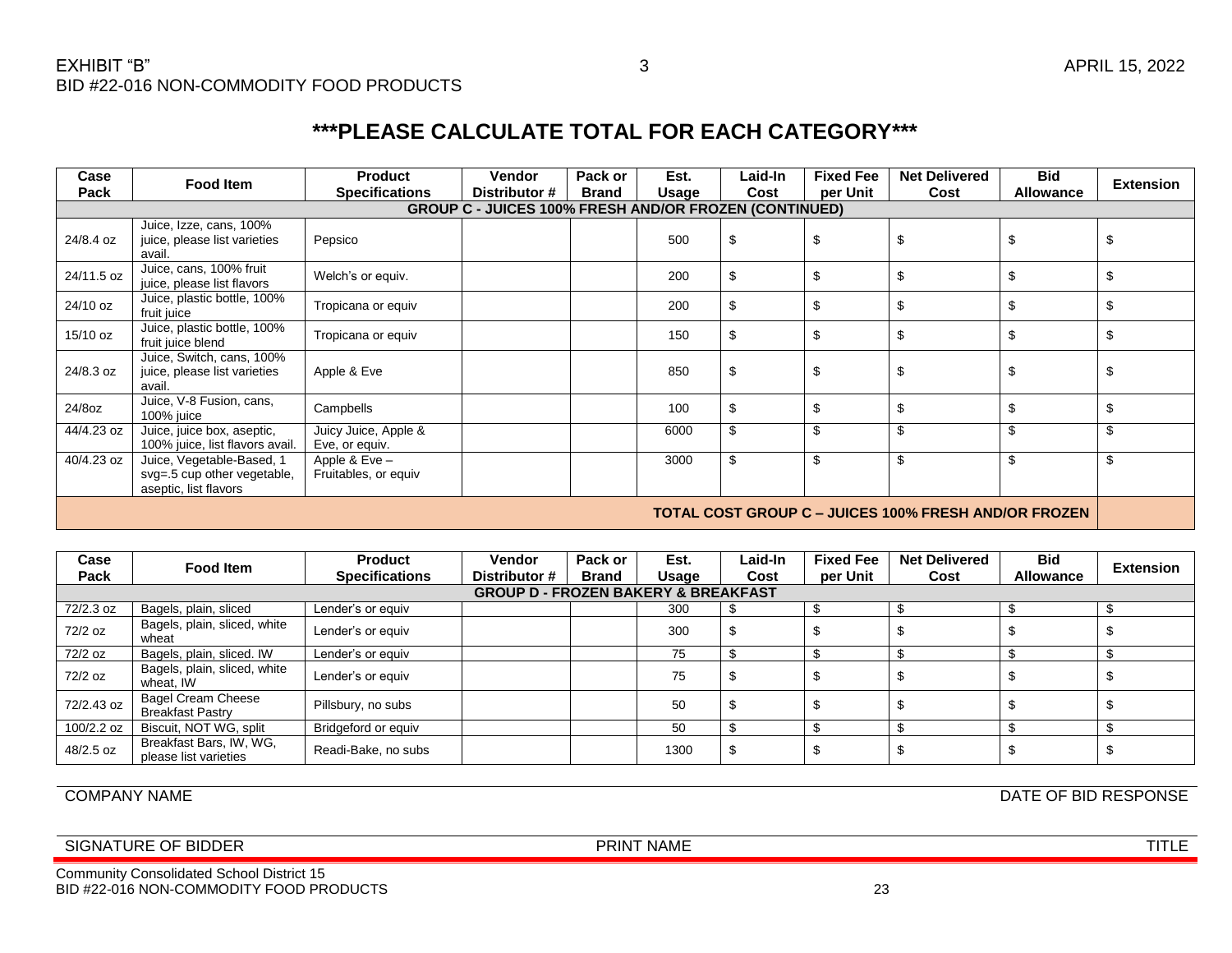| Case                 | <b>Food Item</b>                                                      | <b>Product</b>                       | Vendor                                         | Pack or      | Est.         | Laid-In     | <b>Fixed Fee</b> | <b>Net Delivered</b> | <b>Bid</b> | <b>Extension</b> |
|----------------------|-----------------------------------------------------------------------|--------------------------------------|------------------------------------------------|--------------|--------------|-------------|------------------|----------------------|------------|------------------|
| Pack                 |                                                                       | <b>Specifications</b>                | Distributor #                                  | <b>Brand</b> | <b>Usage</b> | Cost        | per Unit         | Cost                 | Allowance  |                  |
|                      |                                                                       |                                      | <b>GROUP D - FROZEN BAKERY &amp; BREAKFAST</b> |              |              | (CONTINUED) |                  |                      |            |                  |
| 320/1 oz             | Cookie Dough, please list all<br>flavors available                    | Otis Spunkmeyer, no<br>subs.         |                                                |              | 150          | \$          | \$               | \$                   | \$         | \$               |
| 240/1.5<br>0Z        | Cookie Dough, RF, WG,<br>Smart Snack Compliant, list<br>flavors avail | Otis Spunkmeyer, no<br>subs.         |                                                |              | 75           | \$          | \$               | \$                   | \$         | \$               |
| 240/1.33<br>OZ.      | Cookie dough, gourmet, list<br>flavors available                      | Sweet Discovery, no<br>subs.         |                                                |              | 25           | \$          | \$               | \$                   | \$         | \$               |
| 80/2.2 oz            | Croissants, round, sliced                                             | Bakecrafters or equiv                |                                                |              | 40           | \$          | \$               | \$                   | \$         | \$               |
| 162/1oz              | Dinner Roll, Split Top                                                | Bakecrafters 4061 or<br>equiv        |                                                |              | 150          | \$          | \$               | \$                   | \$         | \$               |
| 144/2 oz.            | English Muffins, NOT WG,<br>Split                                     | Bakecrafters or equiv.               |                                                |              | 250          | \$          | \$               | \$                   | \$         | \$               |
| 72 ct                | French Toast Minis, Whole<br>Grain, IW                                | Pillsbury, no subs                   |                                                |              | 100          | \$          | \$               | \$                   | \$         | \$               |
| 72 ct                | French Toast Minis, Whole<br>Grain, IW                                | Eggo, no subs                        |                                                |              | 75           | \$          | \$               | \$                   | \$         | \$               |
| 96/3.3 oz            | French Toast, Apple Cinn,<br><b>Texas Toast</b>                       | S&F Foods, no subs                   |                                                |              | 450          | \$          | \$               | \$                   | \$         | \$               |
| 70/3.4 oz            | Fruit Bread Slice, please list<br>flavors                             | Superbakery or equiv                 |                                                |              | 100          | \$          | \$               | \$                   | \$         | \$               |
| 120 ct<br>1.4 oz     | <b>Garlic Toast</b>                                                   | Joseph Campione<br>JC35509 or equiv. |                                                |              | 150          | \$          | \$               | \$                   | \$         | \$               |
| 72/2.29<br>0Z        | Mini Cinnis, WG                                                       | Pillsbury                            |                                                |              | 125          | \$          | \$               | \$                   | \$         | \$               |
| 120/2 oz             | Mini Loaves, all flavors                                              | Superbakery                          |                                                |              | 50           | \$          | \$               | \$                   | \$         | \$               |
| 192/1 oz             | Muffins, mini, all varieties                                          | Mufifntown or equiv                  |                                                |              | 25           | \$          | \$               | \$                   | \$         | \$               |
| 72/1.8 oz            | Muffins, WG, IW, list all<br>flavors                                  | Otis Spunkmeyer or<br>Muffintown     |                                                |              | 200          | \$          | \$               | \$                   | \$         | \$               |
| 56/2.85<br>0Z        | Pancake & turkey sausage<br>on a stick                                | Foster Farms 95121, no<br>subs       |                                                |              | 175          | \$          | \$               | \$                   | \$         | \$               |
| 144/1.2<br><b>OZ</b> | Pancakes, 1 = 1CN Bread                                               | Aunt Jemima                          |                                                |              | 100          | \$          | \$               | \$                   | \$         | \$               |

Community Consolidated School District 15

COMPANY NAME DATE OF BID RESPONSE

SIGNATURE OF BIDDER TITLE PRINT NAME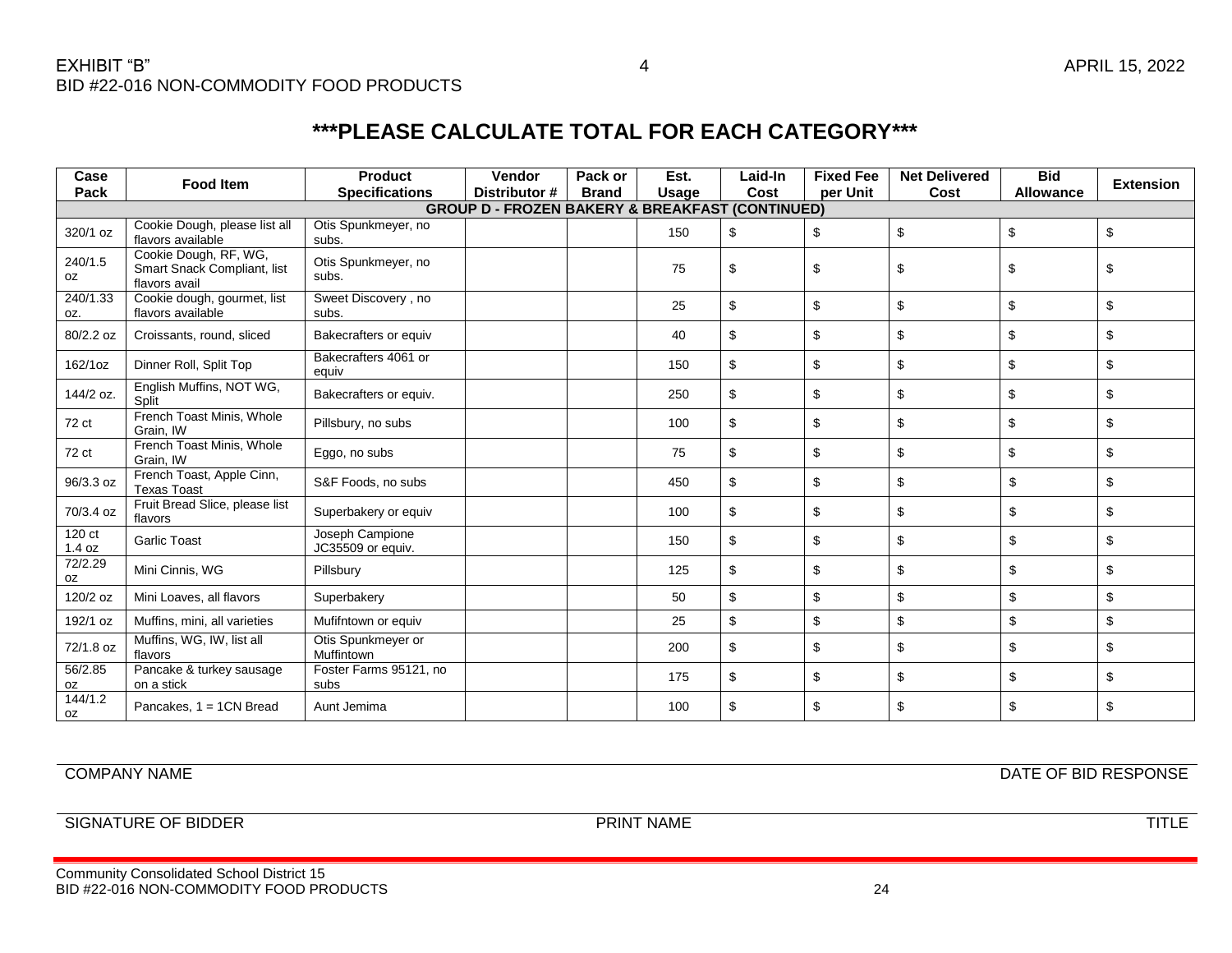BID #22-016 NON-COMMODITY FOOD PRODUCTS

# **\*\*\*PLEASE CALCULATE TOTAL FOR EACH CATEGORY\*\*\***

| Case<br>Pack  | <b>Food Item</b>                                 | <b>Product</b><br><b>Specifications</b> | <b>Vendor</b><br>Distributor #                 | Pack or<br><b>Brand</b> | Est.<br><b>Usage</b> | Laid-In<br>Cost | <b>Fixed Fee</b><br>per Unit | <b>Net Delivered</b><br>Cost                              | <b>Bid</b><br>Allowance | <b>Extension</b> |
|---------------|--------------------------------------------------|-----------------------------------------|------------------------------------------------|-------------------------|----------------------|-----------------|------------------------------|-----------------------------------------------------------|-------------------------|------------------|
|               |                                                  |                                         | <b>GROUP D - FROZEN BAKERY &amp; BREAKFAST</b> |                         |                      | (CONTINUED)     |                              |                                                           |                         |                  |
| 72 ct         | Pancakes, Mini, whole<br>grain. IW. list flavors | Aunt Jemima, no subs                    |                                                |                         | 50                   | \$              | \$                           | \$                                                        | \$                      | \$               |
| 72 ct         | Pancakes, Mini, whole<br>grain, IW, list flavors | Eggo Minis, no subs                     |                                                |                         | 50                   | \$              | \$                           | \$                                                        | \$                      | \$               |
| 20 lb         | Pasta, frozen, Cavatappi                         | Turris or equiv                         |                                                |                         | 175                  | \$              | \$                           | \$                                                        | \$                      | \$               |
| 12/10 ct      | Pita Bread, flat, 6", WG                         | Kronos or equiv                         |                                                |                         | 25                   | \$              | \$                           | \$                                                        | \$                      | \$               |
| 288/1.3<br>0Z | Slider Buns, Mini,<br>Hamburger                  | Superbakery 7669 or<br>equiv            |                                                |                         | 25                   | \$              | \$                           | \$                                                        | \$                      | \$               |
| 192/1.2<br>0Z | Slider Buns, Mini, Hot Dog                       | Eisenberg, no subs                      |                                                |                         | 100                  | \$              | \$                           | \$                                                        | \$                      | \$               |
| 96/3.75<br>0Z | Scone Dough, Fruit Variety                       | Pillsbury, no subs                      |                                                |                         | 10                   | \$              | \$                           | \$                                                        | \$                      | \$               |
| 96/3.75<br>oz | Scone Dough, Sweet<br>Varietv                    | Pillsbury, no subs                      |                                                |                         | 10                   | \$              | \$                           | \$                                                        | \$                      | \$               |
| 30/12ct       | Tortilla, 6" flour, not WG                       | Azteca or equiv                         |                                                |                         | 175                  | \$              | \$                           | \$                                                        | \$                      | \$               |
| 24/6ct        | Tortilla, salad shells 8.5"                      | Azteca #85590,<br>no subs               |                                                |                         | 15                   | \$              | \$                           | \$                                                        | \$                      | \$               |
| 48/2.3 oz     | Waffle, Belgian, not WG                          | Ginny's #21882, no subs                 |                                                |                         | 500                  | \$              | \$                           | \$                                                        | \$                      | \$               |
| 72 ct         | Waffles, Mini, IW, list all<br>flavors           | Pillsbury, no subs                      |                                                |                         | 50                   | \$              | \$                           | \$                                                        | \$                      | \$               |
| 96/5.2 oz     | Sandwich, Sunbutter,<br>Sunwise, Grape, IW       | Muffintown, #15228, no<br>subs          |                                                |                         | 200                  | \$              | \$                           | \$                                                        | \$                      | \$               |
|               |                                                  |                                         |                                                |                         |                      |                 |                              | <b>TOTAL COST GROUP D - FROZEN BAKERY &amp; BREAKFAST</b> |                         |                  |

COMPANY NAME DATE OF BID RESPONSE

SIGNATURE OF BIDDER TITLE PRINT NAME

EXHIBIT "B" APRIL 15, 2022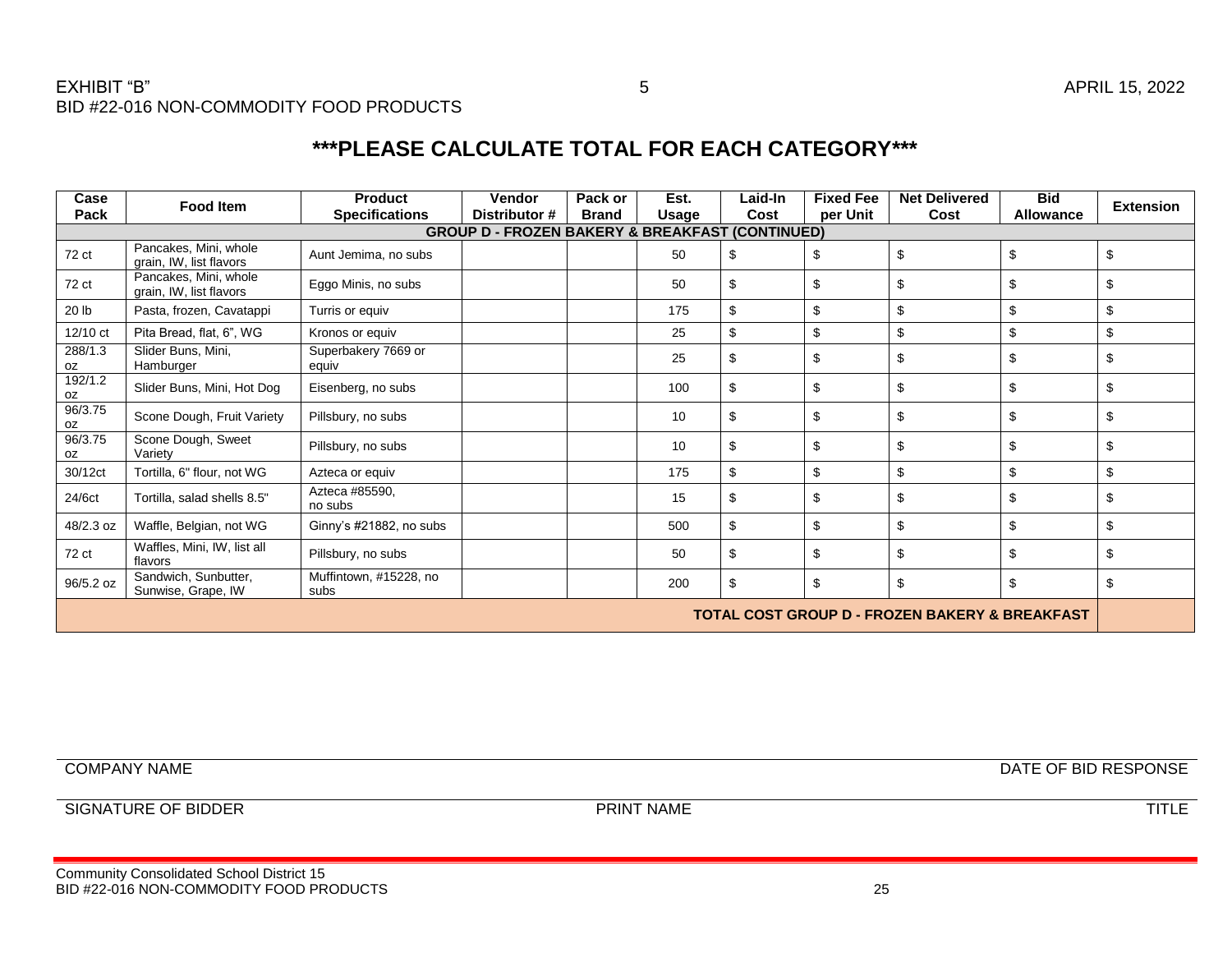| Case  | Food Item                                                      | <b>Product</b>                                   | <b>Vendor</b>                                       | Pack or      | Est.  | Laid-In | <b>Fixed Fee</b> | <b>Net Delivered</b> | <b>Bid</b>       | <b>Extension</b> |  |
|-------|----------------------------------------------------------------|--------------------------------------------------|-----------------------------------------------------|--------------|-------|---------|------------------|----------------------|------------------|------------------|--|
| Pack  |                                                                | <b>Specifications</b>                            | Distributor #                                       | <b>Brand</b> | Usage | Cost    | per Unit         | Cost                 | <b>Allowance</b> |                  |  |
|       |                                                                |                                                  | <b>GROUP E - CANNED &amp; SHELF STABLE PRODUCTS</b> |              |       |         |                  |                      |                  |                  |  |
| 6/#10 | Applesauce, unsweetened                                        | Midwest, Grade A                                 |                                                     |              | 50    | \$      | \$               | \$                   | -S               |                  |  |
| 6/#10 | Beans, black, taco fiesta                                      | Bush 1585, no subs                               |                                                     |              | 50    | \$      |                  | \$                   |                  |                  |  |
| 6/#10 | Beans, garbanzo                                                | Grade B                                          |                                                     |              | 40    | \$      | \$               | \$                   |                  |                  |  |
| 6/#10 | Beans, kidney                                                  | Grade B                                          |                                                     |              | 15    | \$      | \$               | \$                   |                  |                  |  |
| 6/#10 | Beans, pinto                                                   | Grade B                                          |                                                     |              | 10    | \$      | \$               | \$                   |                  |                  |  |
| 6/#10 | Beans, baked vegetarian                                        | Bushs 1637, no subs                              |                                                     |              | 50    | \$      | \$               | \$                   |                  |                  |  |
| 6/#10 | Fruit cocktail, light syrup or<br>juice                        | Grade B                                          |                                                     |              | 50    | \$      | \$               | \$                   | Ŝ.               | പാ               |  |
| 6/#10 | Oranges, mandarin, light<br>syrup or juice                     | Whole, Grade B                                   |                                                     |              | 150   | \$      | \$               | \$                   | \$.              |                  |  |
| 6/#10 | Peaches, diced, light syrup<br>or juice                        | Grade B                                          |                                                     |              | 100   | \$      | \$               | \$                   | \$               |                  |  |
| 6/#10 | Pears, diced, light syrup or<br>juice                          | Grade B                                          |                                                     |              | 150   | \$      | \$               | \$                   | Ŝ.               | Œ                |  |
| 6/#10 | Pineapple tidbits, natural<br>juice                            | Phillipines, Hawaii or<br>Thailand only, Grade B |                                                     |              | 150   |         |                  |                      |                  |                  |  |
|       | <b>TOTAL COST GROUP E – CANNED &amp; SHELF STABLE PRODUCTS</b> |                                                  |                                                     |              |       |         |                  |                      |                  |                  |  |

| Case<br>Pack | Food Item                                       | <b>Product</b><br><b>Specifications</b> | <b>Vendor</b><br>Distributor # | Pack or<br><b>Brand</b> | Est.<br>Usage                             | Laid-In<br>Cost | <b>Fixed Fee</b><br>per Unit | <b>Net Delivered</b><br>Cost | <b>Bid</b><br><b>Allowance</b> | <b>Extension</b> |  |
|--------------|-------------------------------------------------|-----------------------------------------|--------------------------------|-------------------------|-------------------------------------------|-----------------|------------------------------|------------------------------|--------------------------------|------------------|--|
|              |                                                 |                                         |                                |                         | <b>GROUP F - DAIRY &amp; REFRIGERATED</b> |                 |                              |                              |                                |                  |  |
| $100/1$ oz   | Cream cheese cup, please<br>list flavors        | Philadelphia Brand, no<br>sub           |                                |                         | 200                                       | \$              |                              |                              |                                |                  |  |
| 2/5#         | Cheese, Parmesan,<br>standard shred, domestic   | Roma or equiv                           |                                |                         | 10                                        | \$              |                              |                              |                                |                  |  |
| 4/5#         | Cheese, Parmesan, grated,<br>domestic           | Roma or equiv                           |                                |                         | 15                                        | \$              |                              |                              |                                |                  |  |
| $2/5$ lb     | Sour Cream, natural, no<br><b>RBGH/RBST</b>     | Prairie Farms or equiv                  |                                |                         | 75                                        | \$              |                              |                              |                                |                  |  |
| 48/4 oz      | Yogurt, cup, Trix brand,<br>please list flavors | Yoplait, no subs                        |                                |                         | 500                                       | \$              |                              |                              |                                |                  |  |
| 48/4oz       | Yogurt, cup, please list<br>flavors             | Upstate Farms, no subs                  |                                |                         | 1800                                      | \$              |                              |                              |                                |                  |  |
| $6/4$ lb     | Yogurt, pouch, lowfat, list<br>flavors          | Yoplait Parfait Pro                     |                                |                         | 125                                       | \$              |                              |                              |                                |                  |  |
|              | TOTAL COST GROUP F – DAIRY & REFRIGERATED       |                                         |                                |                         |                                           |                 |                              |                              |                                |                  |  |

COMPANY NAME DATE OF BID RESPONSE

SIGNATURE OF BIDDER **EXECUTE OF BIODER** PRINT NAME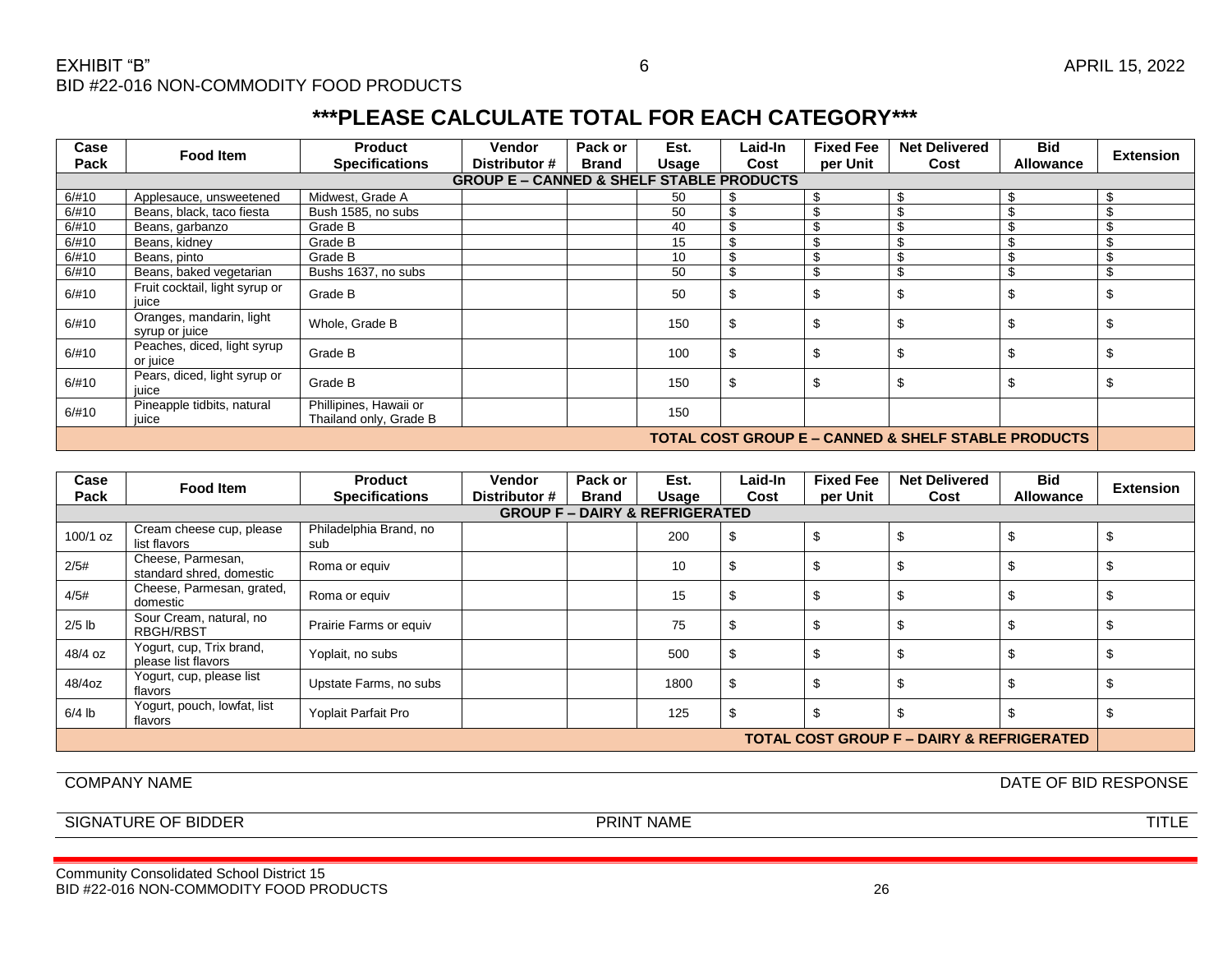| Case          | <b>Food Item</b>                                                 | <b>Product</b>                                                       | Vendor                                            | Pack or      | Est.  | Laid-In | <b>Fixed Fee</b> | <b>Net Delivered</b> | <b>Bid</b>       | <b>Extension</b> |
|---------------|------------------------------------------------------------------|----------------------------------------------------------------------|---------------------------------------------------|--------------|-------|---------|------------------|----------------------|------------------|------------------|
| Pack          |                                                                  | <b>Specifications</b>                                                | Distributor #                                     | <b>Brand</b> | Usage | Cost    | per Unit         | Cost                 | <b>Allowance</b> |                  |
|               |                                                                  |                                                                      | <b>GROUP G - DRY GROCERIES &amp; BAKING ITEMS</b> |              |       |         |                  |                      |                  |                  |
| 96 ct         | Cereals, bowl-pack                                               | Gen. Mills, no subs,<br>please list whole grain<br>cereals available |                                                   |              | 1000  | \$      | \$               | \$                   | \$               | \$               |
| 96 ct         | Cereals, bowl-pack                                               | Kellogg's, no subs.,<br>please list whole grain<br>cereals available |                                                   |              | 225   | \$      | \$               | \$                   | \$               | \$               |
| 106/2.2<br>0Z | Bar, Oatmeal, WG, list<br>varieties                              | Appleway, no subs                                                    |                                                   |              | 500   | \$      | \$               | \$                   | \$               | \$               |
| 6/26.9<br>0Z  | Beans, Black, Dehydrated,<br>Vegetarian                          | Santiago, no subs                                                    |                                                   |              | 25    | \$      | \$               | \$                   | \$               | \$               |
| 6/26/25<br>0Z | Beans, Refried, Dehydrated,<br>Vegetarian                        | Santiago, no subs                                                    |                                                   |              | 25    | \$      | \$               | \$                   | \$               | \$               |
| 100/1 oz      | Crackers, Animal                                                 | Austin, no subs                                                      |                                                   |              | 350   | \$      | \$               | \$                   | \$               | \$               |
| 300/.75<br>0Z | Crackers/Pretzels, Goldfish,<br>assorted flavors, list varieties | Pepperidge Farms                                                     |                                                   |              | 500   | \$      | \$               | \$                   | \$               | \$               |
| 4/1 gal       | Dressing, Separating Italian,<br>light                           | Hellman's or equiv                                                   |                                                   |              | 10    | \$      | \$               | \$                   | \$               | \$               |
| $4/1$ gal     | Dressing, Classic Caesar                                         | Hellman's or equiv                                                   |                                                   |              | 15    | \$      | \$               | \$                   | \$               | \$               |
| 8/22 oz       | Gravy Mix, chicken flavor                                        | Trio or equiv                                                        |                                                   |              | 10    | \$      | \$               | \$                   | \$               | \$               |
| 300/.75<br>OZ | Graham, Goldfish, graham,<br>assorted flavors, list varieties    | Pepperidge Farms                                                     |                                                   |              | 500   | \$      | \$               | \$                   | \$               | \$               |
| 300/1 oz      | Graham, Cracker, bears, list<br>varieties                        | MJM, no sub                                                          |                                                   |              | 1000  | \$      | \$               | \$                   | \$               | \$               |
| 108 ct        | Graham Snack, Crispy Bites,<br>list flavors                      | Appleway, no sub                                                     |                                                   |              | 125   | \$      | \$               | \$                   | \$               | \$               |
| 68 ct         | Oatmeal, instant, packets,<br>variety pack                       | Quaker, no sub                                                       |                                                   |              | 100   | \$      | \$               | \$                   | \$               | \$               |
| 6/17 oz       | Pan Spray, food release                                          | Vegelene, no sub                                                     |                                                   |              | 5     | \$      | \$               | \$                   | \$               | \$               |
| 6/17 oz       | Pan Spray, seasoning spray,<br>buttery delite                    | Vegelene, no sub                                                     |                                                   |              | 5     | \$      | \$               | \$                   | \$               | \$               |

COMPANY NAME DATE OF BID RESPONSE

SIGNATURE OF BIDDER TITLE PRINT NAME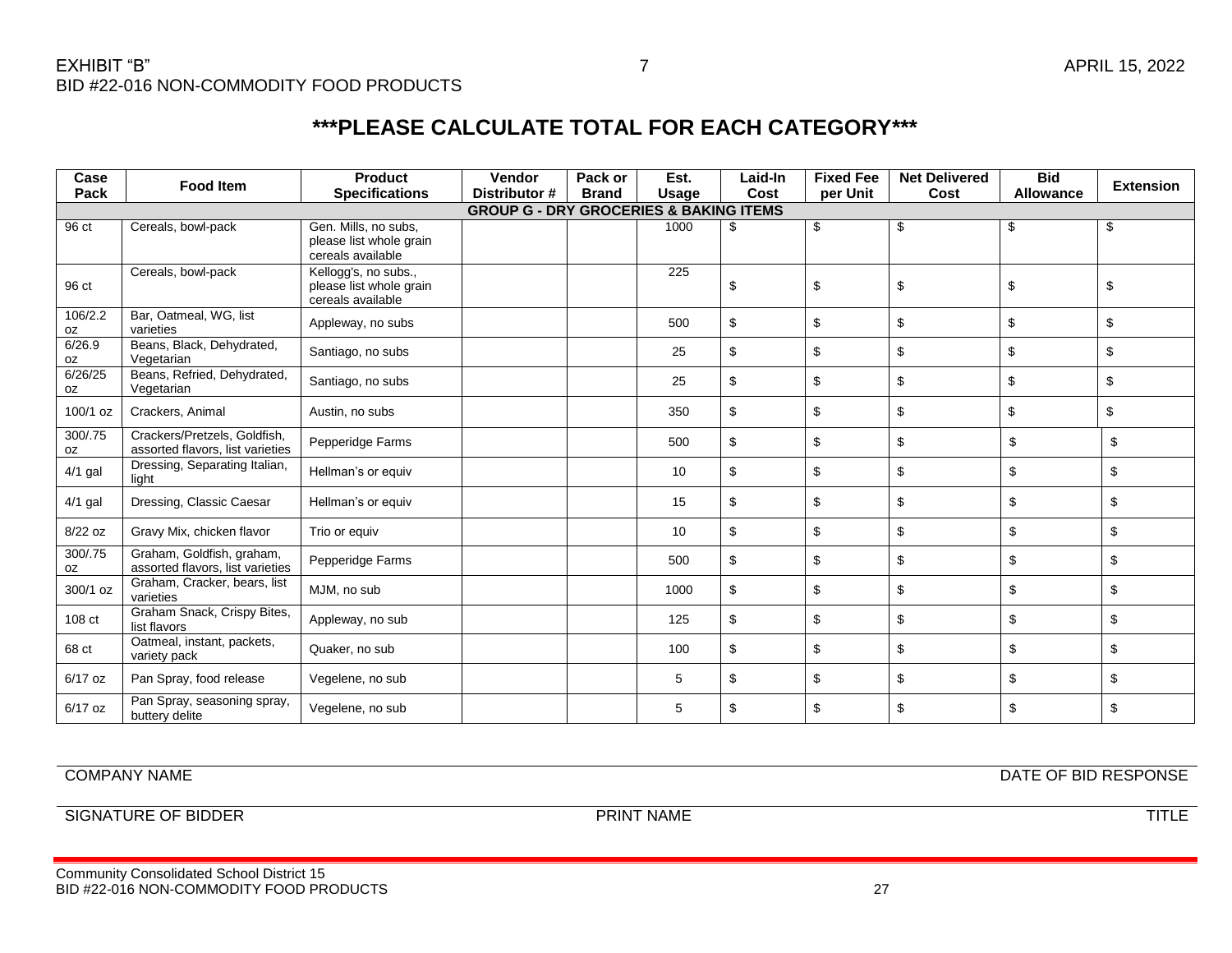| Case<br>Pack                                                  | <b>Food Item</b>                                     | <b>Product</b><br><b>Specifications</b> | <b>Vendor</b><br>Distributor # | Pack or<br><b>Brand</b> | Est.<br><b>Usage</b> | Laid-In<br>Cost | <b>Fixed Fee</b><br>per Unit | <b>Net Delivered</b><br>Cost | <b>Bid</b><br><b>Allowance</b> | <b>Extension</b> |  |  |
|---------------------------------------------------------------|------------------------------------------------------|-----------------------------------------|--------------------------------|-------------------------|----------------------|-----------------|------------------------------|------------------------------|--------------------------------|------------------|--|--|
| <b>GROUP G - DRY GROCERIES &amp; BAKING ITEMS (CONTINUED)</b> |                                                      |                                         |                                |                         |                      |                 |                              |                              |                                |                  |  |  |
| 6/17 oz                                                       | Pan Spray, seasoning spray,<br>garlic mist           | Vegelene, no sub                        |                                |                         | 5                    | \$              | \$                           | \$                           | \$                             | \$               |  |  |
| 20 lb                                                         | Pasta, spaghetti, NOT WG                             | Nonna or equiv                          |                                |                         | 25                   | \$              | \$                           | \$                           | \$                             | \$               |  |  |
| 20 lb                                                         | Pasta, ditalini, NOT WG                              | Barilla or equiv                        |                                |                         | 15                   | \$              | \$                           | \$                           | \$                             | \$               |  |  |
| 20 lb                                                         | Pasta, rotini or penne, NOT<br>WG                    | Nonna or equiv                          |                                |                         | 25                   | \$              | \$                           | \$                           | \$                             | \$               |  |  |
| $6/2.25$ lb                                                   | Potatoes, instant, au gratin                         | Basic American, no sub                  |                                |                         | 10                   | \$              | \$                           | \$                           | \$                             | \$               |  |  |
| 12/28 oz                                                      | Potatoes, instant mashed                             | Basic Amer, Excel, or<br>Idahoan        |                                |                         | 10                   | \$              | \$                           | \$                           | \$                             | \$               |  |  |
| 25 lb                                                         | Rice, brown, whole grain                             | Uncle Ben's, no subs                    |                                |                         | 125                  | \$              | \$                           | \$                           | \$                             | \$               |  |  |
| 50 lb                                                         | Sugar, granulated                                    | Domino or equiv                         |                                |                         | 15                   | \$              | \$                           | \$                           | \$                             | \$               |  |  |
| 200 ct                                                        | Taco shells, yellow, 5"                              | Misson or equiv                         |                                |                         | 350                  | \$              | \$                           | \$                           | \$                             | \$               |  |  |
| $8/1$ lb                                                      | Tortilla Chip, round, WG,<br>bulk                    | Barrel o Fun or equiv                   |                                |                         | 75                   | \$              | \$                           | \$                           | \$                             | \$               |  |  |
| 100/2 oz                                                      | Tortilla Chip, round, WG, IW<br>$CN = 2$ Grain Equiv | Snakking or equiv                       |                                |                         | 1000                 | \$              | \$                           | \$                           | \$                             | \$               |  |  |
| 4/1<br>gallon                                                 | Vinegar, white, distilled 5%                         | No Preference                           |                                |                         | 10                   | \$              | \$                           | \$                           | \$                             | \$               |  |  |
| 120/2ct                                                       | Cookie, Oreo, 2ct, IW                                | Nabisco, #01540, no subs                |                                |                         | 75                   | \$              | \$                           | \$                           | \$                             | \$               |  |  |
| <b>TOTAL COST GROUP G - DRY GROCERIES &amp; BAKING ITEMS</b>  |                                                      |                                         |                                |                         |                      |                 |                              |                              |                                |                  |  |  |

COMPANY NAME DATE OF BID RESPONSE

SIGNATURE OF BIDDER TITLE PRINT NAME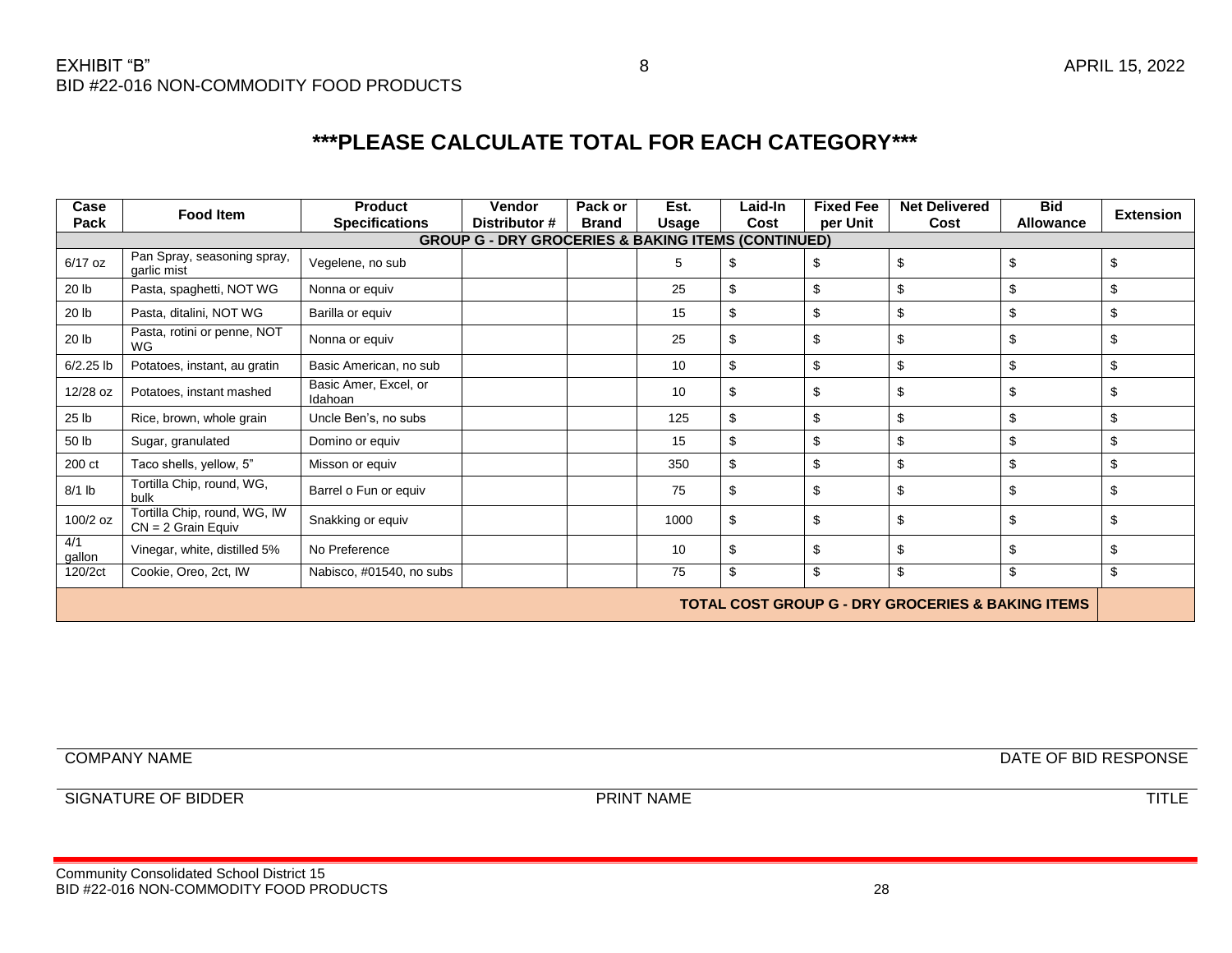| Case                                                         | <b>Food Item</b>                             | <b>Product</b>                 | <b>Vendor</b> | Pack or      | Est.  | Laid-In | <b>Fixed Fee</b> | <b>Net Delivered</b> | <b>Bid</b>       | <b>Extension</b> |  |
|--------------------------------------------------------------|----------------------------------------------|--------------------------------|---------------|--------------|-------|---------|------------------|----------------------|------------------|------------------|--|
| Pack                                                         |                                              | <b>Specifications</b>          | Distributor # | <b>Brand</b> | Usage | Cost    | per Unit         | Cost                 | <b>Allowance</b> |                  |  |
| <b>GROUP H - INDIVIDUAL PORTION CONTROL PACKS</b>            |                                              |                                |               |              |       |         |                  |                      |                  |                  |  |
| 200/12                                                       | <b>BBQ Sauce</b>                             | PPI or equiv                   |               |              | 250   | \$      | \$               | \$                   | \$               | \$               |  |
| $\frac{\text{gm}}{720/5}$<br>gm                              | <b>Butter Cup</b>                            | Grassland or equiv             |               |              | 150   | \$      | \$               | \$                   | \$               | \$               |  |
| 100/1.5<br>0Z                                                | Dressing, packets, light, list<br>varieties  | Hellman's, Kens or equiv       |               |              | 75    | \$      | \$               | \$                   | \$               | \$               |  |
| 100/1 oz                                                     | Dressing, Honey Mustard,<br>cup, light       | Diamond Crystal or equiv       |               |              | 120   | \$      | \$               | \$                   | \$               | \$               |  |
| 100/1 oz                                                     | Dressing, Ranch, cup, light                  | Diamond Crystal or equiv       |               |              | 500   | \$      | \$               | \$                   | \$               | \$               |  |
| 160/1 oz                                                     | Dressing, Ranch, cup, light,<br>shelf stable | Hidden Valley Ranch, no<br>sub |               |              | 1000  | \$      | \$               | \$                   | \$               | \$               |  |
| 900/5                                                        | Margarine Cup                                | Country Crock or equiv         |               |              | 25    | \$      | \$               | \$                   | \$               | \$               |  |
| $\frac{\text{gm}}{200/}$<br>7/16 oz                          | Mayonnaise, low fat, TFF                     | Hellmann's, no subs            |               |              | 85    | \$      | \$               | \$                   | \$               | \$               |  |
| 1000/4.5<br>$\frac{gm}{200/1.5}$                             | Mustard                                      | PPI or equiv                   |               |              | 50    | \$      | \$               | \$                   | \$               | \$               |  |
| OZ                                                           | Syrup, pancake, cup                          | PPI or equiv                   |               |              | 1000  | \$      | \$               | \$                   | \$               | \$               |  |
| 500/9<br>gm                                                  | Taco Sauce                                   | PPI or equiv                   |               |              | 100   | \$      | \$               | \$                   | \$               | \$               |  |
| <b>TOTAL COST GROUP H - INDIVIDUAL PORTION CONTROL PACKS</b> |                                              |                                |               |              |       |         |                  |                      |                  |                  |  |

COMPANY NAME DATE OF BID RESPONSE

SIGNATURE OF BIDDER TITLE PRINT NAME

Community Consolidated School District 15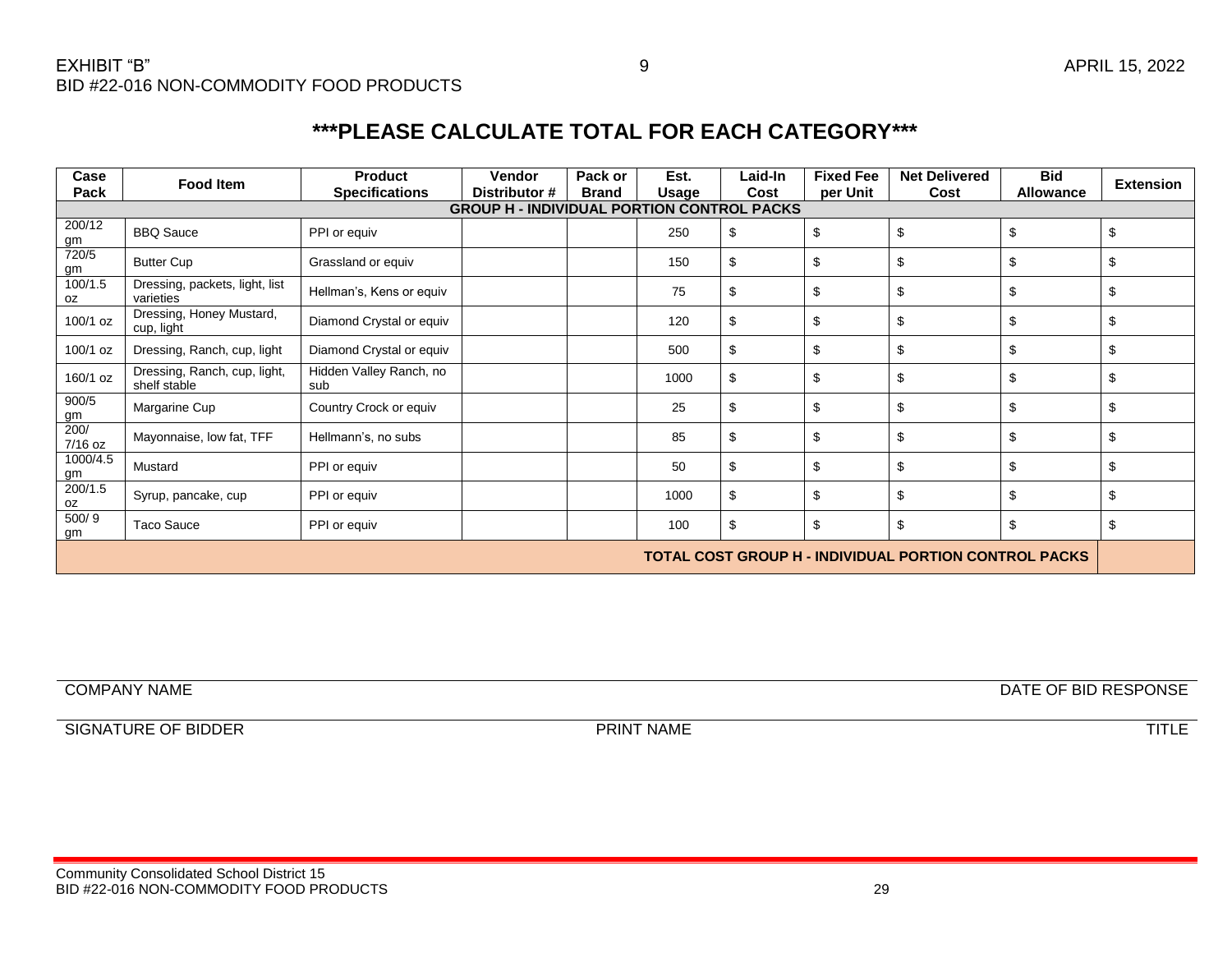| Case<br>Pack                                           | Food Item                                              | <b>Product</b><br><b>Specifications</b> | <b>Vendor</b><br>Distributor # | Pack or<br><b>Brand</b> | Est.<br>Usage | Laid-In<br>Cost | <b>Fixed Fee</b><br>per Unit | <b>Net Delivered</b><br>Cost | <b>Bid</b><br><b>Allowance</b> | <b>Extension</b> |  |  |
|--------------------------------------------------------|--------------------------------------------------------|-----------------------------------------|--------------------------------|-------------------------|---------------|-----------------|------------------------------|------------------------------|--------------------------------|------------------|--|--|
|                                                        | <b>GROUP I-SPICES, SEASONINGS, SAUCES</b>              |                                         |                                |                         |               |                 |                              |                              |                                |                  |  |  |
| 19 oz                                                  | Spices, please list pack size<br>and types available   | Durkee or equiv                         |                                |                         | 25            | Φ               |                              |                              |                                |                  |  |  |
| 19 oz                                                  | Seasoning, Garlic Romano<br>Sprinkle                   | Durkee or equiv                         |                                |                         | 5             | \$              |                              |                              |                                |                  |  |  |
| 6/8.9 oz                                               | Seasoning, Fajita                                      | Lawrys or equiv                         |                                |                         | 25            |                 |                              |                              |                                |                  |  |  |
| $6/1$ lb                                               | Seasoning, Base, Flavor<br>Concentrate, Garlic Roasted | Minors or equiv                         |                                |                         | 5             | \$              |                              |                              |                                |                  |  |  |
| $12/1$ lb                                              | Seasoning, Base, Flavor<br>Concentrate, Vegetable      | Minors or equiv                         |                                |                         | 5             | \$              |                              |                              |                                |                  |  |  |
| 4/1<br>$\frac{gallon}{4/1}$                            | Sauce, Buffalo Wing                                    | Sweet Baby Rays, no sub                 |                                |                         | 10            | \$              |                              |                              |                                |                  |  |  |
| gallon                                                 | Sauce, BBQ                                             | Sweet Baby Rays, no sub                 |                                |                         | 10            | \$              |                              |                              |                                |                  |  |  |
| <b>TOTAL COST GROUP I - SPICES, SEASONINGS, SAUCES</b> |                                                        |                                         |                                |                         |               |                 |                              |                              |                                |                  |  |  |

| Case<br>Pack                                                           | <b>Food Item</b>                                   | <b>Product</b><br><b>Specifications</b> | Vendor<br>Distributor # | Pack or<br><b>Brand</b> | Est.<br>Usage | Laid-In<br>Cost | <b>Fixed Fee</b><br>per Unit | <b>Net Delivered</b><br>Cost | <b>Bid</b><br><b>Allowance</b> | <b>Extension</b> |  |
|------------------------------------------------------------------------|----------------------------------------------------|-----------------------------------------|-------------------------|-------------------------|---------------|-----------------|------------------------------|------------------------------|--------------------------------|------------------|--|
| <b>GROUP J - A LA CARTE ITEMS (MUST MEET SMART SNACK REQUIREMENTS)</b> |                                                    |                                         |                         |                         |               |                 |                              |                              |                                |                  |  |
| 144/.5 oz                                                              | Beef or Turkey Snack<br>Sticks, Old Wisconsin      | Buddig, no sub                          |                         |                         | 150           |                 |                              |                              |                                |                  |  |
| 48/.85 pz                                                              | Beef Jerky, bagged, list<br>varieties              | Jack Link, no sub                       |                         |                         | 50            |                 |                              |                              |                                |                  |  |
| 96/1.4 oz                                                              | Cereal Bars, list varieties                        | General Mills, Kellogg's                |                         |                         | 100           |                 | \$                           | ę.                           |                                | S.               |  |
| 175/.75<br>OZ.                                                         | Crackers, Cheez-It, list<br>varieties              | Kellogg's, no subs                      |                         |                         | 100           |                 | Œ                            | \$                           |                                |                  |  |
| 104/.875<br>OZ.                                                        | Chips, Cheetos, baked, list<br>varieties           | Frito Lay                               |                         |                         | 250           |                 |                              |                              |                                |                  |  |
| 72/.7 oz                                                               | Chips, Cheese Puff,<br>reduced fat, list varieties | Frito Lay                               |                         |                         | 100           |                 |                              |                              |                                |                  |  |
| 64/1.125<br>OZ.                                                        | Chips, Potato, baked, list<br>varieties            | Frito Lay                               |                         |                         | 200           |                 | Œ                            |                              |                                |                  |  |
| 72/1 oz                                                                | Chips, Doritos, reduced fat,<br>list varieties     | Frito Lay                               |                         |                         | 575           |                 | \$                           | \$                           |                                | S.               |  |

### COMPANY NAME DATE OF BID RESPONSE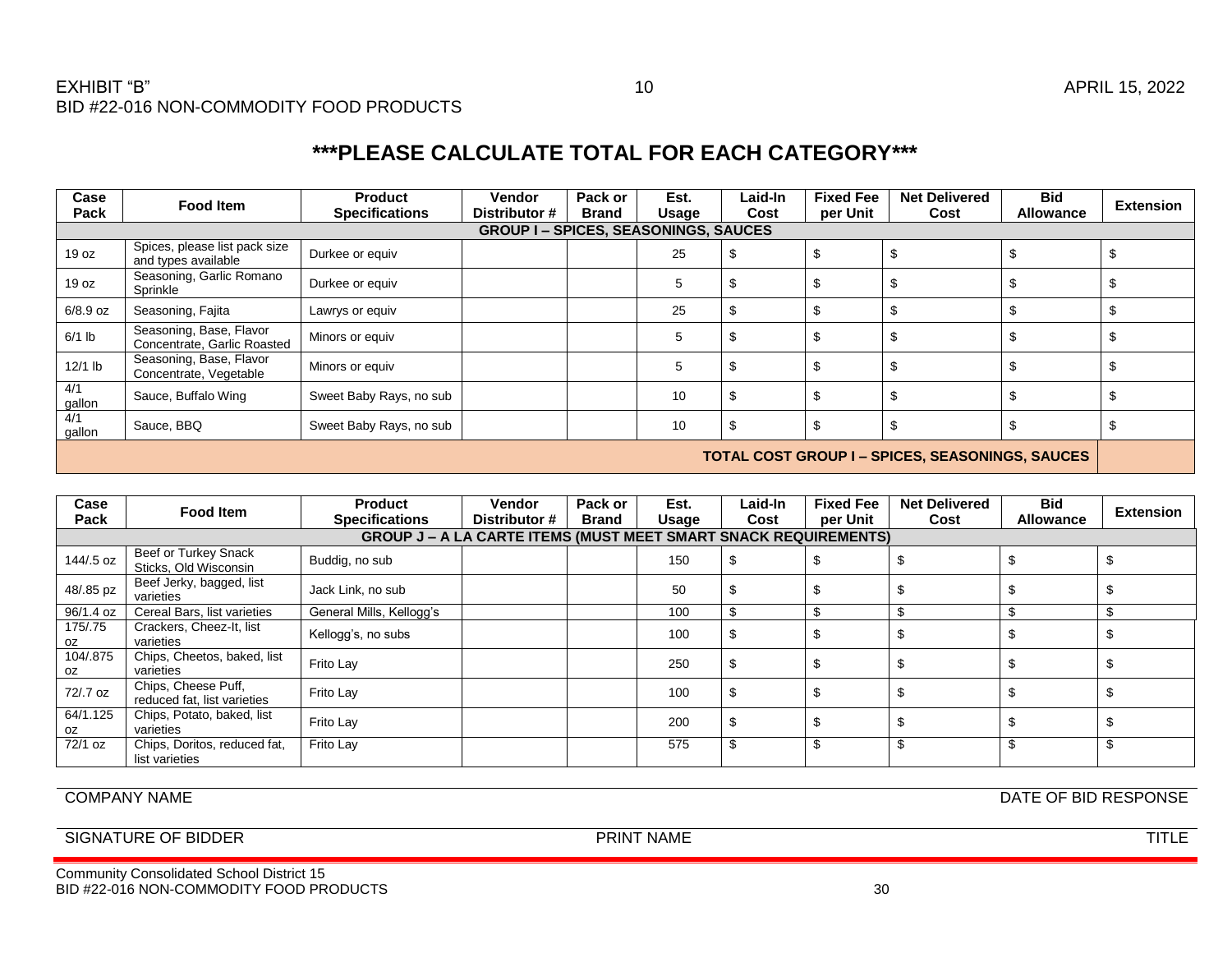| Case<br>Pack                                                                      | <b>Food Item</b>                                   | <b>Product</b><br><b>Specifications</b>                                            | Vendor<br>Distributor # | Pack or<br><b>Brand</b> | Est.<br>Usage | Laid-In<br>Cost | <b>Fixed Fee</b><br>per Unit | <b>Net Delivered</b><br>Cost | <b>Bid</b><br>Allowance | <b>Extension</b> |
|-----------------------------------------------------------------------------------|----------------------------------------------------|------------------------------------------------------------------------------------|-------------------------|-------------------------|---------------|-----------------|------------------------------|------------------------------|-------------------------|------------------|
|                                                                                   |                                                    | <b>GROUP J – A LA CARTE ITEMS (MUST MEET SMART SNACK REQUIREMENTS) (CONTINUED)</b> |                         |                         |               |                 |                              |                              |                         |                  |
| 104/.88<br>0Z                                                                     | Chips, Quaker Kids Snack<br>Mix                    | Frito Lay                                                                          |                         |                         | 100           | \$              | \$                           | \$                           | \$                      | \$               |
| 72/.875<br>oz                                                                     | Chips, Tostitos Baked<br>Scoops                    | Frito Lay                                                                          |                         |                         | 100           | \$              | \$                           | \$                           | \$                      | \$               |
| 60 ct                                                                             | Chips, reduced fat/baked,<br>list varieties        | Frito Lay                                                                          |                         |                         | 75            | \$              | \$                           | \$                           | \$                      | \$               |
| 104/.75<br>0Z                                                                     | Chips, Funyuns, baked                              | Frito Lay                                                                          |                         |                         | 25            | \$              | \$                           | \$                           | \$                      | \$               |
| 120/1.7<br>oz                                                                     | Cookie, Triple Chocolate                           | Rich's                                                                             |                         |                         | 150           | \$              | \$                           | \$                           | \$                      | \$               |
| 96 ct                                                                             | Granola Bars, all varieties                        | Quaker or equiv                                                                    |                         |                         | 35            | \$              | \$                           | \$                           | \$                      | \$               |
| 72/.5 oz                                                                          | Popcorn, White Cheddar                             | SmartFood                                                                          |                         |                         | 40            | \$              | \$                           | \$                           | \$                      | \$               |
| 120/1 ct                                                                          | Pop-Tarts, whole-grain                             | Kellogg's, no subs                                                                 |                         |                         | 50            | \$              | \$                           | \$                           | \$                      | \$               |
| 88/1 oz                                                                           | Pretzels, Rold Gold                                | Frito Lay                                                                          |                         |                         | 85            | \$              | \$                           | \$                           | \$                      | \$               |
| 48/3.5 oz                                                                         | Pudding Cup, fat free, shelf<br>stable             | Snack Pack                                                                         |                         |                         | 50            | \$              | \$                           | \$                           | \$                      | \$               |
| 80/1.4 oz                                                                         | Rice Krispie Treat, WG &<br>non-WG, list varieties | Kellogg's, no sub                                                                  |                         |                         | 200           | \$              | \$                           | \$                           | \$                      | \$               |
| 600/.39<br>0Z                                                                     | Rice Krispie Treat, Mini                           | Kellogg's, no sub                                                                  |                         |                         | 25            | \$              | \$                           | \$                           | \$                      | \$               |
| 60/1 oz                                                                           | Snack Mix, Simply Chex                             | <b>General Mills</b>                                                               |                         |                         | 25            | \$              | \$                           | \$                           | \$                      | \$               |
| 24/20 oz                                                                          | Water, Bottled, Spring                             | Nestle Waters or equiv                                                             |                         |                         | 475           | \$              | \$                           | \$                           | \$                      | \$               |
| 24/16.9<br>0Z                                                                     | Water, Bottled, Spring                             | Nestle Waters or equiv                                                             |                         |                         | 100           | \$              | \$                           | \$                           | \$                      | \$               |
| 24/8 oz                                                                           | Water, Bottled, Spring                             | Nestle Waters or equiv                                                             |                         |                         | 150           | \$              | \$                           | \$                           | \$                      | \$               |
| <b>TOTAL COST GROUP J – A LA CARTE ITEMS (MUST MEET SMART SNACK REQUIREMENTS)</b> |                                                    |                                                                                    |                         |                         |               |                 |                              |                              |                         |                  |

COMPANY NAME DATE OF BID RESPONSE

SIGNATURE OF BIDDER TITLE PRINT NAME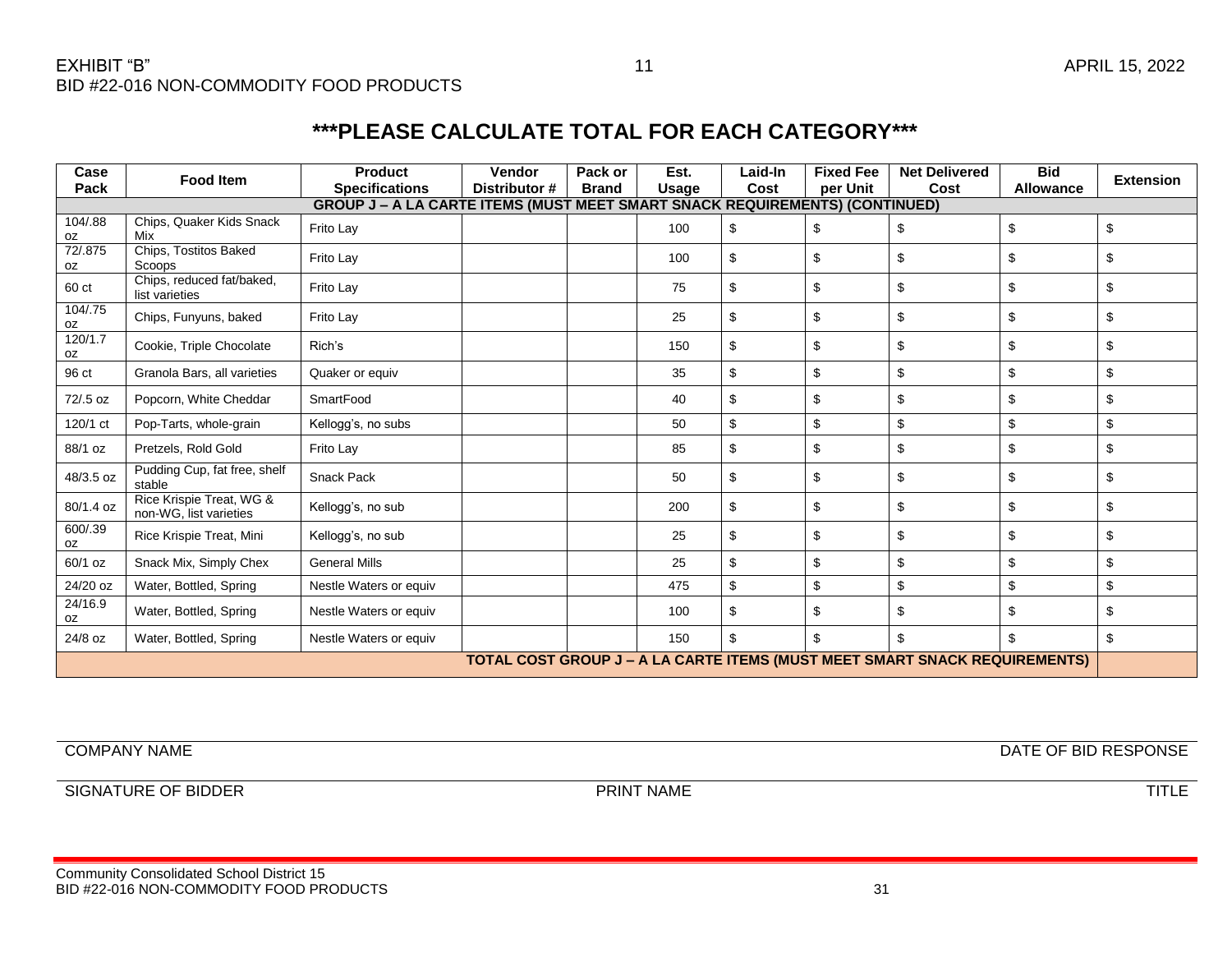#### EXHIBIT "C" BID #22-016 NON-COMMODITY FOOD PRODUCTS APRIL 15, 2022 COMMUNITY CONSOLIDATED SCHOOL DISTRICT 15

- 1. The Board of Education, Community Consolidated School District 15, Palatine, Illinois, reserves the right to reject any or all bid to waive any informality in bidding.
- 2. Having carefully examined all bid documents, as well as the proposed, program, the undersigned hereby proposes to furnish all supplies and services set forth by the Specifications, Notice to Bidders, General Conditions, and Form of Proposal herein referred to and described.
- 3. By entering into this Agreement, Contractor/Vendor certifies and warranted to the Board of Education that it is not barred from entering into this Agreement for any reason whatsoever, including, but not limited to, a violation of Section 33E-3 (Bid Rigging) or Section 33E-4 (Bid Rotating) of the Illinois Criminal Code of 1961. The Board reserves the right to declare the contract void if this certification is false.
- 4. The Contractor/Vendor certifies that the Contractor/Vendor has a written sexual harassment policy in place in full compliance with 775 ILCS 5/2-105 (A) (4).
- 5. The Contractor/Vendor acknowledges receipt of all addendum(s) issued, if applicable

# COMPANY NAME SIGNATURE OF BIDDER PRINT NAME TITLE EMAIL ADDRESS ADDRESS OF COMPANY (CITY) (STATE) (ZIP CODE) PHONE NUMBER DATE OF BID RESPONSE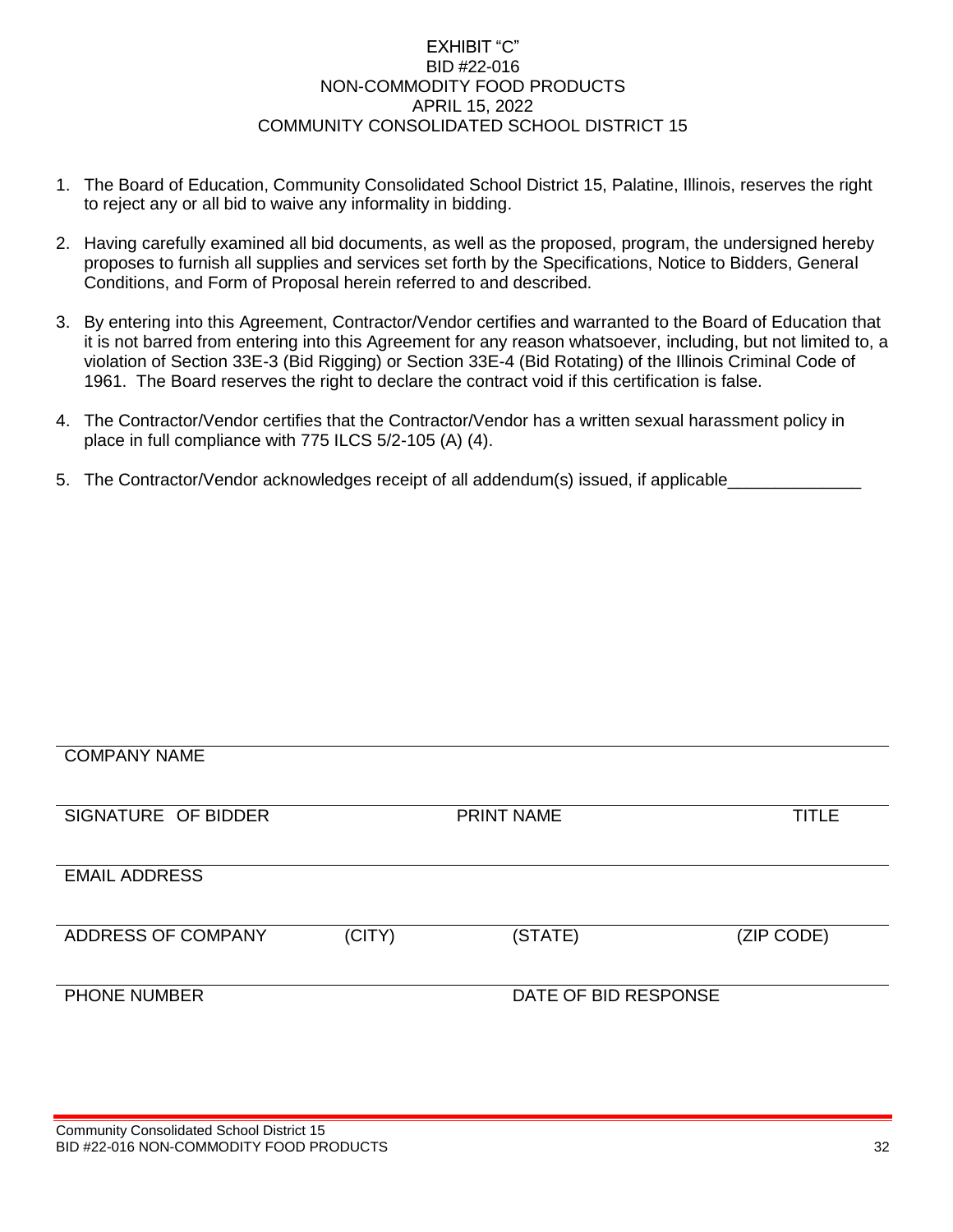#### EXHIBIT "D" BID #22-016 NON-COMMODITY FOOD PRODUCTS APRIL 15, 2022 COMMUNITY CONSOLIDATED SCHOOL DISTRICT 15

#### **REFERENCES**

| AND SCOPE WITHIN THE LAST THREE (3) YEARS. | PROVIDE A LIST OF FIVE REFERENCES, PREFERRABLY SCHOOL DISTRICTS, FOR WORK OF SIMILAR SIZE |
|--------------------------------------------|-------------------------------------------------------------------------------------------|
|                                            |                                                                                           |
|                                            |                                                                                           |
|                                            |                                                                                           |
|                                            |                                                                                           |
|                                            |                                                                                           |
|                                            |                                                                                           |
|                                            |                                                                                           |
|                                            |                                                                                           |
|                                            |                                                                                           |
|                                            |                                                                                           |
|                                            |                                                                                           |
|                                            |                                                                                           |
|                                            |                                                                                           |
|                                            |                                                                                           |
|                                            |                                                                                           |
| E-mail Address                             |                                                                                           |
|                                            |                                                                                           |
|                                            |                                                                                           |
|                                            |                                                                                           |
|                                            |                                                                                           |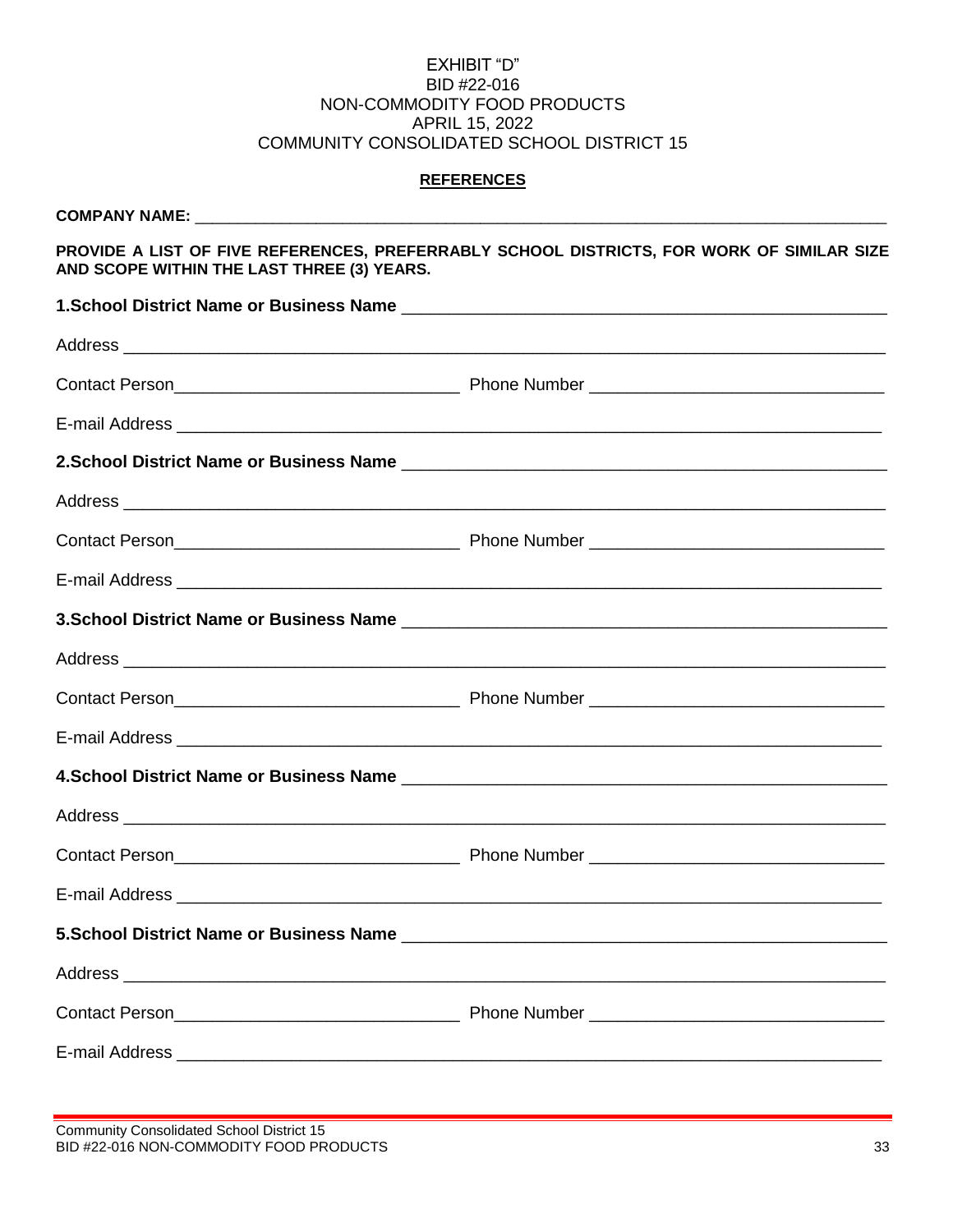#### EXHIBIT "E" BID #22-016 NON-COMMODITY FOOD PRODUCTS APRIL 15, 2022 COMMUNITY CONSOLIDATED SCHOOL DISTRICT 15

### **CONTRACTOR QUESTIONNAIRE**

Pursuant to 105 ILCS 5/10-17 all school districts in the State of Illinois are required to annually report the number and value of contracts awarded to minority owned businesses, woman owned businesses, and businesses owned by persons with disabilities as defined in the Business Enterprise for Minorities, Women, and Persons with Disabilities Act; veteran owned businesses, and locally owned businesses for contracts over \$25,000. In order to comply with this requirement, contractors must complete the following questionnaire and return it with their bid responses.

Guidance issued by the Illinois State Board of Education requires that we inquire whether your company is certified as a minority, woman, disabled person, or veteran owned business by a certifying agency (e.g., Chicago Transit Authority – Cook County – Illinois Department of Transportation – Metropolitan Transit Authority Metropolitan Water Reclamation District – U.S. Small Business Administration – State of Illinois) or that it would be eligible for certification if an application were made. The Guidance includes the definitions set forth below.

**Definition of Ownership:** "Minority owned business, woman owned business, business owned by a person with a disability, and veteran owned business" means a business concern which is at least 51% owned by one or more minority persons, women, persons with a disability, or veterans; or in the case of a corporation, at least 51% of the stock in which is owned by one or more minority persons, women, persons with a disability, or veterans, and the management and daily business operations of which are controlled by one or more of the minority, women, persons with a disability, or veterans who own it. (30 ILCS 575/2)

#### **Is Your Company a Minority Owned Business? YES \_\_\_\_\_\_ NO \_\_\_\_\_\_**

"Minority person" shall mean a person who is a citizen or lawful permanent resident of the United States and who is: (a) African American – a person having origins in any of the black racial groups in Africa; or (b) Hispanic - a person of Spanish or Portuguese culture with origins in Mexico, South or Central America, or the Caribbean Islands, regardless of race; or(c) Asian American - a person having origins in any of the original peoples of the Far East, Southeast Asia, the Indian Subcontinent or the Pacific Islands); or (d) Native American or Alaskan Native – a person having origins in any of the original peoples of North America. (30 ILCS 575/2)

#### **Is Your Company a Woman Owned Business? YES \_\_\_\_\_ NO \_\_\_\_\_\_**

"Woman" shall mean a person who is a citizen or lawful permanent resident of the United States and who is of the female gender. (30 ILCS575/2). Your business must also be at least 51% unconditionally and directly owned by women who are U.S. citizens. The woman or women must manage daily operations, make longterm decisions and hold the highest officer positions available. They must also work at the business full-time during normal working hours, although there is no minimum amount of time for the business to be considered operational.